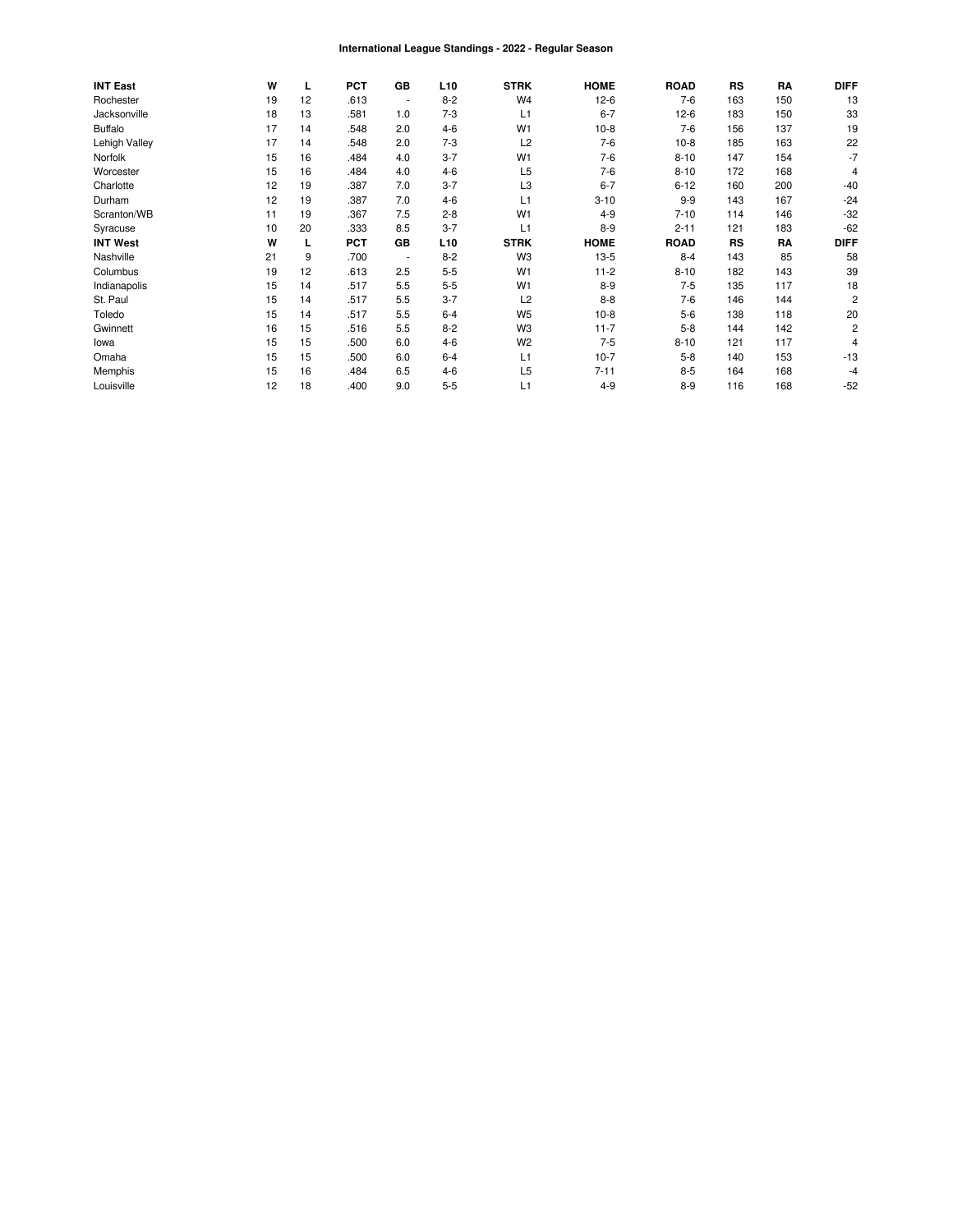### **International Hitting Leaders - 2022 - Regular Season - Qualified Players**

|                                                                                     | <b>AVG</b>                                                                                                                                      |                                                                                                                             |                                                                                            |                                                                                                                                                                                                                | HR                                                                                                                                        |                                                                                                 | RBI                                                                                                                                                                                                                           |                                                                                                                      |                                                                 |                                                                                                        | <b>OBP</b>                                                                                                                                     |                                                                                                                             |                                                                            |
|-------------------------------------------------------------------------------------|-------------------------------------------------------------------------------------------------------------------------------------------------|-----------------------------------------------------------------------------------------------------------------------------|--------------------------------------------------------------------------------------------|----------------------------------------------------------------------------------------------------------------------------------------------------------------------------------------------------------------|-------------------------------------------------------------------------------------------------------------------------------------------|-------------------------------------------------------------------------------------------------|-------------------------------------------------------------------------------------------------------------------------------------------------------------------------------------------------------------------------------|----------------------------------------------------------------------------------------------------------------------|-----------------------------------------------------------------|--------------------------------------------------------------------------------------------------------|------------------------------------------------------------------------------------------------------------------------------------------------|-----------------------------------------------------------------------------------------------------------------------------|----------------------------------------------------------------------------|
| #<br>1<br>2<br>3<br>4<br>5<br>6<br>7<br>8                                           | Player<br>González, E<br>Leblanc, C<br>García, L<br>Young, W<br>Muñoz, Y<br>Tucker, P<br>Sands, D<br>Aranda, J                                  | Team<br><b>JAX</b><br>JAX<br><b>ROC</b><br><b>SYR</b><br>LHV<br><b>GWN</b><br>LHV<br><b>DUR</b>                             | <b>AVG</b><br>.392<br>.373<br>.355<br>.352<br>.346<br>.338<br>.333<br>.328                 | # Player<br>1 Gorman, N<br>2 Hall, D<br>3<br>Yepez, J<br>4 Fitzgerald, R<br>Gonzalez, O<br>4<br>4 Palka, D<br>Young, J<br>4<br>4 tied<br>8                                                                     | Team<br><b>MEM</b><br>LHV<br><b>MEM</b><br><b>WOR</b><br>COL<br><b>SYR</b><br><b>IOW</b>                                                  | HR<br>12<br>10<br>9<br>8<br>8<br>8<br>8<br>$\overline{7}$                                       | # Player<br>1 Hall, D<br>2 Díaz, L<br>3 Yepez, J<br>4 Gonzalez, O<br>5<br>Cordero, F<br>6 Fitzgerald, R<br>6 García, L<br>6<br>Leblanc, C                                                                                     | Team<br>LHV<br>JAX<br><b>MEM</b><br>COL<br><b>WOR</b><br><b>WOR</b><br><b>ROC</b><br>JAX                             | RBI<br>33<br>27<br>26<br>25<br>24<br>23<br>23<br>23             | #<br>$\mathbf{1}$<br>2<br>3<br>$\overline{4}$<br>5<br>6<br>7<br>8                                      | Player<br>Sands, D<br>Young, W<br>Tolman, M<br>Leblanc, C<br>Lewis, R<br>Sánchez, Y<br>Warmoth, L<br>González, E                               | Team<br>LHV<br><b>SYR</b><br>COL<br>JAX<br><b>STP</b><br><b>WOR</b><br><b>BUF</b><br>JAX                                    | <b>OBP</b><br>.476<br>.446<br>.444<br>.440<br>.430<br>.425<br>.420<br>.417 |
| 9                                                                                   | Lavarnway, R<br>10 Shewmake, B                                                                                                                  | <b>TOL</b><br><b>GWN</b>                                                                                                    | .324<br>.318                                                                               |                                                                                                                                                                                                                |                                                                                                                                           |                                                                                                 | 6<br>Pérez, C<br>6 Valaika, P                                                                                                                                                                                                 | <b>CLT</b><br><b>GWN</b>                                                                                             | 23<br>23                                                        | 9<br>10                                                                                                | García, L<br>Lavarnway, R                                                                                                                      | <b>ROC</b><br><b>TOL</b>                                                                                                    | .416<br>.413                                                               |
|                                                                                     | <b>SLG</b>                                                                                                                                      |                                                                                                                             |                                                                                            |                                                                                                                                                                                                                | <b>OPS</b>                                                                                                                                |                                                                                                 |                                                                                                                                                                                                                               | н                                                                                                                    |                                                                 |                                                                                                        | 2Β                                                                                                                                             |                                                                                                                             |                                                                            |
| #<br>$\mathbf{1}$<br>$\overline{c}$<br>3<br>$\overline{4}$<br>5<br>6<br>7<br>8<br>9 | Player<br>Gorman, N<br>García, L<br>Fitzgerald, R<br>Yepez, J<br>Hall, D<br>Quintana, L<br>Leblanc, C<br>Gonzalez, O<br>Young, J<br>10 Palka, D | Team<br>MEM<br><b>ROC</b><br><b>WOR</b><br><b>MEM</b><br>LHV<br><b>JAX</b><br><b>JAX</b><br>COL<br><b>IOW</b><br><b>SYR</b> | <b>SLG</b><br>.673<br>.664<br>.657<br>.651<br>.636<br>.620<br>.618<br>.590<br>.587<br>.581 | Player<br>#<br>$\mathbf{1}$<br>García, L<br>2<br>Leblanc, C<br>3<br>Gorman, N<br>4<br>Fitzgerald, R<br>5<br>Hall, D<br>6<br>Lewis, R<br>7<br>Quintana, L<br>8<br>Yepez, J<br>9<br>Palka, D<br>10 González, E   | Team<br><b>ROC</b><br><b>JAX</b><br><b>MEM</b><br><b>WOR</b><br>LHV<br><b>STP</b><br><b>JAX</b><br><b>MEM</b><br><b>SYR</b><br><b>JAX</b> | <b>OPS</b><br>1.080<br>1.058<br>1.030<br>1.017<br>1.000<br>.993<br>.980<br>.974<br>.950<br>.943 | #<br>Player<br>$\mathbf{1}$<br>Aranda, J<br>1<br>García, L<br>3<br>González, E<br>3<br>Gonzalez, O<br>3<br>Leblanc, C<br>6<br>Meneses, J<br>$\overline{7}$<br>Cedrola, L<br>7<br>Clemens, K<br>9<br>Hall, D<br>10<br>Lukes, N | Team<br><b>DUR</b><br><b>ROC</b><br>JAX<br>COL<br><b>JAX</b><br><b>ROC</b><br>LOU<br><b>TOL</b><br>LHV<br><b>BUF</b> | н<br>39<br>39<br>38<br>38<br>38<br>37<br>35<br>35<br>34<br>33   | #<br>$\mathbf{1}$<br>$\mathbf{1}$<br>3<br>3<br>3<br>3<br>$\overline{7}$                                | Player<br>Hall, D<br>Lewis, R<br>Lester, J<br>Miranda, J<br>Noll, J<br>Short, Z<br>6 tied                                                      | Team<br>LHV<br><b>STP</b><br><b>TOL</b><br><b>STP</b><br><b>ROC</b><br><b>TOL</b>                                           | 2B<br>11<br>11<br>10<br>10<br>10<br>10<br>9                                |
|                                                                                     |                                                                                                                                                 |                                                                                                                             |                                                                                            |                                                                                                                                                                                                                |                                                                                                                                           |                                                                                                 |                                                                                                                                                                                                                               |                                                                                                                      |                                                                 |                                                                                                        |                                                                                                                                                |                                                                                                                             |                                                                            |
|                                                                                     |                                                                                                                                                 |                                                                                                                             |                                                                                            |                                                                                                                                                                                                                |                                                                                                                                           |                                                                                                 |                                                                                                                                                                                                                               |                                                                                                                      |                                                                 |                                                                                                        |                                                                                                                                                |                                                                                                                             |                                                                            |
|                                                                                     | 3B                                                                                                                                              |                                                                                                                             |                                                                                            |                                                                                                                                                                                                                | BB                                                                                                                                        |                                                                                                 |                                                                                                                                                                                                                               | XBH                                                                                                                  |                                                                 |                                                                                                        | TB                                                                                                                                             |                                                                                                                             |                                                                            |
| 6                                                                                   | # Player<br>1 Clemens, K<br>1 García, L<br>1 Martin, M<br>1 Vargas, I<br>5 Fitzgerald, R<br>11 tied                                             | Team<br><b>TOL</b><br><b>ROC</b><br><b>IND</b><br><b>IOW</b><br><b>WOR</b>                                                  | 3B<br>$\overline{4}$<br>4<br>4<br>$\overline{\mathbf{4}}$<br>3<br>$\overline{c}$           | #<br>Player<br>Sands, D<br>$\mathbf{1}$<br>Andreoli, J<br>2<br>2<br>Sánchez, Y<br>Bleday, J<br>4<br>Tolman, M<br>4<br>6<br>Benson, W<br>Castro, R<br>6<br>6<br>Fermin, J<br>6<br>Singleton, J<br>6<br>Terry, C | Team<br>LHV<br>LHV<br><b>WOR</b><br>JAX<br>COL<br>COL<br><b>IND</b><br>COL<br><b>NAS</b><br><b>STP</b>                                    | BB<br>23<br>22<br>22<br>21<br>21<br>20<br>20<br>20<br>20<br>20                                  | # Player<br>1 Hall, D<br>2 Fitzgerald, R<br>2 Martin, M<br>4 García, L<br>4 Gonzalez, O<br>4 Lester, J<br>4 Short, Z<br>8 Clemens, K<br>8 Gorman, N<br>8 Lewis, R                                                             | Team<br>LHV<br><b>WOR</b><br>IND<br><b>ROC</b><br>COL<br><b>TOL</b><br><b>TOL</b><br><b>TOL</b><br>MEM<br><b>STP</b> | XBH<br>21<br>17<br>17<br>16<br>16<br>16<br>16<br>15<br>15<br>15 | #<br>$\mathbf{1}$<br>$\overline{c}$<br>3<br>$\overline{4}$<br>5<br>6<br>7<br>$\overline{7}$<br>9<br>10 | Player<br>Hall, D<br>García, L<br>Gonzalez, O<br>Gorman, N<br>Clemens, K<br>Fitzgerald, R<br>Leblanc, C<br>Meneses, J<br>Aranda, J<br>Pérez, C | Team<br>LHV<br><b>ROC</b><br>COL<br><b>MEM</b><br><b>TOL</b><br><b>WOR</b><br>JAX<br><b>ROC</b><br><b>DUR</b><br><b>CLT</b> | TВ<br>75<br>73<br>72<br>70<br>66<br>65<br>63<br>63<br>62<br>58             |
|                                                                                     | R                                                                                                                                               |                                                                                                                             |                                                                                            |                                                                                                                                                                                                                | SB                                                                                                                                        |                                                                                                 |                                                                                                                                                                                                                               | CS                                                                                                                   |                                                                 |                                                                                                        |                                                                                                                                                |                                                                                                                             |                                                                            |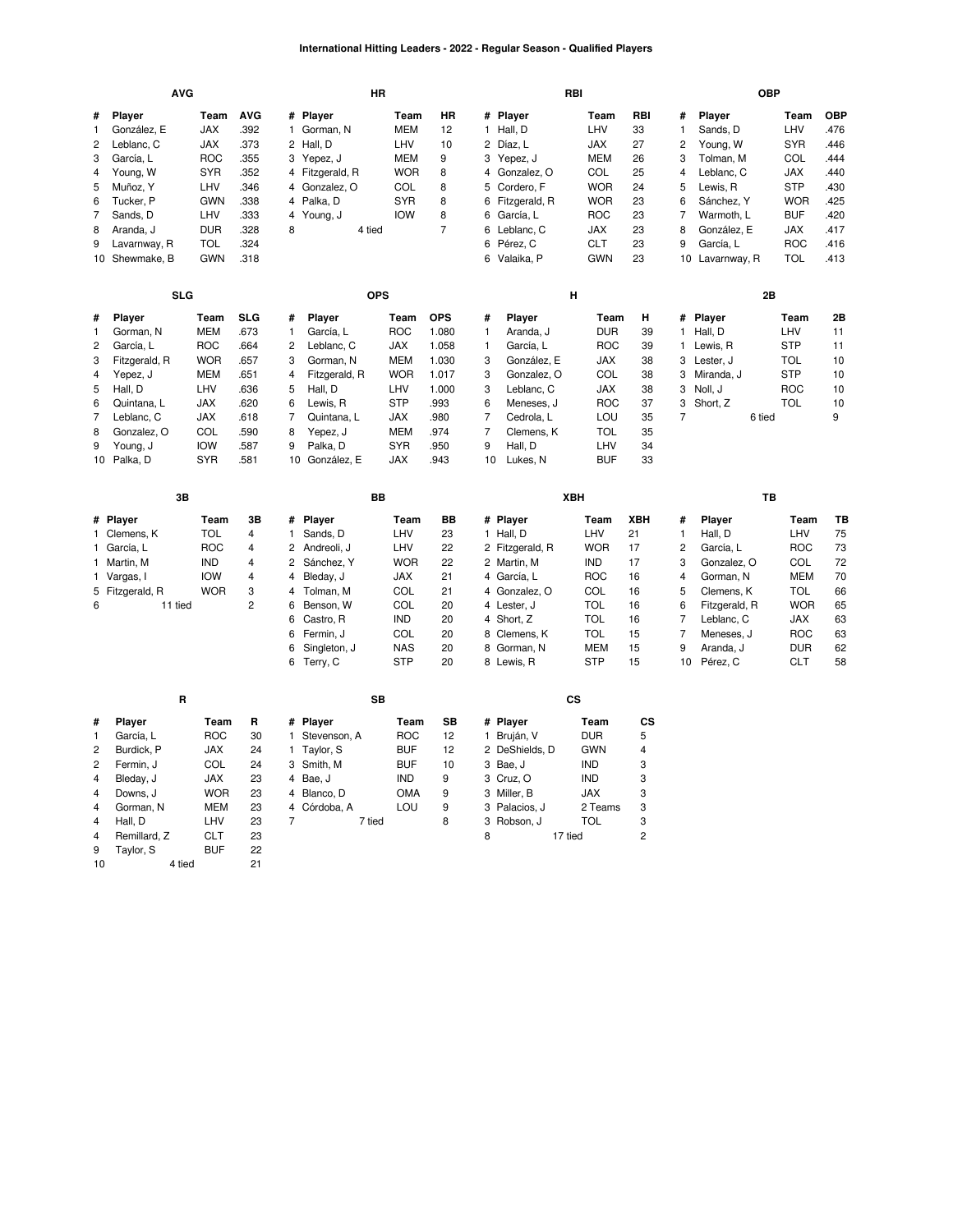# **International Pitching Leaders - 2022 - Regular Season - Qualified Players**

|    |                | ERA        |      |   |              | W          |            |   |   |                  | <b>SO</b> |            |     |                |               | GS      |            |           |
|----|----------------|------------|------|---|--------------|------------|------------|---|---|------------------|-----------|------------|-----|----------------|---------------|---------|------------|-----------|
| #  | Player         | Team       | ERA  |   | # Player     |            | Team       | W |   | # Player         |           | Team       | SO. |                | # Player      |         | Team       | GS        |
| 1  | Kilian, C      | <b>IOW</b> | 1.46 |   | Alexander, J |            | <b>NAS</b> | 4 |   | Liberatore, M    |           | MEM        | 41  |                | Tetreault, J  |         | <b>ROC</b> | 7         |
| 2  | Ashcraft, G    | LOU        | 1.63 |   | Appel, M     |            | LHV        | 4 |   | 2 Meyer, M       |           | <b>JAX</b> | 39  | $\overline{2}$ |               | 29 tied |            | 6         |
| 3  | Meyer, M       | <b>JAX</b> | 1.72 |   | 1 Hart, K    |            | <b>WOR</b> | 4 |   | 3 Rodriguez, G   |           | <b>NOR</b> | 38  |                |               |         |            |           |
| 4  | Swarmer, M     | <b>IOW</b> | 1.93 | 4 |              | 12 tied    |            | 3 |   | 3 Toussaint, T   |           | <b>GWN</b> | 38  |                |               |         |            |           |
| 5  | Small, E       | <b>NAS</b> | 1.98 |   |              |            |            |   |   | 5 Small, E       |           | <b>NAS</b> | 37  |                |               |         |            |           |
| 6  | Lindblom, J    | <b>NAS</b> | 2.43 |   |              |            |            |   |   | 6 Krook, M       |           | <b>SWB</b> | 34  |                |               |         |            |           |
| 7  | Wesneski, H    | <b>SWB</b> | 2.48 |   |              |            |            |   | 6 | Thompson, Z      |           | <b>MEM</b> | 34  |                |               |         |            |           |
| 8  | Alexander, J   | <b>NAS</b> | 2.73 |   |              |            |            |   | 8 |                  | 5 tied    |            | 32  |                |               |         |            |           |
| 9  | Battenfield, P | COL        | 2.81 |   |              |            |            |   |   |                  |           |            |     |                |               |         |            |           |
| 10 | Seabold, C     | <b>WOR</b> | 2.93 |   |              |            |            |   |   |                  |           |            |     |                |               |         |            |           |
|    |                | CG         |      |   |              | <b>SHO</b> |            |   |   |                  | G         |            |     |                |               | SV      |            |           |
|    | # Player       | Team       | СG   |   | # Player     | Team       | <b>SHO</b> |   |   | # Player         |           | Team       | G   |                | # Player      |         | Team       | <b>SV</b> |
|    | 1 Lawrence, C  | <b>BUF</b> | 1    |   |              |            |            |   |   | 1 Baldonado, A   |           | <b>ROC</b> | 14  |                | 1 Cruz, F     |         | LOU        | 6         |
|    | 1 Sulser, B    | <b>IND</b> |      |   |              |            |            |   |   | 2 Clippard, T    |           | <b>ROC</b> | 13  |                | Walsh, J      |         | MEM        | 6         |
|    |                |            |      |   |              |            |            |   |   | 2 Edwards Jr., C |           | <b>ROC</b> | 13  |                | 3 Knight, D   |         | <b>DUR</b> | 4         |
|    |                |            |      |   |              |            |            |   | 4 |                  | 9 tied    |            | 12  |                | 3 Uvila, C    |         | <b>NOR</b> | 4         |
|    |                |            |      |   |              |            |            |   |   |                  |           |            |     |                | 3 Vespi, N    |         | <b>NOR</b> | 4         |
|    |                |            |      |   |              |            |            |   |   |                  |           |            |     |                | 3 Vizcaíno, A |         | <b>OMA</b> | 4         |

|    | ΙP               |            |      |    | <b>AVG</b>    |            |            |    | <b>WHIP</b>    |            |             | <b>WPCT</b>  |            |             |
|----|------------------|------------|------|----|---------------|------------|------------|----|----------------|------------|-------------|--------------|------------|-------------|
|    | # Player         | Team       | ΙP   | #  | <b>Player</b> | Team       | <b>AVG</b> | #  | <b>Plaver</b>  | Team       | <b>WHIP</b> | # Player     | Team       | <b>WPCT</b> |
|    | Liberatore, M    | MEM        | 34.0 |    | Small, E      | <b>NAS</b> | .135       |    | Mever, M       | <b>JAX</b> | 0.86        | Benjamin, W  | CLT        | 000. ا      |
|    | 2 Kent. M        | <b>JAX</b> | 33.2 | 2  | Mever, M      | <b>JAX</b> | .159       | 2  | Wesneski, H    | <b>SWB</b> | 0.86        | File, D      | <b>NAS</b> | 1.000       |
|    | 2 Tetreault. J   | <b>ROC</b> | 33.2 | 3  | Wesneski, H   | <b>SWB</b> | .184       | 3  | Thompson, Z    | <b>MEM</b> | 0.94        | Heasley, J   | OMA        | 1.000       |
| 4  | Lindblom. J      | <b>NAS</b> | 33.1 | 4  | Lindblom. J   | <b>NAS</b> | .194       | 4  | Heaslev, J     | <b>OMA</b> | 0.95        | Kilian, C    | <b>IOW</b> | 1.000       |
|    | 5 Battenfield, P | COL        | 32.0 | 5. | Heasley, J    | <b>OMA</b> | .198       | 5. | Lindblom, J    | <b>NAS</b> | 0.96        | Mariot. M    | LHV        | 1.000       |
|    | 6 Meyer, M       | <b>JAX</b> | 31.1 | 5  | Rodriguez, G  | <b>NOR</b> | .198       | 6  | Rodriguez. G   | <b>NOR</b> | 1.00        | Mever. M     | <b>JAX</b> | 1.000       |
|    | 7 Seabold, C     | <b>WOR</b> | 30.2 |    | Swarmer, M    | <b>IOW</b> | .200       |    | Seabold, C     | <b>WOR</b> | 1.04        | Scott. A     | COL        | 1.000       |
|    | 8 Wynne, R       | LOU        | 30.1 |    | Thompson. Z   | <b>MEM</b> | .200       | 8  | Swarmer, M     | <b>IOW</b> | 1.11        | Swarmer. M   | <b>IOW</b> | 1.000       |
|    | 9 Parke, J       | <b>CLT</b> | 30.0 | 9  | Seabold, C    | <b>WOR</b> | .204       | 9  | Small. E       | <b>NAS</b> | 1.13        | Thompson, Z  | <b>MEM</b> | 1.000       |
| 10 | 2 tied           |            | 29.2 | 10 | Kilian, C     | <b>IOW</b> | .211       | 10 | Battenfield, P | COL        | 1.16        | Toussaint. T | GWN        | 1.000       |

7 9 tied 3

### **Triple-A Team Hitting - 2022 - Regular Season**

| Team                             | League     | AVG G   | АB                     | R | н               |                    |    |                |    | TB 2B 3B HR RBI BB IBB SO SB CS |    |            |     |    | <b>OBP</b> | <b>SLG</b> | OPS SAC SF |          |          | HBP | GIDP | LOB |
|----------------------------------|------------|---------|------------------------|---|-----------------|--------------------|----|----------------|----|---------------------------------|----|------------|-----|----|------------|------------|------------|----------|----------|-----|------|-----|
| Round Rock Express               | <b>PCL</b> | .285 30 | 1052 186 300 506 59 12 |   |                 |                    |    |                | 41 | 172                             | 90 | 0, 282, 31 |     | 10 | .349       | .481       | .830       |          | 5        | 16  | 24   | 196 |
| Albuquerque Isotopes             | PCL        | .284 30 | 1043 194 296 503 53 11 |   |                 |                    |    |                | 44 | 179 118                         |    | 0.255      | 21  | 4  | .364       | .482       | .846       |          | 112      | 20  | 24   | 223 |
| <b>Oklahoma City Dodgers</b>     | <b>PCL</b> | .275 30 | 1006 191 277 459 45 16 |   |                 |                    |    |                | 35 | 182 146                         |    | 1 240      | 14  | 10 | .373       | .456       | .829       | 2        | -11      | 17  | 20   | 229 |
| Salt Lake Bees                   | <b>PCL</b> | .275 30 | 1000 179 275 429 46    |   |                 |                    |    | 9              |    | 30 163 121                      |    | 1 215      | 28  | 10 | .357       | .429       | .786       |          | 2, 11    | 12  | 28   | 207 |
| Jacksonville Jumbo Shrimp        | <b>INT</b> | .273 31 | 1083 183 296 499 62    |   |                 |                    |    | 6              | 43 | 174 116                         |    | 0.277      | 19  | 7  | .353       | .461       | .814       | $\Omega$ | 10       | 22  | 27   | 228 |
| Rochester Red Wings              | INT        | .268 31 | 1051 163 282 453 56    |   |                 |                    |    | 11             |    | 31 152 107                      |    | 5 264      | 38  | 4  | .342       | .431       | .773       | 2        | 9        | 16  | 17   | 240 |
| Reno Aces                        | <b>PCL</b> | .266 31 | 1060 176 282 482 60    |   |                 |                    |    | 7              | 42 | 169 132                         |    | 1 241      | 38  | 13 | .351       | .455       | .806       |          | $1 \t11$ | 13  | 23   | 231 |
| <b>Gwinnett Stripers</b>         | <b>INT</b> | .261 31 | 1038 144 271 422 59    |   |                 |                    |    | 4              | 28 | 130 105                         |    | 1 246      | 27  | 8  | .330       | .407       | .737       |          | 16       | 10  | 22   | 214 |
| <b>Charlotte Knights</b>         | <b>INT</b> | .257 31 | 1067 160 274 437 54    |   |                 |                    |    | $\overline{2}$ |    | 35 152 105                      |    | 1 283      | 17  | 10 | .327       | .410       | .737       | 3        | 8        | 11  | 24   | 206 |
| <b>Buffalo Bisons</b>            | INT        | .257 31 |                        |   |                 | 994 156 255 362 50 |    | 3              | 17 | 145 119                         |    | 1 252      | 45  | 9  | .346       | .364       | .710       | 1        | 9        | 22  | 15   | 235 |
| Tacoma Rainiers                  | PCL        | .257 31 | 1072 163 275 473 54    |   |                 |                    |    | 6              | 44 | 158 119                         |    | 1 305      | 49  | 8  | .336       | .441       | .777       | 5        | 10       | 14  | 16   | 231 |
| Sacramento River Cats            | <b>PCL</b> | .255 30 | 1032 158 263 430 46    |   |                 |                    |    | 8              | 35 | 155 131                         |    | 2 301      | 27  | 5  | .346       | .417       | .763       | 2        |          | 17  | 16   | 240 |
| Lehigh Valley IronPigs           | INT        | .252 31 |                        |   |                 | 995 185 251 410 63 |    | 6              | 28 | 160 158                         |    | 2 2 6 6    | 26  | 5  | .364       | .412       | .776       | 3        | 6        | 20  | 20   | 218 |
| Las Vegas Aviators               | <b>PCL</b> | .252 30 | 1001 151 252 402 47    |   |                 |                    |    | 5              |    | 31 138 128                      |    | 0.287      | 24  | 5  | .345       | .402       | .747       | 2        | 5        | 18  | 15   | 232 |
| El Paso Chihuahuas               | <b>PCL</b> | .248 30 | 1004 159 249 416 47    |   |                 |                    |    | 3              | 38 | 149 138                         |    | 1 268      | 15  | 9  | .341       | .414       | .755       | 2        | 12       | 10  | 19   | 215 |
| <b>Worcester Red Sox</b>         | INT        | .247 31 |                        |   |                 | 986 172 244 439 48 |    | 6              | 45 | 163 136                         |    | 2 2 9 7    | -23 | 9  | .344       | .445       | .789       | $\Omega$ | 9        | 14  | 14   | 201 |
| <b>Columbus Clippers</b>         | INT        | .247 31 | 1046 182 258 463 57    |   |                 |                    |    | 5              | 46 | 172 145                         |    | 2 2 5 3    | 24  | 5  | .349       | .443       | .792       | 6        | 8        | 24  | 23   | 239 |
| Nashville Sounds                 | <b>INT</b> | .246 30 |                        |   |                 | 974 143 240 375 48 |    | 6              | 25 | 134 130                         |    | 0.269      | 32  | 5  | .340       | .385       | .725       | 0        | 9        | 12  | 18   | 220 |
| <b>Memphis Redbirds</b>          | <b>INT</b> | .245 31 | 1030 164 252 458 37    |   |                 |                    |    | $\overline{2}$ | 55 | 152 103                         |    | 0.272      | 26  | 4  | .320       | .445       | .765       | 0        | 8        | 15  | 21   | 183 |
| Louisville Bats                  | INT        | .243 30 | 1021 116 248 380 45    |   |                 |                    |    | 0              | 29 | 105 106                         |    | 0.254      | 20  | 9  | .321       | .372       | .693       | 1        | 3        | 13  | 24   | 221 |
| Durham Bulls                     | <b>INT</b> | .242 31 | 1030 143 249 406 54    |   |                 |                    |    | 8              | 29 | 134 119                         |    | 0.320      | 31  | 15 | .323       | .394       | .717       | 1        |          | 8   | 18   | 206 |
| Norfolk Tides                    | <b>INT</b> | .241 31 | 1028 147 248 408 54    |   |                 |                    |    | 5              |    | 32 134 133                      |    | 1 277      | 32  | 6  | .341       | .397       | .738       | 3        |          | 26  | 22   | 241 |
| Iowa Cubs                        | INT        | .240 30 |                        |   | 991 121 238 367 |                    | 39 | 6              | 26 | 111 111                         |    | 2 281      | 32  | 8  | .319       | .370       | .689       | 2        | 12       | 10  | 11   | 221 |
| Indianapolis Indians             | <b>INT</b> | .239 29 |                        |   |                 | 932 135 223 356 48 |    | 11             | 21 | 123 145                         |    | 1 267      | 46  | 10 | .349       | .382       | .731       | 4        | 6        | 15  | 21   | 224 |
| Omaha Storm Chasers              | <b>INT</b> | .238 30 |                        |   |                 | 967 140 230 379    | 46 | 5              | 31 | 131 120                         |    | 0.260      | 35  | 6  | .329       | .392       | .721       | 2        | 11       | 16  | 20   | 207 |
| St. Paul Saints                  | INT        | .237 29 | 950                    |   |                 | 146 225 373        | 60 | 5              | 26 | 130 135                         |    | 1 253      | 26  | 4  | .335       | .393       | .728       | 0        | 6        | 9   | 24   | 211 |
| <b>Toledo Mud Hens</b>           | <b>INT</b> | .234 29 |                        |   |                 | 947 138 222 393 51 |    | 9              | 34 | 131 108                         |    | 1 300      | 27  | 10 | .318       | .415       | .733       | 2        | 11       | 13  | 10   | 195 |
| Sugar Land Space Cowboys         | <b>PCL</b> | .223 30 | 1006 123 224 369 54    |   |                 |                    |    | 8              | 25 | 110 134                         |    | 2 2 9 9    | 37  | 9  | .324       | .367       | .691       | 0        | 5        | 19  | 23   | 228 |
| Scranton/Wilkes-Barre RailRiders | INT        | .220 30 |                        |   | 930 114 205 329 |                    | 48 | 2              | 24 | 103 116                         |    | 1 246      | 32  | 6  | .316       | .354       | .670       | 1        | 5        | 16  | 26   | 201 |
| <b>Syracuse Mets</b>             | INT        | .216 30 |                        |   |                 | 918 121 198 326 31 |    | $\overline{2}$ |    | 31 111 113                      |    | 0.268      | 23  | 9  | .309       | .355       | .664       | 3        | 6        | 14  | 30   | 174 |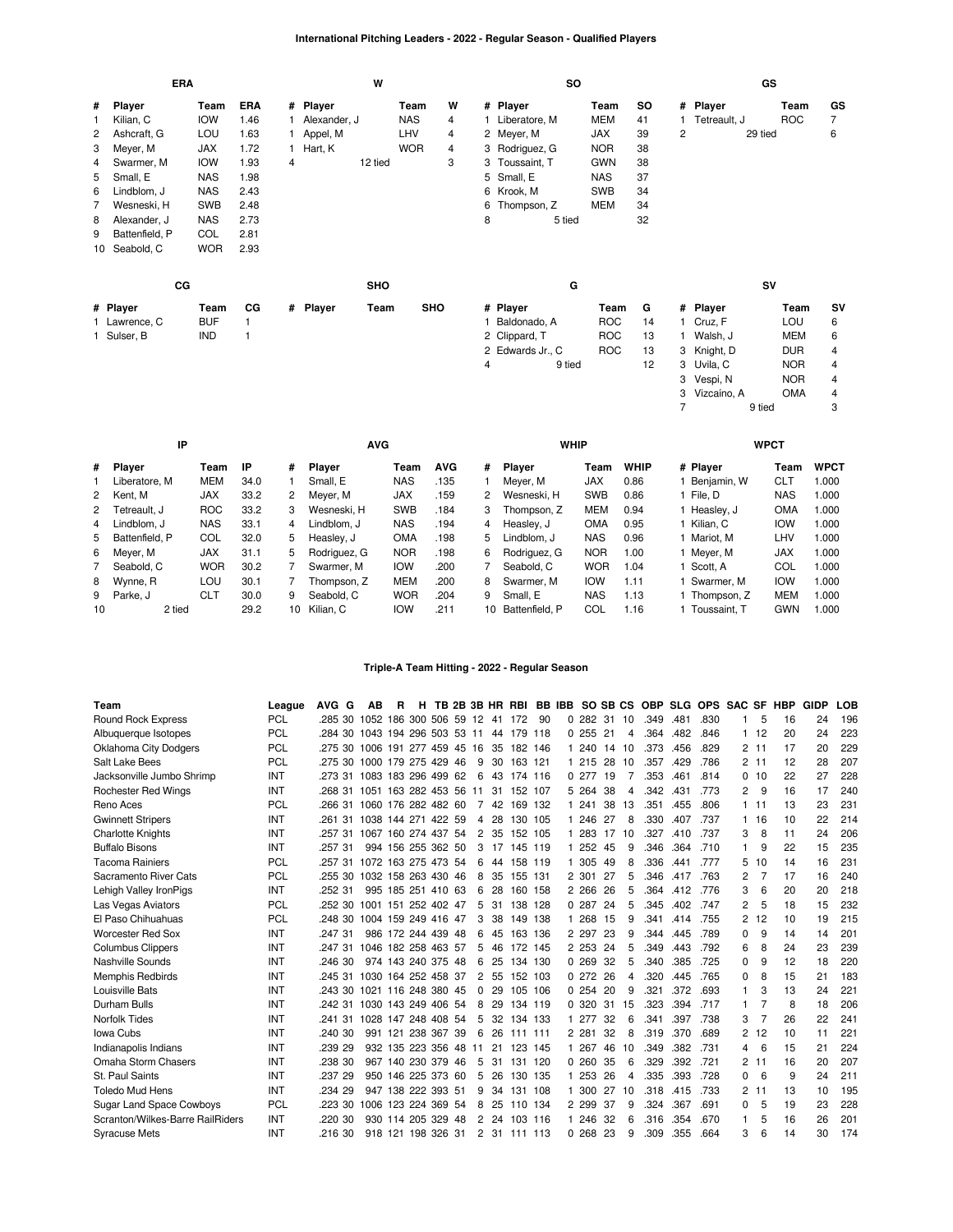### **Triple-A Team Pitching - 2022 - Regular Season**

| Team                                 | League W L ERA G GS CG SHO GF HLD SV SVO |                  |     |                |       |       |                | -IP | H |                         |    |                                |         |    |          |             |      | R ER HR HB BB IBB SO WP BK WHIP AVG GO/AO GIDP TBF |              | AB  |
|--------------------------------------|------------------------------------------|------------------|-----|----------------|-------|-------|----------------|-----|---|-------------------------|----|--------------------------------|---------|----|----------|-------------|------|----------------------------------------------------|--------------|-----|
| Nashville Sounds                     | <b>INT</b>                               | 21 9 2.66 30 30  |     | $\Omega$       | 5 30  | 19 10 |                |     |   |                         |    | 13 264.0 198 85 78 15 15 116   | 0 267   | 13 | 2        | 1.19 .206   |      | 0.93                                               | 14 1099      | 960 |
| Iowa Cubs                            | <b>INT</b>                               | 15 15 3.55 30 30 |     | $\Omega$       | 0.30  | 9     | 7              |     |   |                         |    | 14 258 1 222 117 102 27 17 128 | 1 2 9 3 | 20 | 2        | 1.35 .228   |      | 1.14                                               | 22 11 22     | 973 |
| Indianapolis Indians                 | INT                                      | 15 14 3.59 29 29 |     | -1             | 2 28  | 6     | 4              |     |   |                         |    | 12 251.0 199 117 100 30 13 108 | 0 2 6 7 | 22 | 3        | 1.22 .215   |      | 1.08                                               | 14 1056      | 927 |
| <b>Toledo Mud Hens</b>               | INT                                      | 15 14 3.80 29 29 |     | $\Omega$       | 3 2 9 | 17    | 6              |     |   | 12 256.0 213 118 108 27 |    | 8 1 1 3                        | 2 2 5 8 | 18 |          | 4 1.27 .224 |      | 0.97                                               | 16 1084 951  |     |
| <b>Columbus Clippers</b>             | INT                                      | 19 12 3.91 31    | -31 | $\Omega$       | 3 3 1 | 18    | 8              |     |   |                         |    | 17 271.2 244 143 118 24 17 114 | 2 2 4 8 | 24 | 3        | 1.32 .239   |      | 0.96                                               | 27 1160 1023 |     |
| <b>Round Rock Express</b>            | <b>PCL</b>                               | 19 11 4.11 30 30 |     | $\Omega$       | 0.30  | 15 11 |                |     |   | 12 264.2 232 140 121    | 28 | 3 1 4 5                        | 1 2 6 9 | 22 | 4        | 1.42 .234   |      | 1.00                                               | 24 1154 990  |     |
| <b>Gwinnett Stripers</b>             | INT                                      | 16 15 4.14 31 31 |     | $\Omega$       | 2 31  | 11    | 5              |     |   |                         |    | 10 274.0 245 142 126 31 18 94  | 0 3 2 2 | 12 | 2        | 1.24 .238   |      | 1.40                                               | 22 1152 1030 |     |
| <b>Sugar Land Space Cowboys</b>      | <b>PCL</b>                               | 12 18 4.17 30 30 |     | $\Omega$       | 1 30  | 12    | 6              |     |   |                         |    | 9 267.2 246 144 124 31 15 145  | 3311    | 14 | 4        | 1.46 .241   |      | 0.98                                               | 13 1191 1021 |     |
| Salt Lake Bees                       | <b>PCL</b>                               | 16 14 4.25 30 30 |     | $\overline{2}$ | 2 2 8 | 11    | 4              |     |   |                         |    | 12 256.0 236 136 121 27 11 99  | 0 2 3 5 | 20 | 3        | 1.31 .242   |      | 0.90                                               | 22 1095 976  |     |
| Las Vegas Aviators                   | <b>PCL</b>                               | 17 13 4.31 30 30 |     | $\Omega$       | 2 30  | 15    | 8              |     |   |                         |    | 14 261.0 252 142 125 32 14 124 | 1 2 3 9 | 14 | 2        | 1.44 .255   |      | 0.92                                               | 28 1138      | 989 |
| <b>Buffalo Bisons</b>                | INT                                      | 17 14 4.45 31 31 |     | -1             | 3 30  | 9     | 9              |     |   |                         |    | 12 256.2 232 137 127 35 19 109 | 2 2 6 0 | 13 | 1        | 1.33 .240   |      | 0.77                                               | 15 1101      | 966 |
| Scranton/Wilkes-Barre RailRiders INT |                                          | 11 19 4.46 30 30 |     | $\Omega$       | 3 30  | 3     | 4              |     |   |                         |    | 9 248.1 225 146 123 25 20 133  | 4 2 8 1 | 22 |          | 1.44 .239   |      | 1.12                                               | 18 1113 941  |     |
| <b>Oklahoma City Dodgers</b>         | <b>PCL</b>                               | 18 12 4.46 30 30 |     | $\Omega$       | 1 30  | 16    | 6              |     |   |                         |    | 11 260.1 256 149 129 31 15 129 | 0 2 9 1 | 21 | -1       | 1.48 .255   |      | 0.87                                               | 13 1161 1002 |     |
| Jacksonville Jumbo Shrimp            | <b>INT</b>                               | 18 13 4.52 31 31 |     | $\Omega$       | 2 31  | 14    | 4              |     |   |                         |    | 14 274 2 259 150 138 35 10 110 | 2 2 8 0 | 17 | 4        | 1.34 .248   |      | 1.15                                               | 22 1174 1044 |     |
| Norfolk Tides                        | INT                                      | 15 16 4.60 31 31 |     | $\Omega$       | 131   | 13    | 9              |     |   |                         |    | 12 268 1 258 154 137 18 16 148 | 0269    | 22 | 5        | 1.51 .253   |      | 0.83                                               | 23 1206 1021 |     |
| Rochester Red Wings                  | INT                                      | 19 12 4.62 31    | 31  | $\Omega$       | 4 31  | 11    | 9              |     |   | 11 269.0 242 150 138 23 |    | 9 1 3 5                        | 1 2 7 3 | 15 |          | 1.40 .237   |      | 0.96                                               | 18 1171 1019 |     |
| Louisville Bats                      | INT                                      | 12 18 4.70 30 30 |     | $\Omega$       | 1 30  | 14    | 9              |     |   |                         |    | 13 266.0 260 168 139 31 16 151 | 0259    | 17 | 5        | 1.55 .252   |      | 1.12                                               | 16 1214 1031 |     |
| St. Paul Saints                      | INT                                      | 15 14 4.72 29 29 |     | $\Omega$       | 0.29  | 6     | 8              |     |   |                         |    | 11 251 2 242 144 132 29 13 127 | 2 2 6 9 | 28 | 2        | 1.47 .255   |      | 1.38                                               | 20 1100 949  |     |
| Omaha Storm Chasers                  | INT                                      | 15 15 4.77 30 30 |     | $\Omega$       | 1 30  | 10    | 9              |     |   |                         |    | 12 258 1 261 153 137 41 19 99  | 0 2 4 1 | 19 | 3        | 1.39 .257   |      | 1.16                                               | 16 1144 1016 |     |
| El Paso Chihuahuas                   | <b>PCL</b>                               | 17 13 4.94 30 30 |     | $\Omega$       | 1 30  | 15    |                |     |   |                         |    | 14 262.1 257 161 144 35 10 127 | 0280    | 21 |          | 4 1.46 .253 |      | 1.06                                               | 23 1158 1014 |     |
| Durham Bulls                         | INT                                      | 12 19 4.97 31 31 |     | $\Omega$       | 0.31  | 11    | 5              |     |   |                         |    | 12 266 1 277 167 147 46 16 127 | 1 2 5 2 | 21 | 5        | 1.52 .266   |      | 0.87                                               | 25 1199 1043 |     |
| <b>Memphis Redbirds</b>              | INT                                      | 15 16 5.14 31 31 |     | $\Omega$       | 2 31  | 11    | 9              |     |   |                         |    | 10 273.0 290 168 156 48 16 107 | 0291    | 14 | 4        | 1.45 .274   |      | 1.16                                               | 27 1189 1058 |     |
| <b>Worcester Red Sox</b>             | INT                                      | 15 16 5.18 31 31 |     | $\Omega$       | 0.31  | 10    | 5              |     |   |                         |    | 10 255.1 232 168 147 25 16 116 | 0 2 9 2 | 19 | 0        | 1.36 .239   |      | 0.98                                               | 17 1115 969  |     |
| Sacramento River Cats                | <b>PCL</b>                               | 15 15 5.43 30 30 |     | $\Omega$       | 2 30  | 5     | 6              |     |   |                         |    | 10 267.0 272 173 161 40 32 133 | 3 2 9 1 | 23 | 2        | 1.52 .262   |      | 0.94                                               | 23 1216 1040 |     |
| Lehigh Valley IronPigs               | INT                                      | 17 14 5.46 31 31 |     | $\Omega$       | 2 31  | 22    | $\overline{2}$ |     |   |                         |    | 6 259.0 261 163 157 32 24 151  | 3 2 5 7 | 23 | 4        | 1.59 .263   |      | 0.99                                               | 28 1174 994  |     |
| <b>Syracuse Mets</b>                 | INT                                      | 10 20 5.80 30 30 |     | $\Omega$       | 1 30  |       | 5              |     |   |                         |    | 9 250.0 255 183 161 42 14 122  | 0 2 6 3 | 17 | -1       | 1.51        | .258 | 0.99                                               | 22 1134 988  |     |
| <b>Charlotte Knights</b>             | INT                                      | 12 19 5.96 31 31 |     | $\Omega$       | 031   | 8     | 3              |     |   |                         |    | 9 272.0 294 200 180 52 10 122  | 1 2 6 3 | 18 | 2        | 1.53 .273   |      | 1.21                                               | 25 1216 1075 |     |
| Reno Aces                            | <b>PCL</b>                               | 15 16 5.99 31 31 |     | $\Omega$       | 1 31  | 14    | 7              |     |   |                         |    | 11 273.1 303 191 182 51 12 124 | 0277    | 9  | 2        | 1.56 .278   |      | 0.94                                               | 20 1235 1090 |     |
| Albuquerque Isotopes                 | <b>PCL</b>                               | 13 17 6.95 30 30 |     | $\Omega$       | 0.30  | 20    | 6              |     |   | 10 255 0 313 216 197 51 |    | 20 111                         | 1 2 6 1 | 13 | $\Omega$ | 1.66 .296   |      | 1.15                                               | 20 1201 1059 |     |
| <b>Tacoma Rainiers</b>               | <b>PCL</b>                               | 9 22 7.01 31 31  |     | $\Omega$       | 131   | 6     | 4              |     |   |                         |    | 9 268.1 326 228 209 39 24 120  | 0 2 3 9 | 18 |          | 2 1.66 .298 |      | 0.95                                               | 22 1252 1095 |     |

# **Triple-A Team Fielding - 2022 - Regular Season**

| Team                             | League     | <b>PCT</b> | G  | GS | TC   | PO  | Α   | Е  | DP | ТP       | PВ | <b>CWP</b> | <b>SB</b> | <b>CS</b>      |
|----------------------------------|------------|------------|----|----|------|-----|-----|----|----|----------|----|------------|-----------|----------------|
| Nashville Sounds                 | INT        | .990       | 30 | 30 | 1052 | 792 | 250 | 10 | 17 | 0        | 6  | 13         | 25        | 11             |
| Reno Aces                        | <b>PCL</b> | .990       | 31 | 31 | 1099 | 820 | 268 | 11 | 22 | 0        | 2  | 9          | 38        | $\overline{c}$ |
| Lehigh Valley IronPigs           | <b>INT</b> | .988       | 31 | 31 | 1056 | 777 | 266 | 13 | 32 | 0        | 3  | 23         | 34        | 9              |
| St. Paul Saints                  | INT        | .987       | 29 | 29 | 1045 | 755 | 276 | 14 | 27 | $\Omega$ | 6  | 28         | 30        | 12             |
| <b>Buffalo Bisons</b>            | INT        | .986       | 31 | 31 | 1015 | 770 | 231 | 14 | 19 | 0        | 3  | 13         | 24        | 14             |
| <b>Toledo Mud Hens</b>           | INT        | .985       | 29 | 29 | 1039 | 768 | 255 | 16 | 20 | $\Omega$ | 2  | 18         | 20        | 3              |
| Memphis Redbirds                 | INT        | .984       | 31 | 31 | 1129 | 820 | 291 | 18 | 33 | $\Omega$ | 2  | 14         | 28        | 11             |
| Jacksonville Jumbo Shrimp        | INT        | .984       | 31 | 31 | 1152 | 824 | 309 | 19 | 29 | 0        | 2  | 17         | 27        | 7              |
| Salt Lake Bees                   | PCL        | .983       | 30 | 30 | 1034 | 768 | 248 | 18 | 27 | $\Omega$ | 2  | 20         | 30        | 5              |
| <b>Gwinnett Stripers</b>         | INT        | .982       | 31 | 31 | 1137 | 824 | 292 | 21 | 28 | $\Omega$ | 4  | 12         | 37        | 5              |
| <b>Sugar Land Space Cowboys</b>  | PCL        | .981       | 30 | 30 | 1064 | 803 | 241 | 20 | 16 | $\Omega$ | 5  | 14         | 29        | 10             |
| <b>Tacoma Rainiers</b>           | <b>PCL</b> | .978       | 31 | 31 | 1104 | 805 | 275 | 24 | 26 | 0        | 2  | 18         | 29        | 8              |
| <b>Worcester Red Sox</b>         | <b>INT</b> | .977       | 31 | 31 | 1029 | 766 | 239 | 24 | 21 | 0        | 8  | 19         | 26        | $\overline{7}$ |
| <b>Rochester Red Wings</b>       | <b>INT</b> | .976       | 31 | 31 | 1102 | 807 | 269 | 26 | 22 | $\Omega$ | 2  | 15         | 25        | 10             |
| Indianapolis Indians             | INT        | .976       | 29 | 29 | 1034 | 753 | 256 | 25 | 18 | $\Omega$ | 2  | 22         | 25        | 6              |
| <b>Charlotte Knights</b>         | <b>INT</b> | .976       | 31 | 31 | 1154 | 816 | 310 | 28 | 27 | 0        | 2  | 18         | 14        | 4              |
| Omaha Storm Chasers              | <b>INT</b> | .975       | 30 | 30 | 1088 | 776 | 285 | 27 | 19 | $\Omega$ | 1  | 19         | 15        | 3              |
| El Paso Chihuahuas               | <b>PCL</b> | .975       | 30 | 30 | 1082 | 787 | 268 | 27 | 25 | $\Omega$ | 3  | 21         | 30        | 10             |
| Durham Bulls                     | INT        | .973       | 31 | 31 | 1090 | 799 | 262 | 29 | 28 | 0        | 6  | 21         | 40        | 6              |
| Iowa Cubs                        | INT        | .973       | 30 | 30 | 1060 | 775 | 256 | 29 | 27 | $\Omega$ | 4  | 20         | 40        | 8              |
| <b>Oklahoma City Dodgers</b>     | <b>PCL</b> | .972       | 30 | 30 | 1047 | 781 | 237 | 29 | 18 | 0        | 4  | 21         | 26        | 11             |
| Scranton/Wilkes-Barre RailRiders | <b>INT</b> | .972       | 30 | 30 | 1009 | 745 | 236 | 28 | 20 | 0        | 7  | 22         | 52        | 5              |
| Las Vegas Aviators               | PCL        | .972       | 30 | 30 | 1081 | 783 | 268 | 30 | 31 | 0        | 3  | 14         | 21        | 10             |
| Sacramento River Cats            | PCL        | .972       | 30 | 30 | 1094 | 801 | 262 | 31 | 25 | 0        | 5  | 23         | 23        | 11             |
| Albuquerque Isotopes             | PCL        | .972       | 30 | 30 | 1053 | 765 | 258 | 30 | 24 | $\Omega$ | 2  | 13         | 18        | 8              |
| <b>Columbus Clippers</b>         | <b>INT</b> | .971       | 31 | 31 | 1130 | 815 | 282 | 33 | 30 | 0        | 5  | 24         | 31        | 9              |
| Louisville Bats                  | INT        | .969       | 30 | 30 | 1101 | 798 | 269 | 34 | 19 | $\Omega$ | 3  | 17         | 40        | 8              |
| <b>Norfolk Tides</b>             | <b>INT</b> | .969       | 31 | 31 | 1084 | 805 | 245 | 34 | 24 | $\Omega$ | 4  | 22         | 22        | 6              |
| <b>Round Rock Express</b>        | <b>PCL</b> | .966       | 30 | 30 | 1098 | 795 | 266 | 37 | 27 | $\Omega$ | 4  | 22         | 40        | 8              |
| <b>Syracuse Mets</b>             | <b>INT</b> | .963       | 30 | 30 | 1025 | 750 | 237 | 38 | 24 | $\Omega$ | 4  | 17         | 26        | 5              |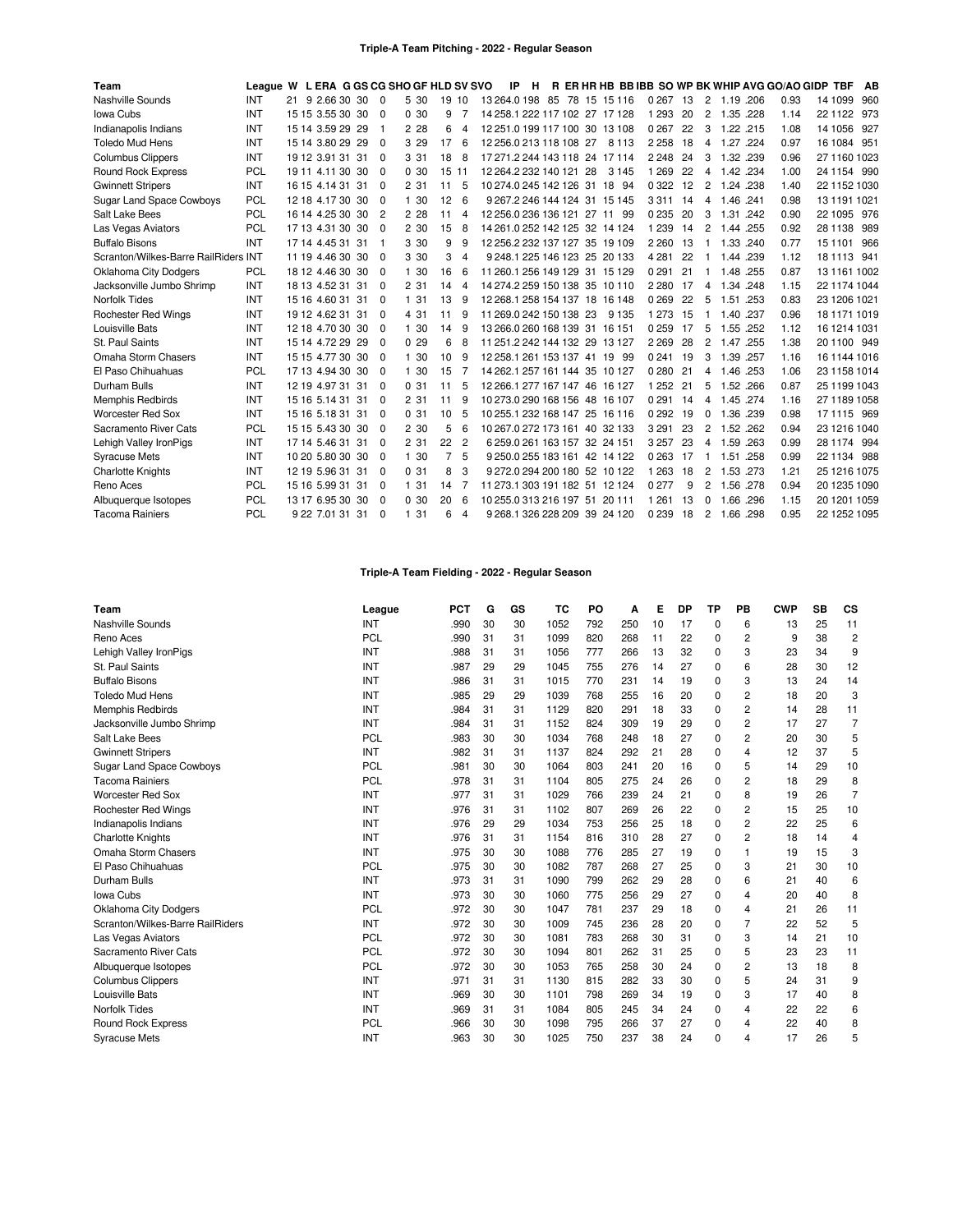| # Player            | Team B     |     | <b>AVG</b> | G   | ΑВ   | R   | н   | TB. | 2B 3B        |                | HR       | RBI | <b>BB IBB</b> |              |               |    | SO SBCS       | OBP  | <b>SLG</b> | <b>OPS</b> |      |          |          | <b>PA SAC SF HBP GIDP</b> |              | E  |
|---------------------|------------|-----|------------|-----|------|-----|-----|-----|--------------|----------------|----------|-----|---------------|--------------|---------------|----|---------------|------|------------|------------|------|----------|----------|---------------------------|--------------|----|
| 45 Astudillo, W JAX |            | R   | .321       | 14  | 56   | 11  | 18  | 33  | 3            | $\Omega$       | 4        | 14  | 2             | 0            | $\mathcal{P}$ |    |               | .377 | .589       | .966       | 61   | $\Omega$ | 0        | 3                         |              | 2  |
| 10 Bleday, J        | <b>JAX</b> |     | .233       | 29  | 103  | 23  | 24  | 47  | 5.           | $\Omega$       | 6        | 16  | 21            | $\Omega$     | 31            |    | 0<br>$\Omega$ | .378 | .456       | .834       | 127  | $\Omega$ | 0        | 3                         |              |    |
| 6 Brigman, B        | JAX        | R   | .150       | -21 | 80   | 9   | 12  | 17  | $\mathbf{2}$ | $\Omega$       |          | 8   | 5             | $\Omega$     | 23            |    | $\Omega$      | .200 | .213       | .413       | 85   | $\Omega$ | $\Omega$ | $\Omega$                  | 4            |    |
| 8 Burdick, P        | JAX        | -R  | .230       | 27  | 100  | 24  | 23  | 47  | 5.           | $\overline{2}$ | 5        | 13  | 18            | $\Omega$     | 35            |    | 5<br>2        | .364 | .470       | .834       | 121  | $\Omega$ | $\Omega$ | 3                         | $\mathbf{2}$ | 0  |
| 11 Díaz, L          | <b>JAX</b> |     | .269       | 28  | 108  | 20  | 29  | 51  |              | $\Omega$       | 5        | 27  | 15            | $\Omega$     | 32            |    | 0<br>$\Omega$ | .357 | .472       | .829       | 129  | $\Omega$ | 4        | 2                         | 4            |    |
| Dunand, J           | <b>JAX</b> | R   | .255       | 14  | 47   | 11  | 12  | 20  | 5            | $\Omega$       |          |     |               | 0            | 16            |    | 2<br>$\Omega$ | .368 | .426       | .794       | 57   | $\Omega$ |          | 2                         | $\mathbf{2}$ |    |
| 4 Fortes, N         | JAX        | - R | .253       | 19  | 75   | 8   | 19  | 28  | 3            | $\Omega$       | 2        | 10  | 5.            | $\Omega$     | 14            |    | 0<br>$\Omega$ | .313 | .373       | .686       | 83   | $\Omega$ |          |                           | 2            |    |
| 34 Gonzalez, N JAX  |            |     | .277       | 22  | 83   | 9   | 23  | 43  | 6            |                | 4        | 17  | 5             | $\Omega$     | 22            |    | 0             | .341 | .518       | .859       | 91   | $\Omega$ | $\Omega$ | 3                         | 3            |    |
| 2 Hairston, D JAX   |            | R   | .500       | 3   | 10   | 3   | 5   |     | 2            | $\Omega$       | $\Omega$ |     | 0             | $\Omega$     | 2             |    | 0<br>$\Omega$ | .455 | .700       | 1.155      | 11   | $\Omega$ |          | 0                         | 0            |    |
| 12 Leblanc, C JAX   |            | -R  | .373       | 27  | 102  | 15  | 38  | 63  |              | - 0            | 6        | 23  | 13            | $\Omega$     | 26            |    | $\Omega$      | .440 | .618       | 1.058      | 116  | $\Omega$ |          |                           | 3            |    |
| 32 Quintana, L JAX  |            | R.  | .315       | 22  | 92   | 18  | 29  | 57  |              | $\Omega$       |          | 22  | 4             | $\Omega$     | 13            |    | $\Omega$<br>0 | .360 | .620       | .980       | 100  | $\Omega$ |          | 3                         | 3            | 4  |
| 23 Sims. D          | <b>JAX</b> | R   | .226       | 9   | 31   | 5   |     | 12  | 0            |                |          | 2   | $\mathbf{2}$  | 0            | 16            |    | $\Omega$      | .294 | .387       | .681       | 34   | 0        | 0        |                           | <sup>0</sup> |    |
|                     | <b>JAX</b> |     | .273       | 31  | 1083 | 183 | 296 | 499 | 62           | 6              | 43       | 174 | 116           | 0            | 277           | 19 | 7             | .353 | .461       | .814       | 1231 | 0        | 10       | 22                        | 27           | 19 |
|                     | <b>OPP</b> |     | .248       | -31 | 1044 | 150 | 259 | 417 | 45           | 4              | 35       | 142 | 110           | $\mathbf{2}$ | 280           | 27 | 7             | .323 | .399       | .722       | 1174 | 0        | 10       | 10                        | 22           |    |

# **Jacksonville Jumbo Shrimp Pitching - 2022 - Regular Season - Active Roster**

| # Player            | Team T     |   | W              |              | ERA   | G  |          |              |              | <b>GS CG SHO GF HLD SV SVO</b> |          |          |          | IP    | н   | R   | ER.      | HR. | HB           |     | <b>BB IBB</b> | SO. | <b>AVG</b> |              |          | WP BK GIDP     | TBF  |
|---------------------|------------|---|----------------|--------------|-------|----|----------|--------------|--------------|--------------------------------|----------|----------|----------|-------|-----|-----|----------|-----|--------------|-----|---------------|-----|------------|--------------|----------|----------------|------|
| 27 Brazoban, H      | <b>JAX</b> | R | 0              | $\Omega$     | 4.96  | 11 | $\Omega$ | $\Omega$     | 0            | 6                              | 2        | $\Omega$ | 2        | 16.1  | 17  | 9   | 9        | 3   | 0            | 8   | $\Omega$      | 19  | .279       | 3            |          |                | 70   |
| 26 Brigham, J       | <b>JAX</b> | R |                | 0            | 4.20  | 9  |          | $\Omega$     | <sup>0</sup> |                                |          | - 0      | 0        | 15.0  | 16  |     |          | 3   | $\Omega$     | 3   | $\Omega$      | 19  | .281       |              |          | $\overline{c}$ | 61   |
| 29 Bugg, P          | <b>JAX</b> | R |                | 0            | 13.50 |    | 0        | 0            | 0            | $\Omega$                       |          |          | 0        | 1.1   | 2   | 2   | 2        |     | <sup>0</sup> | 2   | $\Omega$      | 2   | .333       |              | $\Omega$ | $\Omega$       | 8    |
| 25 Cabrera, E       | <b>JAX</b> | R |                |              | 2.00  |    |          | 0            | <sup>0</sup> | $\Omega$                       | 0        |          | $\Omega$ | 9.0   | 5   | 2   | 2        | 0   | <sup>0</sup> | 5   | $\Omega$      | 8   | .156       |              |          | $\Omega$       | 37   |
| 18 Castano, D       | <b>JAX</b> |   |                |              | 8.44  | 2  |          | 0            | <sup>0</sup> |                                |          |          | $\Omega$ | 5.1   | 8   | 5   | 5        | 3   | 0            | 3   |               | 10  | .348       |              |          | $\Omega$       | 26   |
| 20 Dayton, G        | <b>JAX</b> |   | 0              |              | 2.19  | 10 | 0        | $\Omega$     | 0            | 5.                             |          |          | 2        | 12.1  | 8   | 5   | 3        |     | 0            | 4   |               | 18  | .178       |              |          | $\Omega$       | 50   |
| 17 Fishman, J       | <b>JAX</b> |   | 3              | 0            | 2.81  | 9  | $\Omega$ | 0            | 0            | 3                              |          |          | 2        | 16.0  | 10  | 5   | 5        |     | 3            | 6   | $\Omega$      | 15  | .182       |              |          | 3              | 64   |
| 39 Garcia, R        | <b>JAX</b> |   |                |              | 2.79  |    | $\Omega$ | 0            | 0            | 5                              |          |          | 2        | 9.2   |     | 4   | 3        | 0   | $\Omega$     | 5   |               | 9   | .206       | 0            | 0        |                | 40   |
| Hoeing, B           | <b>JAX</b> | R |                | 0            | 5.14  |    |          | $\Omega$     | 0            | $\Omega$                       | $\Omega$ | 0        | $\Omega$ | 7.0   | 4   | 4   | 4        | 2   | $\Omega$     | 3   | $\Omega$      |     | .167       | 0            |          | $\Omega$       | 27   |
| 31 Kent, M          | <b>JAX</b> |   |                | 2            | 4.01  |    | 5.       | $\Omega$     | 0            | $\Omega$                       | $\Omega$ | $\Omega$ | $\Omega$ | 33.2  | 39  | 17  | 15       |     |              | 5   | $\Omega$      | 18  | .291       | $\Omega$     | $\Omega$ | 6              | 142  |
| 1 Meyer, M          | <b>JAX</b> | R | 2              | <sup>0</sup> | 1.72  | 6  | 6        | $\Omega$     | $\Omega$     | $\Omega$                       | $\Omega$ | $\Omega$ | $\Omega$ | 31.1  | 18  |     | 6        | 0   | 2            | 9   | $\Omega$      | 39  | .159       | 3            | $\Omega$ |                | 124  |
| 7 Mitchell, B       | <b>JAX</b> | R |                |              | 9.56  | 6  | 3        | $\Omega$     | <sup>0</sup> | $\Omega$                       | 0        | $\Omega$ | $\Omega$ | 16.0  | 28  | 17  | 17       | 4   | <sup>0</sup> |     | $\Omega$      | 14  | .373       | 3            | $\Omega$ |                | 82   |
| 38 Pop, Z           | <b>JAX</b> | R | 0              |              | 0.00  | 9  | $\Omega$ | $\Omega$     | 0            | $\Omega$                       | 3        | $\Omega$ | 2        | 12.0  | 12  | 2   | $\Omega$ | 0   | $\Omega$     | 4   | $\Omega$      | 12  | .273       |              |          | $\overline{2}$ | 48   |
| 28 Yacabonis, J JAX |            | R | $\overline{c}$ | 2            | 3.95  | 11 | $\Omega$ | $\mathbf 0$  | 0            |                                | 2        |          | 2        | 13.2  | 11  |     | 6        |     | $\Omega$     | 4   | 0             | 16  | .220       | <sup>0</sup> | $\Omega$ | $\Omega$       | 54   |
|                     | <b>JAX</b> |   | 18             | 13           | 4.52  | 31 | 31       | $\mathbf{0}$ | $\mathbf{2}$ | 31                             | 14       | 4        | 14       | 274.2 | 259 | 150 | 138      | 35  | 10           | 110 | $\mathbf{2}$  | 280 | .248       | 17           | 4        | 22             | 1174 |
|                     | <b>OPP</b> |   | 13             | 18           | 5.37  | 31 | 31       | 0            | 0            | 31                             | 5        | 4        | 6        | 275.0 | 296 | 183 | 164      | 43  | 22           | 116 | 0             | 277 | .273       | 21           | 4        | 27             | 1231 |

### **Jacksonville Jumbo Shrimp Hitting - 2022 - Regular Season - Active Roster - Vs Left**

| # Player        | Team       | в | <b>AVG</b> | G  | AB R | н.  | TB. |          | 2B 3B    | HR.           | RBI | BB | <b>IBB</b> | SO SB CS | <b>OBP</b> | <b>SLG</b> | <b>OPS</b> | PA. |          |          | SAC SF HBP   | GIDP     |
|-----------------|------------|---|------------|----|------|-----|-----|----------|----------|---------------|-----|----|------------|----------|------------|------------|------------|-----|----------|----------|--------------|----------|
| 45 Astudillo, W | JAX        | R | .353       | 8  | 17   | 6   | 12  | 0        | $\Omega$ |               | 8   | 0  | $\Omega$   |          | .353       | .706       | .059       | 17  | 0        | 0        |              | $\Omega$ |
| 10 Bleday, J    | <b>JAX</b> |   | .289       | 19 | 38   | 11  | 19  | 2        | $\Omega$ | 2             | 9   | 5  | 0          | 8        | .386       | .500       | .886       | 44  | 0        | $\Omega$ |              |          |
| 6 Brigman, B    | <b>JAX</b> | R | .179       | 13 | 28   | 5   |     | 2        | $\Omega$ | $\Omega$      | 2   | 2  | $\Omega$   | 8        | .233       | .250       | .483       | 30  | 0        | $\Omega$ | <sup>0</sup> |          |
| 8 Burdick, P    | <b>JAX</b> | R | .308       | 18 | 39   | 12  | 24  | 4        |          | 2             | 8   | 5  | 0          | 12       | .400       | .615       | .015       | 45  | 0        | 0        |              | 0        |
| 11 Díaz, L      | <b>JAX</b> |   | .303       | 18 | 33   | 10  | 13  | 3        | $\Omega$ | $\Omega$      | 9   | 3  | $\Omega$   | 12       | .385       | .394       | .779       | 39  | 0        |          | 2            |          |
| Dunand, J       | <b>JAX</b> | R | .214       | 8  | 14   | 3   | 4   |          | $\Omega$ | $\Omega$      | 2   | 2  | 0          | 5        | .294       | .286       | .580       | 17  | 0        |          |              |          |
| 4 Fortes, N     | <b>JAX</b> | R | .286       | 14 | 28   | 8   | 8   | 0        | $\Omega$ | $\Omega$      | 2   | 3  | $\Omega$   | 5        | .344       | .286       | .630       | 32  | 0        |          | <sup>0</sup> |          |
| 34 Gonzalez, N  | <b>JAX</b> |   | .214       | 12 | 28   | 6   | 13  |          | $\Omega$ | $\mathcal{P}$ | 4   | 0  | $\Omega$   | 9        | .241       | .464       | .705       | 29  | 0        | $\Omega$ |              |          |
| 2 Hairston, D   | <b>JAX</b> | R | .600       | 2  | 5    | 3   | 3   | $\Omega$ | $\Omega$ | $\Omega$      |     | 0  | $\Omega$   |          | .500       | .600       | 1.100      | 6   | 0        |          | 0            | 0        |
| 12 Leblanc, C   | <b>JAX</b> | R | .282       | 20 | 39   | 11  | 19  | 2        | $\Omega$ | $\mathcal{P}$ | 6   | 4  | $\Omega$   | 14       | .349       | .487       | .836       | 43  | 0        | $\Omega$ | $\Omega$     |          |
| 32 Quintana, L  | <b>JAX</b> | R | .276       | 15 | 29   | 8   | 14  | 3        | $\Omega$ |               | 5   | 0  | $\Omega$   | 4        | .276       | .483       | .759       | 29  | $\Omega$ | $\Omega$ | $\Omega$     |          |
| 23 Sims, D      | JAX        | R | .214       |    | 14   | 3   | 5   | 0        |          | $\Omega$      |     |    | 0          |          | .267       | .357       | .624       | 15  | 0        | $\Omega$ | $\Omega$     | 0        |
|                 | <b>JAX</b> |   | .288       | 24 | 375  | 108 | 170 | 23       | 3        | 11            | 61  | 29 | 0          | 101      | .344       | .453       | .797       | 413 | 0        | 4        | 5            | 9        |
|                 | <b>OPP</b> |   | .234       | 31 | 513  | 120 | 193 | 25       | з        | 14            | 63  | 45 | 0          | 151      | .300       | .376       | .676       |     | 0        | 3        | 5            | 11       |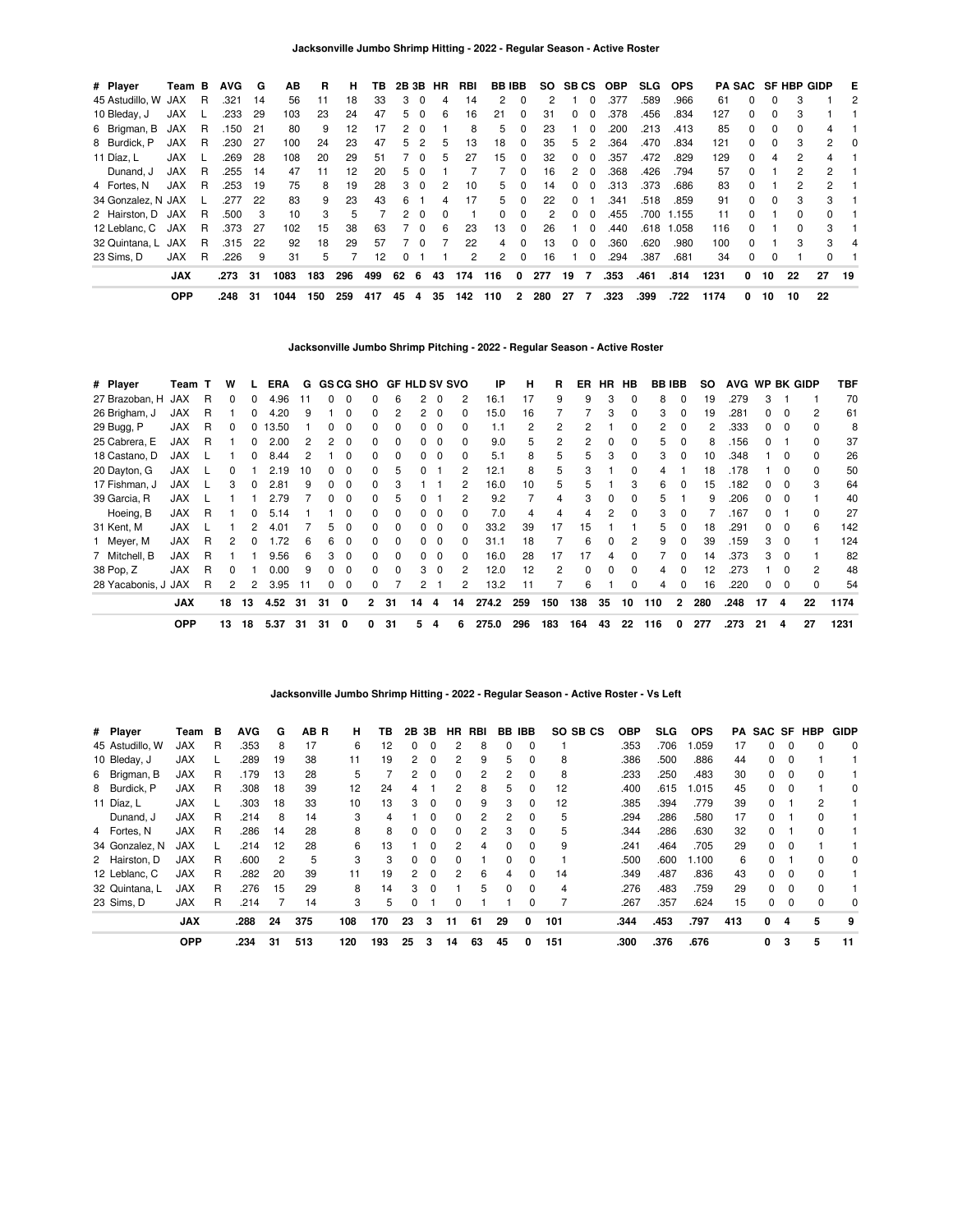| # Player        | Team T     |   | <b>AVG</b> | AB R | н   | ΤВ  | 2В | 3В | HR.          | RBI      | BB       | <b>IBB</b>   | SO SB CS | <b>OBP</b> | SLG  | <b>OPS</b> | РA  | SAC SF |          | <b>HBP</b> | <b>GIDP</b> |
|-----------------|------------|---|------------|------|-----|-----|----|----|--------------|----------|----------|--------------|----------|------------|------|------------|-----|--------|----------|------------|-------------|
| 27 Brazoban, H  | <b>JAX</b> | R | .333       | 27   | 9   | 13  |    |    |              |          | 3        | 0            | 9        | .387       | .481 | 868.       | 31  | 0      |          | 0          | 0           |
| 26 Brigham, J   | <b>JAX</b> | R | .320       | 25   | 8   |     | 3  | 0  |              | 8        |          |              | 10       | .333       | .680 | .013       | 27  | 0      |          |            | 2           |
| 29 Bugg, P      | <b>JAX</b> | R | .000       | 2    | 0   | 0   | 0  | 0  | 0            | $\Omega$ | 2        | 0            |          | .500       | .000 | .500       | 4   | 0      |          | $\Omega$   | 0           |
| 25 Cabrera, E   | <b>JAX</b> | R | .211       | 19   | 4   | 5   |    | 0  | <sup>0</sup> |          | 2        | <sup>0</sup> | 6        | .286       | .263 | .549       | 21  | 0      |          |            | 0           |
| 18 Castano, D   | <b>JAX</b> |   | .273       | 11   | 3   |     |    |    |              |          |          |              | 6        | .273       | .636 | .909       | 11  | 0      |          |            | 0           |
| 20 Dayton, G    | <b>JAX</b> |   | .148       | 27   | 4   | 4   |    | 0  | 0            |          |          |              | 12       | .179       | .148 | .327       | 28  | 0      | 0        | 0          | 0           |
| 17 Fishman, J   | <b>JAX</b> |   | .129       | 31   | 4   | 5   |    | 0  | <sup>0</sup> |          |          | 0            | 9        | .182       | .161 | .343       | 33  | 0      |          |            | 0           |
| 39 Garcia, R    | <b>JAX</b> |   | .167       | 18   | 3   | 3   |    | ŋ  | <sup>0</sup> |          | 2        |              | 5        | .238       | .167 | .405       | 21  | 0      |          |            |             |
| Hoeing, B       | <b>JAX</b> | R | .182       | 11   | 2   | 5   |    | 0  |              | З        |          |              |          | .250       | .455 | .705       | 12  | 0      |          |            | 0           |
| 31 Kent, M      | <b>JAX</b> |   | .295       | 44   | 13  | 19  | 6  | 0  | <sup>0</sup> | 3        | $\Omega$ | 0            |          | .295       | .432 | .727       | 44  | 0      | $\Omega$ | $\Omega$   | 3           |
| Meyer, M        | <b>JAX</b> | R | .104       | 67   |     | 8   |    | 0  | $\Omega$     | 2        |          | $\Omega$     | 25       | .167       | .119 | .286       | 72  | 0      |          |            | 0           |
| 7 Mitchell, B   | <b>JAX</b> | R | .324       | 37   | 12  | 20  | 2  | 0  |              |          | 3        |              | 10       | .375       | .541 | .916       | 40  | 0      |          |            |             |
| 38 Pop, Z       | <b>JAX</b> | R | .227       | 22   | 5   | 6   |    | 0  | <sup>0</sup> |          | 2        | 0            | 8        | .292       | .273 | .565       | 24  | 0      | - 0      | $\Omega$   |             |
| 28 Yacabonis, J | <b>JAX</b> | R | .250       | 28   |     | 14  | 3  | 2  | <sup>0</sup> | 4        | 3        | 0            | 5        | .323       | .500 | .823       | 31  | 0      |          |            | 0           |
|                 | <b>JAX</b> |   | .234       | 513  | 120 | 193 | 25 | 3  | 14           | 63       | 45       | 0            | 151      | .300       | .376 | .676       | 566 | 0      | 3        | 5          | 11          |

**Jacksonville Jumbo Shrimp Hitting - 2022 - Regular Season - Active Roster - Vs Right**

| # Player        | Team       | в | <b>AVG</b> | G   | AB R | н   | тв  |    | 2B 3B    | HR | RBI      |              | BB IBB   | SO SB CS | OBP  | <b>SLG</b> | <b>OPS</b> | PA  | <b>SAC SF HBP</b> |          |              | <b>GIDP</b>    |
|-----------------|------------|---|------------|-----|------|-----|-----|----|----------|----|----------|--------------|----------|----------|------|------------|------------|-----|-------------------|----------|--------------|----------------|
| 45 Astudillo. W | <b>JAX</b> | R | .308       | 14  | 39   | 12  | 21  | 3  | $\Omega$ | 2  | 6        | 2            | $\Omega$ |          | .386 | .538       | .924       | 44  | 0                 | $\Omega$ | 3            |                |
| 10 Bleday, J    | <b>JAX</b> |   | .200       | 28  | 65   | 13  | 28  | 3  | $\Omega$ | 4  |          | 16           | 0        | 23       | .373 | .431       | .804       | 83  | 0                 | 0        | 2            | 0              |
| 6 Brigman, B    | <b>JAX</b> | R | 135        | 19  | 52   |     | 10  | 0  | $\Omega$ |    | 6        | 3            | $\Omega$ | 15       | .182 | .192       | .374       | 55  | $\Omega$          | $\Omega$ | 0            | 3              |
| 8 Burdick, P    | <b>JAX</b> | R | .180       | 26  | 61   | 11  | 23  |    |          | 3  | 5        | 13           | $\Omega$ | 23       | .342 | .377       | .719       | 76  | 0                 |          | 2            | 2              |
| 11 Díaz, L      | <b>JAX</b> |   | .253       | -27 | 75   | 19  | 38  | 4  | $\Omega$ | 5  | 18       | 12           | 0        | 20       | .344 | .507       | .851       | 90  | 0                 | 3        | 0            | 3              |
| Dunand, J       | <b>JAX</b> | R | .273       | 14  | 33   | 9   | 16  | 4  | $\Omega$ |    | 5        | 5            | 0        | 11       | .400 | .485       | .885       | 40  | 0                 | $\Omega$ | 2            |                |
| 4 Fortes, N     | <b>JAX</b> | R | .234       | 18  | 47   | 11  | 20  | 3  | $\Omega$ | 2  | 8        | 2            | 0        | 9        | .294 | .426       | .720       | 51  | 0                 | 0        | 2            |                |
| 34 Gonzalez, N  | <b>JAX</b> |   | .309       | 20  | 55   | 17  | 30  | 5  |          | 2  | 13       | 5.           | $\Omega$ | 13       | .387 | .545       | .932       | 62  | $\Omega$          | $\Omega$ | 2            | 2              |
| 2 Hairston, D   | <b>JAX</b> | R | .400       | 3   | 5    | 2   | 4   | 2  | $\Omega$ | 0  | $\Omega$ | <sup>0</sup> | $\Omega$ |          | .400 | .800       | .200       | 5   | 0                 | $\Omega$ | <sup>0</sup> | 0              |
| 12 Leblanc, C   | <b>JAX</b> | R | .429       | 27  | 63   | 27  | 44  | 5  | $\Omega$ | 4  | 17       | 9            | 0        | 12       | .493 | .698       | 1.191      | 73  | 0                 |          | 0            | 2              |
| 32 Quintana. L  | <b>JAX</b> | R | .339       | 21  | 62   | 21  | 43  | 4  | $\Omega$ | 6  | 17       | 4            | $\Omega$ | 9        | .400 | .694       | .094       | 70  | <sup>0</sup>      |          | 3            | $\overline{2}$ |
| 23 Sims, D      | <b>JAX</b> | R | .235       |     | 17   | 4   |     | 0  | 0        |    |          |              | 0        | 9        | .316 | .412       | .728       | 19  | 0                 | $\Omega$ |              | 0              |
|                 | <b>JAX</b> |   | .266       | 31  | 707  | 188 | 329 | 39 | 3        | 32 | 113      | 87           | 0        | 176      | .357 | .465       | .822       | 817 | 0                 | 6        | 17           | 18             |
|                 | <b>OPP</b> |   | .262       | 31  | 531  | 139 | 224 | 20 |          | 21 | 79       | 65           |          | 129      | .344 | .422       | .766       |     | 0                 |          | 5            | 11             |

**Jacksonville Jumbo Shrimp Opposing Hitting - 2022 - Regular Season - Active Roster - Vs Right**

| # Player        | Team       |   | <b>AVG</b> | AB R | н   | ΤВ  | 2Β            | 3В | ΗR            | RBI | BВ           | IBB          | SO SB CS       | <b>OBP</b> | SLG  | <b>OPS</b> | PA  | SAC SF |              | HBP | <b>GIDP</b> |
|-----------------|------------|---|------------|------|-----|-----|---------------|----|---------------|-----|--------------|--------------|----------------|------------|------|------------|-----|--------|--------------|-----|-------------|
| 27 Brazoban, H  | <b>JAX</b> | R | .235       | 34   | 8   | 15  |               |    |               | 5   | 5            | 0            | 10             | .333       | .441 | .774       | 39  | 0      |              |     |             |
| 26 Brigham, J   | <b>JAX</b> | R | .250       | 32   | 8   | 11  | 0             |    |               | 2   | 2            | 0            | 9              | .294       | .344 | .638       | 34  | 0      | 0            |     | 0           |
| 29 Bugg, P      | <b>JAX</b> | R | .500       | 4    | 2   | 6   |               | O  |               |     | <sup>0</sup> | 0            |                | .500       | .500 | 2.000      | 4   | 0      |              |     | 0           |
| 25 Cabrera, E   | <b>JAX</b> | R | .077       | 13   |     |     |               |    |               |     | 3            | <sup>0</sup> | $\overline{c}$ | .250       | .077 | .327       | 16  | O.     |              |     | $\Omega$    |
| 18 Castano, D   | <b>JAX</b> |   | .417       | 12   | 5   | 12  |               |    | 2             | 4   | 3            | 0            | 4              | .533       | .000 | .533       | 15  | 0      |              |     | 0           |
| 20 Dayton, G    | <b>JAX</b> |   | .222       | 18   | 4   |     | 0             | O  |               | 4   | 3            |              | 6              | .318       | .389 | .707       | 22  | 0      |              | n   | $\Omega$    |
| 17 Fishman, J   | <b>JAX</b> |   | .250       | 24   | 6   | 11  | $\mathcal{P}$ |    |               | 2   | 5            | 0            | 6              | .419       | .458 | .877       | 31  | 0      |              | 2   | 3           |
| 39 Garcia, R    | <b>JAX</b> |   | .250       | 16   | 4   | 4   |               |    | <sup>0</sup>  | 3   |              |              |                | .368       | .250 | .618       | 19  | 0      |              |     | 0           |
| Hoeing, B       | <b>JAX</b> | R | .154       | 13   | 2   | 5   | 0             |    |               |     | 2            | 0            | 3              | .267       | .385 | .652       | 15  | 0      |              |     | 0           |
| 31 Kent, M      | <b>JAX</b> |   | .289       | 90   | 26  | 31  | 2             | O  |               | 9   | 5            | 0            | 11             | .327       | .344 | .671       | 98  | 0      | 2            |     | 3           |
| 1 Meyer, M      | <b>JAX</b> | R | .239       | 46   | 11  | 14  | 3             | O  |               | 4   | 5.           | ŋ            | 14             | .327       | .304 | .631       | 52  | 0      |              |     |             |
| 7 Mitchell, B   | <b>JAX</b> | R | .421       | 38   | 16  | 24  | 2             | 0  | $\mathcal{P}$ | 10  | 4            | 0            | 4              | .476       | .632 | 1.108      | 42  | 0      |              |     | 0           |
| 38 Pop, Z       | <b>JAX</b> | R | .318       | 22   |     | 9   | 2             | 0  | <sup>0</sup>  | 3   | 2            | 0            | 4              | .375       | .409 | .784       | 24  | 0      | $\Omega$     |     |             |
| 28 Yacabonis, J | <b>JAX</b> | R | .182       | 22   | 4   | 8   |               |    |               | 4   |              | ŋ            | 11             | .217       | .364 | .581       | 23  | 0      | <sup>0</sup> |     | $\Omega$    |
|                 | <b>JAX</b> |   | .262       | 531  | 139 | 224 | 20            |    | 21            | 79  | 65           | 2            | 129            | .344       | .422 | .766       | 608 | 0      | 7            | 5   | 11          |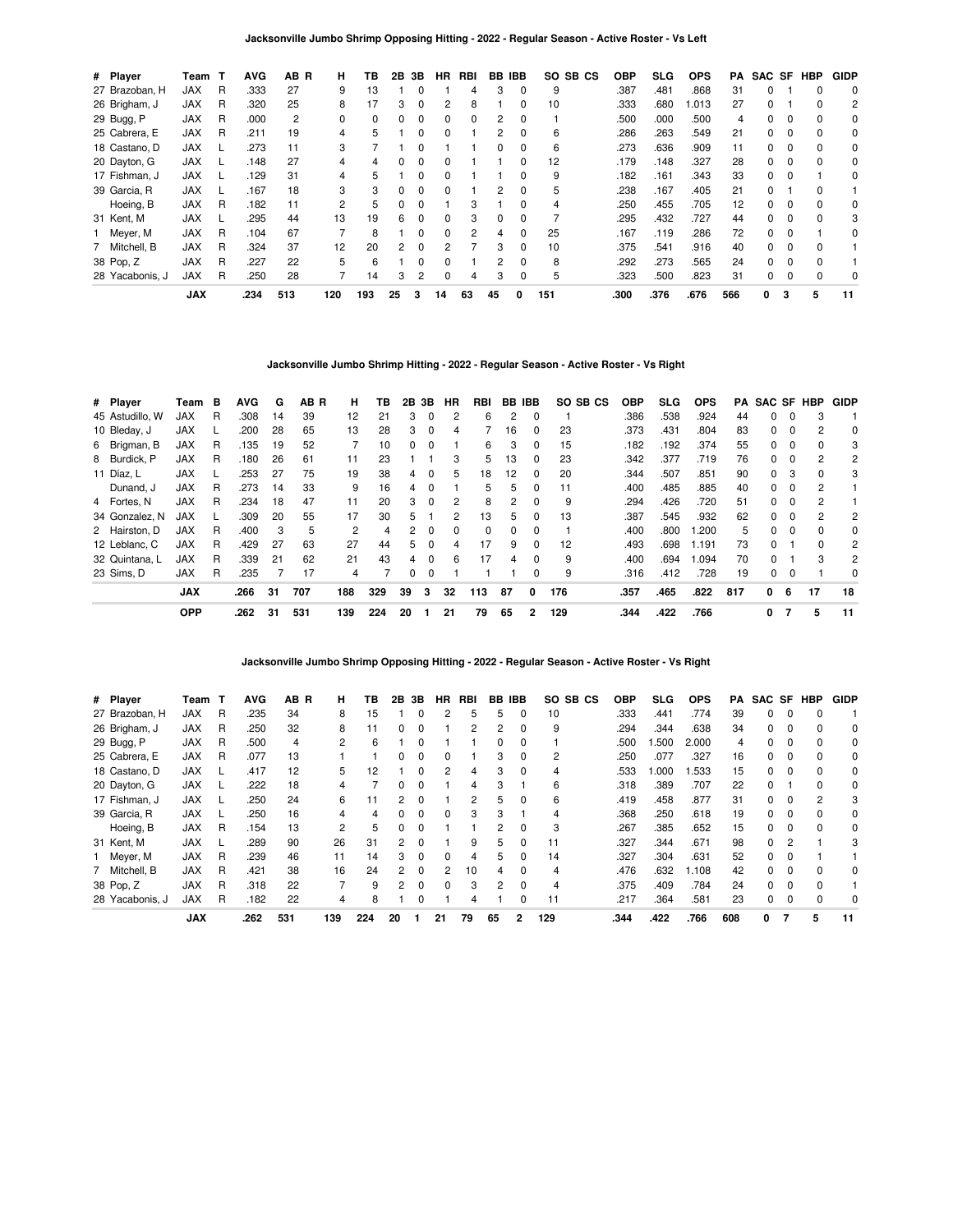| # Player        | Team       | в  | AVG. | G | AВ            | R            | н        | ΤВ           | 2B           |              | 3B HR        |                |          | RBI BB IBB   | SO. |   | SB CS    | <b>OBP</b> | SLG  | <b>OPS</b> | PA | SAC SF |          | HBP      | <b>GIDP</b> |
|-----------------|------------|----|------|---|---------------|--------------|----------|--------------|--------------|--------------|--------------|----------------|----------|--------------|-----|---|----------|------------|------|------------|----|--------|----------|----------|-------------|
| 45 Astudillo, W | <b>JAX</b> | R  | .250 |   | 4             | $\Omega$     |          | 2            |              | 0            |              | 0              |          | 0            |     | 0 | $\Omega$ | .250       | .500 | .750       | 4  | 0      | $\Omega$ | $\Omega$ | 0           |
| 10 Bleday, J    | <b>JAX</b> |    | .000 |   | 3             | $\Omega$     | 0        |              |              |              |              | 0              |          | 0            |     | 0 | 0        | .250       | .000 | .250       | 4  | 0      | $\Omega$ |          | 0           |
| 6 Brigman, B    | <b>JAX</b> | R  | .000 |   | 4             | $\Omega$     | $\Omega$ | <sup>0</sup> | 0            | 0            |              | 0              |          | <sup>0</sup> |     |   | $\Omega$ | .000       | .000 | .000       | 4  | 0      | $\Omega$ | 0        | 0           |
| 8 Burdick, P    | <b>JAX</b> | R  | .250 |   | 4             |              |          | 3            | 0            |              |              |                | 0        | $\Omega$     | O   | 0 | $\Omega$ | .250       | .750 | .000       | 4  | 0      | $\Omega$ | $\Omega$ | 0           |
| 11 Díaz, L      | <b>JAX</b> |    | .250 |   | 4             | $\Omega$     |          |              | 0            | $\Omega$     | <sup>0</sup> |                | 0        | $\Omega$     | 0   | 0 | $\Omega$ | .250       | .250 | .500       | 4  | 0      | $\Omega$ | $\Omega$ | 0           |
| 4 Fortes, N     | <b>JAX</b> | R. | .000 |   | 3             | $\Omega$     | 0        | <sup>n</sup> | <sup>0</sup> | <sup>0</sup> |              |                |          | 0            |     |   | 0        | .250       | .000 | .250       | 4  | 0      | $\Omega$ | $\Omega$ | 0           |
| 34 Gonzalez, N  | <b>JAX</b> |    | .000 |   | $\mathcal{R}$ | $\Omega$     | $\Omega$ | <sup>0</sup> | $\Omega$     | $\Omega$     | <sup>n</sup> | 0              |          | 0            | 2   | 0 | $\Omega$ | .250       | .000 | .250       | 4  | 0      | $\Omega$ | $\Omega$ | 0           |
| 2 Hairston, D   | <b>JAX</b> | R  | .333 |   | 3             |              |          | 2            |              | 0            | <sup>0</sup> | <sup>0</sup>   | $\Omega$ | $\Omega$     |     | 0 | $\Omega$ | .333       | .667 | 000.       | 3  | 0      | $\Omega$ | $\Omega$ | 0           |
| 12 Leblanc, C   | <b>JAX</b> | R  | .333 |   | З.            | $\Omega$     |          |              | <sup>0</sup> | <sup>0</sup> |              | 0              |          | 0            |     | 0 | $\Omega$ | .500       | .333 | .833       | 4  | 0      | $\Omega$ | $\Omega$ | $\mathbf 0$ |
| 32 Quintana, L  | <b>JAX</b> | R  | .000 |   |               | <sup>0</sup> | 0        | <sup>0</sup> |              | 0            |              |                |          | $\Omega$     |     | 0 | $\Omega$ | .000       | .000 | .000       |    | 0      | $\Omega$ | $\Omega$ | 0           |
|                 | <b>JAX</b> |    | .156 |   | 32            | 2            | 5        | 9            | 2            |              | 0            | $\overline{2}$ | 3        | 0            | 6   | 0 | 0        | .250       | .281 | .531       | 36 | 0      | 0        |          | 0           |
|                 | <b>OPP</b> |    | .306 |   | 36            | з            | 11       | 13           |              | 0            | 0            | 3              |          |              | 6   | 2 | 2        | .316       | .361 | .677       | 38 | 0      |          | 0        | 0           |

**Jacksonville Jumbo Shrimp Pitching - 2022 - Regular Season - Active Roster - Vs. Nashville**

| # Plaver        | Team T     | W L            |          |         |  |            |             |              |     |             |                     |                 |  |  |       |          |                | ERA G GS CG SHO GF HLD SV SVO IP H R ER HR HB BB IBB SO AVG WP BK GIDP TBF |                                     |          |                |
|-----------------|------------|----------------|----------|---------|--|------------|-------------|--------------|-----|-------------|---------------------|-----------------|--|--|-------|----------|----------------|----------------------------------------------------------------------------|-------------------------------------|----------|----------------|
| 31 Kent, M      | JAX L      | $0\quad 0$     |          | 1.29    |  | $\Omega$   | $0\quad 0$  |              |     | 0 0 0 7.0   |                     | 7 1 1 0 0 0     |  |  |       |          | 0 <sub>6</sub> | .259                                                                       | $\begin{matrix} 0 & 0 \end{matrix}$ | $\Omega$ | - 28           |
| 38 Pop, Z       | JAX        | R 0            | $\Omega$ | 0.00    |  | $0\quad 0$ | $0\quad 0$  |              | 1 0 |             | $0 \quad 1.0$       | $\sim$ 1 .      |  |  | 00001 | $\Omega$ | $\Omega$       | .333                                                                       | $0\quad 0$                          | $\Omega$ | $\overline{4}$ |
| 28 Yacabonis, J | JAX        | R 0            |          | 18.00 1 |  | $0\quad 0$ |             |              |     | 0 1 0 0 1   |                     | 1.0 3 2 2 0 0 0 |  |  |       |          |                | 0 0 500                                                                    | $\begin{matrix} 0 & 0 \end{matrix}$ | $\Omega$ | - 6            |
|                 | JAX        | 0 <sub>1</sub> |          |         |  |            |             |              |     |             |                     |                 |  |  |       |          |                | 3.00 1 1 0 0 1 1 0 1 9.0 11 3 3 0 0 1 0 6 .306 0 0                         |                                     | 0        | 38             |
|                 | <b>OPP</b> |                |          | 2.00    |  | 0          | $0 \quad 1$ | $\mathbf{o}$ |     | $1 \quad 1$ | 9.0 5 2 2 0 1 3 0 6 |                 |  |  |       |          |                | .156 2                                                                     | $\mathbf{0}$                        | 0        | - 36           |

**Jacksonville Jumbo Shrimp Hitting - 2022 - Regular Season - Active Roster - Home Games**

| # Player        | Team       | B | AVG  | G  | AВ  | R        | н.  | ΤВ  | 2В             | 3B       | HR | RBI |    | <b>BB IBB</b> | SO. |    | SB CS    | <b>OBP</b> | SLG  | <b>OPS</b> |     | <b>PA SAC SF HBP</b> |          |    | <b>GIDP</b> |
|-----------------|------------|---|------|----|-----|----------|-----|-----|----------------|----------|----|-----|----|---------------|-----|----|----------|------------|------|------------|-----|----------------------|----------|----|-------------|
| 45 Astudillo, W | <b>JAX</b> | R | .250 | з  | 12  | $\Omega$ | 3   | 4   |                |          |    |     |    | ŋ             |     | 0  | 0        | .308       | .333 | .641       | 13  | 0                    |          |    | 0           |
| 10 Bleday, J    | <b>JAX</b> |   | .128 | 12 | 39  | 6        | 5   |     | 2              | 0        | 0  |     |    | 0             | 11  | 0  | 0        | .306       | .179 | .485       | 49  | $\Omega$             | $\Omega$ | 3  | 0           |
| 6 Brigman, B    | <b>JAX</b> | R | .171 | 11 | 41  | 4        |     | 11  |                | 0        |    | 6   | 2  | 0             | 14  |    | 0        | .209       | .268 | .477       | 43  | 0                    | $\Omega$ |    |             |
| 8 Burdick, P    | <b>JAX</b> | R | .222 | 11 | 36  | 8        | 8   | 15  | 0              | 2        |    | 4   | 6  | 0             | 13  |    | 0        | .364       | .417 | .781       | 44  | 0                    | 0        |    |             |
| 11 Díaz. L      | <b>JAX</b> |   | .255 | 13 | 47  |          | 12  | 20  | $\overline{2}$ | 0        | 2  | 12  |    | $\Omega$      | 12  | 0  | $\Omega$ | .351       | .426 | .777       | 57  | $\Omega$             | 2        |    | 2           |
| Dunand, J       | <b>JAX</b> | R | .261 |    | 23  | 6        | 6   | 12  | 3              | 0        |    | 5   | з  | 0             |     |    | 0        | .346       | .522 | .868       | 26  | <sup>0</sup>         | $\Omega$ |    |             |
| 4 Fortes, N     | <b>JAX</b> | R | .121 | 9  | 33  | 2        | 4   | 4   | 0              | $\Omega$ | 0  | 2   | 4  | 0             |     | 0  | 0        | .216       | .121 | .337       | 37  | 0                    | 0        |    |             |
| 34 Gonzalez. N  | <b>JAX</b> |   | .222 | 10 | 36  | 4        | 8   | 15  | 2              |          |    | 8   | 3  | $\Omega$      | 13  | 0  | $\Omega$ | .300       | .417 | .717       | 40  | $\Omega$             | $\Omega$ |    |             |
| 2 Hairston, D   | <b>JAX</b> | R | .333 |    | з   |          |     | 2   |                |          | n  | 0   |    | 0             |     | n  | 0        | .333       | .667 | 1.000      | 3   | 0                    |          |    | 0           |
| 12 Leblanc, C   | <b>JAX</b> | R | .472 | 10 | 36  | 9        | 17  | 31  | 2              | $\Omega$ | 4  | 11  | 5. | $\Omega$      | 10  |    | $\Omega$ | .537       | .861 | .398       | 41  | 0                    | $\Omega$ | 0  | 0           |
| 32 Quintana, L  | <b>JAX</b> | R | .294 | 9  | 34  |          | 10  | 17  |                | $\Omega$ | 2  | 6   |    | 0             | 5   | O. | $\Omega$ | .368       | .500 | .868       | 38  | 0                    | $\Omega$ | з  |             |
| 23 Sims. D      | <b>JAX</b> | R | .222 | 3  |     |          | 2   | 2   | 0              | 0        | 0  |     |    | 0             | 5   |    | 0        | .364       | .222 | .586       | 11  | 0                    |          |    | 0           |
|                 | <b>JAX</b> |   | .235 | 13 | 430 | 65       | 101 | 162 | 17             | 4        | 12 | 63  | 51 | 0             | 121 | 9  | 3        | .330       | .377 | .707       | 494 | 0                    | 2        | 11 | 8           |
|                 | <b>OPP</b> |   | .231 | 13 | 445 | 61       | 103 | 165 | 17             | 0        | 15 | 57  | 47 |               | 115 | 13 | 3        | .310       | .371 | .681       |     | 0                    |          |    |             |

### **Jacksonville Jumbo Shrimp Pitching - 2022 - Regular Season - Active Roster - Home Games**

| # Player        | Team T     |    | W            |              | <b>ERA</b> | G  |    |          | GS CG SHO |              | <b>GF HLD SV SVO</b> |          |          | ΙP    | н        | R  | ER.          | HR HB |          |    | <b>BB IBB</b> | so  | AVG WP |               |          | <b>BK GIDP</b> | TBF |
|-----------------|------------|----|--------------|--------------|------------|----|----|----------|-----------|--------------|----------------------|----------|----------|-------|----------|----|--------------|-------|----------|----|---------------|-----|--------|---------------|----------|----------------|-----|
| 27 Brazoban, H  | <b>JAX</b> | R  |              | 0            | 7.11       | 5  | 0  |          | 0         |              |                      |          |          | 6.1   | 8        | 5  | 5            | 2     |          | 3  | $\Omega$      | 6   | .308   |               |          | 0              | 30  |
| 26 Brigham, J   | <b>JAX</b> | R. |              | 0            | 3.60       | 4  | 0  |          | 0         |              |                      | 0        | $\Omega$ | 5.0   | 4        | 2  |              | 2     | 0        | 0  | $\Omega$      | 8   | .222   | 0             | 0        | 0              | 19  |
| 29 Bugg, P      | <b>JAX</b> | R. | $\Omega$     | 0            | 13.50      |    | 0  | $\Omega$ | 0         | <sup>0</sup> | 0                    | $\Omega$ | $\Omega$ | 1.1   | 2        | 2  |              |       | $\Omega$ | 2  | $\Omega$      | 2   | .333   | 0             | $\Omega$ | 0              | 8   |
| 20 Dayton, G    | <b>JAX</b> |    | $^{(1)}$     |              | 0.00       | 4  | 0  | $\Omega$ | 0         | 2            | 0                    | $\Omega$ | $\Omega$ | 5.0   |          | 2  |              | 0     |          | 2  |               | 9   | .063   |               | 0        | 0              | 19  |
| 17 Fishman, J   | <b>JAX</b> |    |              | 0            | 3.68       | 4  | 0  |          | 0         |              | 0                    |          |          | 7.1   | 6        | 3  | з            | 0     |          |    |               |     | 231    | 0             | 0        | 2              | 29  |
| 39 Garcia, R    | <b>JAX</b> |    |              | 0            | 0.00       |    | 0  | $\Omega$ | 0         | <sup>0</sup> | 0                    | $\Omega$ | $\Omega$ | 3.0   | $\Omega$ | 0  |              | 0     |          |    |               | 2   | .000   | 0             | $\Omega$ |                | 9   |
| 31 Kent, M      | <b>JAX</b> |    | <sup>0</sup> |              | 5.06       | 3  | 3  | $\Omega$ | 0         | $\Omega$     | n.                   | $\Omega$ | $\Omega$ | 16.0  | 20       | 10 | 9            |       |          | 4  | $\Omega$      | 9   | .299   | 0             | $\Omega$ | <sup>0</sup>   | 74  |
| 1 Meyer, M      | <b>JAX</b> | R. | $\Omega$     | $\Omega$     | 2.45       | 3  | 3  | $\Omega$ | 0         | $\Omega$     | 0                    | $\Omega$ | $\Omega$ | 14.2  | 9        | 4  | 4            | 0     |          | 5  | $\Omega$      | 19  | .167   | $\mathcal{P}$ | $\Omega$ |                | 60  |
| 7 Mitchell, B   | <b>JAX</b> | R. | $\Omega$     | <sup>0</sup> | 5.87       | 3  |    |          | $\Omega$  | <sup>n</sup> | <sup>0</sup>         | $\Omega$ | $\Omega$ | 7.2   | 11       | 5  | 5            | 2     | n        | 2  | $\Omega$      |     | .324   | 2             | $\Omega$ | <sup>0</sup>   | 36  |
| 38 Pop, Z       | <b>JAX</b> | R. | 0            |              | 0.00       | 5  | 0  | n        | 0         |              |                      | $\Omega$ | 2        | 6.0   | 8        | 2  | <sup>0</sup> | 0     |          | 3  | $\Omega$      | 6   | .333   |               | 0        | 0              | 27  |
| 28 Yacabonis, J | <b>JAX</b> | R  |              |              | 2.57       | 5  | 0  | $\Omega$ | 0         | 4            |                      |          | 2        | 7.0   | 5        | 2  | 2            | 0     | 0        | 2  | $\Omega$      | 6   | .200   | 0             | 0        | $\Omega$       | 27  |
|                 | <b>JAX</b> |    | 6            |              | 4.08       | 13 | 13 | 0        |           | 13           | 4                    |          | 6        | 119.0 | 103      | 61 | 54           | 15    |          | 47 |               | 115 | .231   |               |          |                | 506 |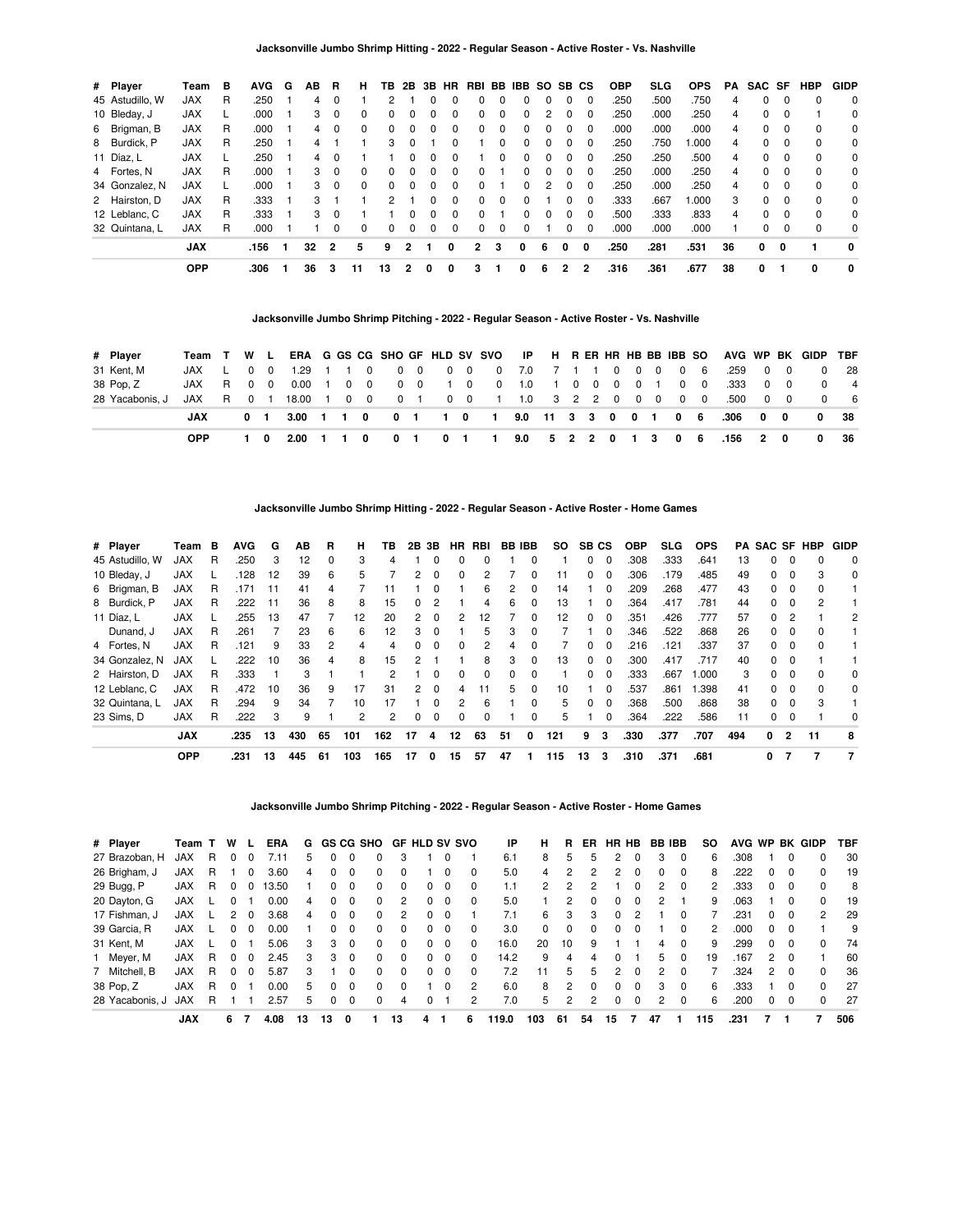| # Player        | Team       | в | <b>AVG</b> | G  | ΑВ  | R   | н   | тв  | 2B | 3В       | HR       | RBI | BB. | IBB.         | <b>SO</b> | SВ           | <b>CS</b>      | <b>OBP</b> | SLG. | <b>OPS</b> | PA  | SAC SF       |          | HBP          | <b>GIDP</b>    |
|-----------------|------------|---|------------|----|-----|-----|-----|-----|----|----------|----------|-----|-----|--------------|-----------|--------------|----------------|------------|------|------------|-----|--------------|----------|--------------|----------------|
| 45 Astudillo, W | <b>JAX</b> | R | .341       | 11 | 44  | 11  | 15  | 29  | 2  | 0        | 4        | 14  |     | 0            |           |              | 0              | .396       | .659 | 1.055      | 48  | 0            | 0        | 3            |                |
| 10 Bleday, J    | <b>JAX</b> |   | .297       | 17 | 64  | 17  | 19  | 40  | 3  | $\Omega$ | 6        | 14  | 14  | $\Omega$     | 20        | <sup>0</sup> | $\Omega$       | .423       | .625 | 1.048      | 78  | 0            | $\Omega$ | ŋ            |                |
| 6 Brigman, B    | <b>JAX</b> | R | .128       | 10 | 39  | 5   | 5   | 6   |    | 0        | 0        | 2   | 3   | 0            | 9         | 0            | $\Omega$       | .190       | .154 | .344       | 42  | 0            | $\Omega$ | ŋ            | 3              |
| 8 Burdick, P    | <b>JAX</b> | R | .234       | 16 | 64  | 16  | 15  | 32  | 5  | 0        | 4        | 9   | 12  | 0            | 22        | 4            | $\overline{2}$ | .364       | .500 | .864       | 77  | 0            | 0        |              |                |
| 11 Díaz. L      | <b>JAX</b> |   | .279       | 15 | 61  | 13  | 17  | 31  | 5. | 0        | 3        | 15  | 8   | $\Omega$     | 20        | <sup>0</sup> | $\Omega$       | .361       | .508 | .869       | 72  | $\Omega$     |          |              | 2              |
| Dunand, J       | <b>JAX</b> | R | .250       |    | 24  | 5   | 6   | 8   | 2  | $\Omega$ | 0        | 2   | 4   | 0            | 9         |              | 0              | .387       | .333 | .720       | 31  | 0            |          |              |                |
| 4 Fortes, N     | <b>JAX</b> | R | .357       | 10 | 42  | 6   | 15  | 24  | 3  | $\Omega$ | 2        | 8   |     | 0            |           | 0            | $\Omega$       | .391       | .571 | .962       | 46  | 0            |          | 2            |                |
| 34 Gonzalez, N  | <b>JAX</b> |   | .319       | 12 | 47  | 5   | 15  | 28  | 4  | $\Omega$ | 3        | 9   | 2   | $\Omega$     | 9         | <sup>n</sup> |                | .373       | .596 | .969       | 51  | <sup>0</sup> | $\Omega$ | 2            | 2              |
| 2 Hairston, D   | <b>JAX</b> | R | .571       | 2  | 7   | 2   | 4   | 5   |    | O        | $\Omega$ |     |     | <sup>0</sup> |           | n.           | $\Omega$       | .500       | .714 | 1.214      | 8   | 0            |          | 0            | 0              |
| 12 Leblanc, C   | <b>JAX</b> | R | .318       | 17 | 66  | 6   | 21  | 32  | 5. | $\Omega$ | 2        | 12  | 8   | $\Omega$     | 16        | 0            | $\Omega$       | .387       | .485 | .872       | 75  | 0            |          | 0            | 3              |
| 32 Quintana, L  | <b>JAX</b> | R | .328       | 13 | 58  | 11  | 19  | 40  | 6  | $\Omega$ | 5        | 16  | з   | $\Omega$     | 8         | <sup>0</sup> | $\Omega$       | .355       | .690 | 1.045      | 62  | <sup>0</sup> |          | <sup>0</sup> | $\overline{2}$ |
| 23 Sims. D      | <b>JAX</b> | R | .227       | 6  | 22  | 4   | 5   | 10  | 0  |          |          | 2   |     | $\Omega$     | 11        |              | $\Omega$       | .261       | .455 | .716       | 23  | 0            |          |              | 0              |
|                 | <b>JAX</b> |   | .299       | 18 | 653 | 118 | 195 | 337 | 45 | 2        | 31       | 111 | 65  | 0            | 156       | 10           | 4              | .368       | .516 | .884       | 737 | 0            | 8        | 11           | 19             |
|                 | <b>OPP</b> |   | .260       | 18 | 599 | 89  | 156 | 252 | 28 | 4        | 20       | 85  | 63  |              | 165       | 14           | 4              | .332       | .421 | .753       |     | 0            | 3        | 3            | 15             |

**Jacksonville Jumbo Shrimp Pitching - 2022 - Regular Season - Active Roster - Away Games**

| # Player        | Team T     |   | w  |          | ERA   | G  |               |              | <b>GS CG SHO</b> | GF       | <b>HLD SV SVO</b> |          |              | ΙP    | н   | R            | ER.          | HR HB          |              | BB. | <b>IBB</b>   | so  | <b>AVG</b> | <b>WP</b>     |              | <b>BK GIDP</b> | TBF |
|-----------------|------------|---|----|----------|-------|----|---------------|--------------|------------------|----------|-------------------|----------|--------------|-------|-----|--------------|--------------|----------------|--------------|-----|--------------|-----|------------|---------------|--------------|----------------|-----|
| 27 Brazoban, H  | <b>JAX</b> | R | 0  | 0        | 3.60  | 6  | 0             | 0            | 0                | 3        |                   |          |              | 10.0  | 9   | 4            |              |                | 0            | 5   | $\Omega$     | 13  | .257       | $\mathcal{P}$ |              |                | 40  |
| 26 Brigham, J   | JAX        | R | 0  | $\Omega$ | 4.50  | 5  |               | 0            | $\Omega$         | 2        |                   |          | 0            | 10.0  | 12  | 5            | 5            |                | 0            | 3   | 0            | 11  | .308       | 0             | 0            | 2              | 42  |
| 25 Cabrera, E   | <b>JAX</b> | R |    | $\Omega$ | 2.00  |    | 2             | 0            | 0                | 0        | 0                 | 0        |              | 9.0   | 5   |              |              | 0              | 0            | 'n. | 0            | 8   | .156       | 0             |              | 0              | 37  |
| 18 Castano, D   | JAX        |   |    | $\Omega$ | 8.44  | 2  |               | 0            | $\Omega$         | $\Omega$ | 0                 | $\Omega$ | 0            | 5.1   | 8   | 5            | 5            | 3              | $\Omega$     | 3   | $\Omega$     | 10  | .348       |               | 0            | $\Omega$       | 26  |
| 20 Dayton, G    | JAX        |   | 0  | $\Omega$ | 3.68  | 6  | <sup>0</sup>  | <sup>0</sup> | $\Omega$         | 3        | <sup>0</sup>      |          |              | 7.1   |     | 3            |              |                | ŋ            |     | $\Omega$     | 9   | .241       | 0             | <sup>0</sup> | $\Omega$       | 31  |
| 17 Fishman, J   | JAX        |   |    | $\Omega$ | 2.08  | 5  | 0             | 0            | 0                |          |                   |          |              | 8.2   | 4   |              |              |                |              | 5   | $\Omega$     | 8   | .138       | 0             | $\Omega$     |                | 35  |
| 39 Garcia, R    | <b>JAX</b> |   |    |          | 4.05  | 6  | $\Omega$      | 0            | $\Omega$         | 5        | 0                 |          | 2            | 6.2   | 7   | 4            | 3            | $\Omega$       | $\Omega$     | 4   |              |     | .269       | 0             | 0            | $\Omega$       | 31  |
| Hoeing, B       | <b>JAX</b> | R |    | 0        | 5.14  |    |               | 0            | $\Omega$         | $\Omega$ | 0                 | $\Omega$ |              | 7.0   | 4   | 4            |              | $\overline{2}$ | 0            | з   | $\Omega$     |     | 167        | 0             |              | 0              | 27  |
| 31 Kent, M      | JAX        |   |    |          | 3.06  | 4  | $\mathcal{P}$ | 0            | $\Omega$         | 0        | <sup>0</sup>      | $\Omega$ | <sup>0</sup> | 17.2  | 19  |              | 6            | $\Omega$       | <sup>0</sup> |     | $\Omega$     | 9   | .284       | $\Omega$      | $\Omega$     | 6              | 68  |
| Meyer, M        | <b>JAX</b> | R | 2  | $\Omega$ | 1.08  | 3  | 3             | <sup>0</sup> | 0                | 0        | <sup>0</sup>      | $\Omega$ |              | 16.2  | 9   | 3            |              | 0              |              | 4   | <sup>0</sup> | 20  | .153       |               | <sup>0</sup> | $\Omega$       | 64  |
| 7 Mitchell, B   | <b>JAX</b> | R |    |          | 12.96 | 3  | 2             | 0            | $\Omega$         | $\Omega$ | 0                 | $\Omega$ | 0            | 8.1   | 17  | 12           | 12           | 2              | $\Omega$     | 5   | $\Omega$     |     | .415       |               | 0            |                | 46  |
| 38 Pop, Z       | <b>JAX</b> | R | 0  | $\Omega$ | 0.00  | 4  | 0             | 0            | $\Omega$         | $\Omega$ | 2                 | $\Omega$ | $\Omega$     | 6.0   | 4   | <sup>0</sup> | <sup>0</sup> | 0              | 0            |     | $\Omega$     | 6   | 200        | 0             | 0            | $\mathcal{P}$  | 21  |
| 28 Yacabonis, J | <b>JAX</b> | R |    |          | 5.40  | 6  | 0             | 0            | 0                | 3        | $\overline{2}$    | $\Omega$ |              | 6.2   | 6   | 5            |              |                | 0            | 2   | $\Omega$     | 10  | .240       | 0             | 0            | 0              | 27  |
|                 | <b>JAX</b> |   | 12 | 6        | 4.86  | 18 | 18            | 0            |                  | 18       | 10                | 3        | 8            | 155.2 | 156 | 89           | 84           | 20             | 3            | 63  |              | 165 | .260       | 10            | 3            | 15             | 668 |

# **Jacksonville Jumbo Shrimp Hitting - Last 5 Games - Regular Season - Active Roster**

| # Player        | Team       | в  | AVG G AB R H TB 2B 3B HR |     |        |          |          |               |              |               |          |               | RBI BB IBB SO |    |              | SB CS        | <b>OBP</b> | <b>SLG</b> | <b>OPS</b> | PA   | SAC SF       |          | <b>HBP</b> | GIDP E |                |
|-----------------|------------|----|--------------------------|-----|--------|----------|----------|---------------|--------------|---------------|----------|---------------|---------------|----|--------------|--------------|------------|------------|------------|------|--------------|----------|------------|--------|----------------|
| 45 Astudillo, W | <b>JAX</b> | R  | .300                     | -5  | 20     | 4        | 6<br>13  |               | $\Omega$     | 2             | 6        |               |               |    |              | 0            | .364       | .650       | 1.014      | 22   | 0            | $\Omega$ |            |        | 0 <sub>0</sub> |
| 10 Bleday, J    | <b>JAX</b> |    | .353                     | -5  |        | -6       | 6<br>16  |               | $\Omega$     | 3             | 4        | 4             | 0             |    |              | 0            | .500       | .941       | .441       | 22   | 0            | $\Omega$ |            |        | $0\quad 0$     |
| 6 Brigman, B    | <b>JAX</b> | R. | .105                     | - 5 | 193    |          | 2<br>3   |               | <sup>0</sup> | $\Omega$      |          | 2             | $\Omega$      | 3  | 0            | 0            | .190       | .158       | .348       | - 21 | 0            | $\Omega$ | $\Omega$   |        | $1\quad 0$     |
| 8 Burdick, P    | <b>JAX</b> | R. | .250                     | -5  | 20 3 5 |          | 10       | 3             |              | $\Omega$      | 3        | $\mathcal{P}$ | $\Omega$      | 5  |              |              | .348       | .500       | .848       | - 23 | 0            | 0        |            |        | 0 <sub>0</sub> |
| 11 Díaz, L      | <b>JAX</b> |    | .300 5                   |     | 20     | ົ 3      | -6<br>11 | 2             | 0            |               |          |               | 0             | 5  |              | 0            | .333       | .550       | .883       | -24  | 0            |          |            |        | 0 <sub>0</sub> |
| Dunand, J       | <b>JAX</b> | R. | .133                     | -5  | 15 3   |          | 2<br>5   | 0             | 0            |               | 4        | 2             | <sup>0</sup>  |    |              | 0            | .263       | .333       | .596 19    |      | 0            |          |            |        | $0\quad 0$     |
| 4 Fortes, N     | <b>JAX</b> | R  | .294                     | -5  | 17 3 5 |          | 5        | $\Omega$      | $\Omega$     | $\Omega$      | $\Omega$ | 2             | <sup>0</sup>  | 3  | $\Omega$     | $\Omega$     | .429       | .294       | .723       | 21   | 0            | $\Omega$ | 2          |        | $0\quad 0$     |
| 34 Gonzalez, N  | <b>JAX</b> |    | .235                     | -5  | 17     | $\Omega$ | 5<br>4   |               | $\Omega$     | $\Omega$      | 2        | 3             | $\Omega$      | 4  |              | $\Omega$     | .381       | .294       | .675       | 21   | $\Omega$     | $\Omega$ |            |        | $0\quad 0$     |
| 2 Hairston, D   | <b>JAX</b> | R. | .500                     | 3   | 10 3   |          | -5       | $\mathcal{P}$ | $\Omega$     | $\Omega$      |          | 0             | 0             | 2  | O.           | 0            | .455       | .700       | 1.155      | -11  | 0            |          | $\Omega$   |        | 0 <sub>0</sub> |
| 12 Leblanc, C   | <b>JAX</b> | R  | .300                     | -5  | 20     | 26       | 8        | $\mathcal{P}$ | $\Omega$     | $\Omega$      | 4        | $\mathcal{P}$ | <sup>0</sup>  | 3  | <sup>0</sup> | <sup>0</sup> | .364       | .400       | .764       | 22   | <sup>0</sup> | $\Omega$ | $\Omega$   |        | 2 <sub>0</sub> |
| 32 Quintana, L  | <b>JAX</b> | R. | .263                     | -5  | 19     | 4        | 12<br>-5 |               | $\Omega$     | $\mathcal{P}$ | 5        |               | <sup>0</sup>  | 3  | <sup>0</sup> | $\Omega$     | .300       | .632       | .932       | -20  | 0            | $\Omega$ | $\Omega$   |        | $1\quad$ 0     |
| 23 Sims, D      | <b>JAX</b> | R. | .167                     | 5   |        | 18 2 3   | 5        |               |              |               |          |               |               | 10 |              | 0            | .211       | 278        | .489       | 19   | 0            |          |            |        | 0 <sub>0</sub> |

### **Jacksonville Jumbo Shrimp Pitching - Last 5 Games - Regular Season - Active Roster**

| # Player        | Team       |    | WL             | ERA G GS CG |    |              |          | SHO      | GF             | <b>HLD</b>     | sv          | svo          | IP            | н   | B.           | ER.          | <b>HR</b>    | HB BB         |   | IBB.         | <b>SO</b> | <b>AVG</b> | <b>WP</b>     | BK           | <b>GIDP</b> | TBF |
|-----------------|------------|----|----------------|-------------|----|--------------|----------|----------|----------------|----------------|-------------|--------------|---------------|-----|--------------|--------------|--------------|---------------|---|--------------|-----------|------------|---------------|--------------|-------------|-----|
| 27 Brazoban, H  | <b>JAX</b> | R. | 0 <sub>0</sub> | 8.00        | -5 | $\Omega$     | 0        | 0        |                |                | $\mathbf 0$ | 2            | 9.0           | 14  | 8            | 8            | 2            | 0             | 4 | $\Omega$     | 10        | .368       | 2             |              | 0           | 43  |
| 26 Brigham, J   | <b>JAX</b> | R  | 0 <sub>0</sub> | 2.53        | -5 |              | 0        | O.       |                | $\overline{c}$ | 0           | 0            | 10.2          | 9   | 3            | 3            |              | 0             | 2 | 0            | 14        | .237       | 0             | 0            | 2           | 40  |
| 29 Bugg, P      | <b>JAX</b> | R  | 0 <sub>0</sub> | 13.50       |    | 0            | $\Omega$ | 0        | 0              | 0              | 0           | $\Omega$     | -1            | 2   | 2            | 2            |              | 0             | 2 | $\Omega$     | 2         | .333       | $\Omega$      | 0            | 0           | 8   |
| 25 Cabrera, E   | <b>JAX</b> | R. | - 0            | 2.00        | -2 |              | 0        | 0        | 0              | 0              | 0           | O.           | 9.0           | 5   |              |              |              | 0             | 5 | 0            | 8         | .156       | 0             |              |             | 37  |
| 18 Castano, D   | <b>JAX</b> |    | $\overline{0}$ | 8.44        | -2 |              | 0        | 0        | $\Omega$       | 0              | 0           | $\Omega$     | 5.1           | 8   | 5            | 5            | 3            | 0             | 3 | $\Omega$     | 10        | .348       |               | 0            | 0           | 26  |
| 20 Dayton, G    | <b>JAX</b> |    | 0 <sub>1</sub> | 4.26        | -5 | 0            | 0        | 0        | 3              | 0              |             | 2            | 6.1           | 6   | 5            | 3            |              | $\Omega$      | 2 |              | 9         | .240       |               |              |             | 28  |
| 17 Fishman, J   | <b>JAX</b> |    | 2 <sub>0</sub> | 4.32        | -5 | $\Omega$     | $\Omega$ | $\Omega$ | $\overline{2}$ |                |             | 2            | 8.1           |     | 4            | 4            |              | $\mathcal{P}$ | 5 | $\Omega$     | 4         | .233       | $\Omega$      | 0            | 2           | 37  |
| 39 Garcia, R    | <b>JAX</b> |    | 0 <sup>1</sup> | 5.79        | -5 | <sup>0</sup> | 0        | $\Omega$ | 5              | 0              |             | 2            | 4.2           | 6   | 4            | 3            | <sup>0</sup> | $\Omega$      | 2 |              | 2         | .316       | 0             | 0            |             | 22  |
| Hoeing, B       | <b>JAX</b> | R. | $\overline{0}$ | 5.14        |    |              | 0        | 0        | $\Omega$       | 0              | $\Omega$    | <sup>0</sup> | 7.0           | 4   | 4            | 4            | 2            | $\Omega$      | 3 | <sup>0</sup> |           | .167       | 0             |              | $\Omega$    | 27  |
| 31 Kent, M      | <b>JAX</b> |    |                | 3.04        | -5 | 4            | $\Omega$ | 0        | $\Omega$       | 0              | $\Omega$    |              | $0\quad 26.2$ | -29 | 11           | 9            | <sup>0</sup> |               | 3 | $\Omega$     | 13        | .282       | 0             | 0            | 5           | 109 |
| 1 Meyer, M      | <b>JAX</b> | R. | 20             | 1.32        | -5 | 5.           | $\Omega$ | 0        | $\Omega$       | 0              | $\Omega$    |              | 0, 27.1       | 16  | 5            | 4            | <sup>0</sup> |               | 8 | $\Omega$     | 34        | .162       | $\mathcal{P}$ | $\Omega$     |             | 108 |
| 7 Mitchell, B   | <b>JAX</b> | R  |                | 8.59        | -5 | 3            | $\Omega$ | 0        | $\Omega$       | 0              | $\Omega$    | O.           | 14.2          | 26  | 14           | 14           | 2            | $\Omega$      | 6 | 0            |           | .377       | 3             | <sup>0</sup> |             | 75  |
| 38 Pop, Z       | <b>JAX</b> | R. | 0 <sub>0</sub> | 0.00        | -5 | $\Omega$     | $\Omega$ | $\Omega$ | $\Omega$       | $\overline{2}$ | $\Omega$    |              | 6.0           | 4   | <sup>0</sup> | <sup>0</sup> | <sup>0</sup> | <sup>0</sup>  |   | 0            | 6         | .200       | 0             | 0            |             | 21  |
| 28 Yacabonis, J | <b>JAX</b> | R  |                | 7.94        | -5 |              | $\Omega$ | 0        | 2              | $\overline{2}$ | $\Omega$    |              | 5.2           |     | 6            | 5            |              | 0             |   | 0            |           | .304       | 0             | $\Omega$     |             | 24  |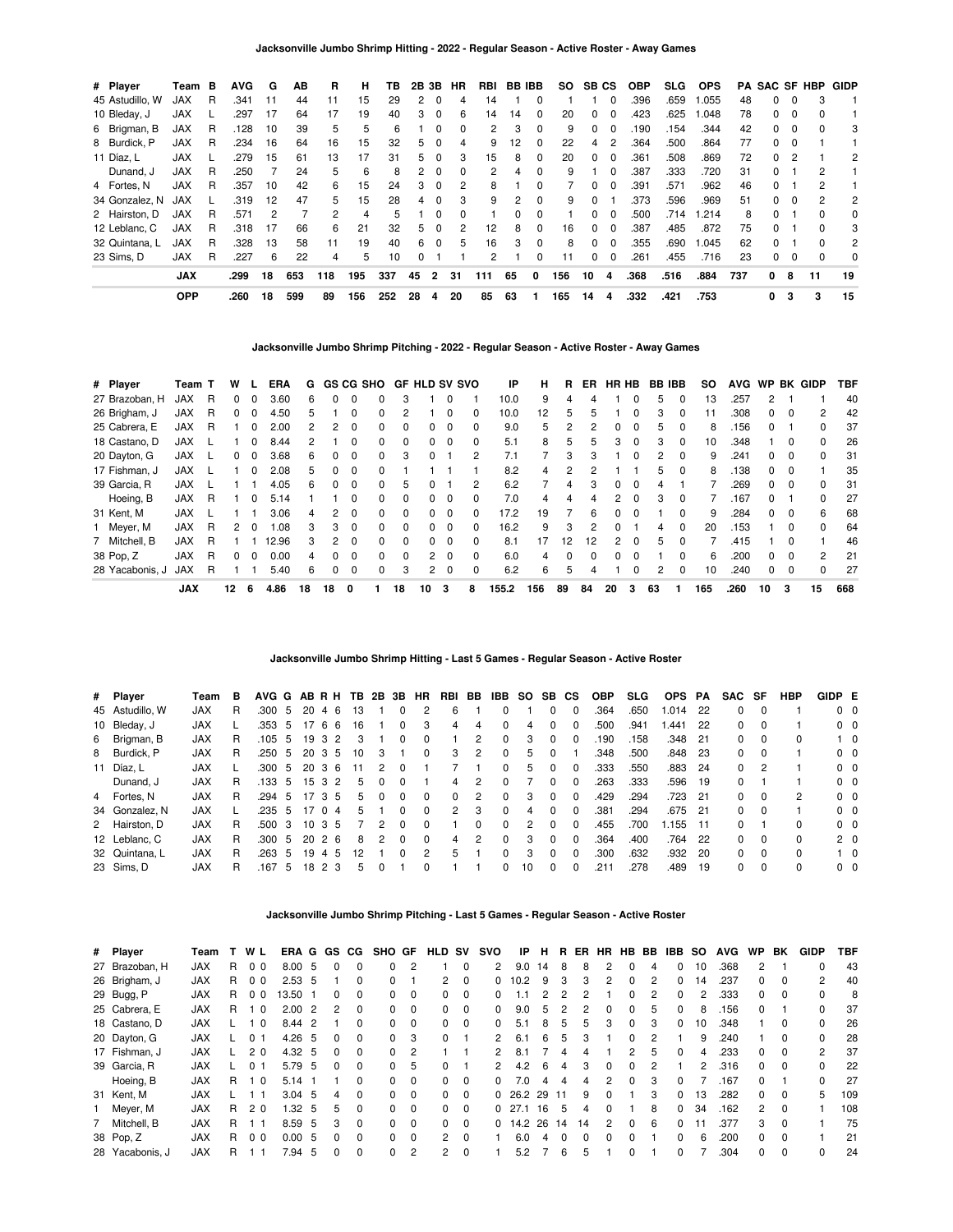| # Player        | Team       | B  | AVG G AB |                         |    |    | R H | TB. |          | 2B 3B    | HR       |                 |   | RBI BB IBB SO SB CS |    |              |              | <b>OBP</b> | <b>SLG</b> | OPS PA  |      | SAC          | SF       | HBP          | GIDP E |                |
|-----------------|------------|----|----------|-------------------------|----|----|-----|-----|----------|----------|----------|-----------------|---|---------------------|----|--------------|--------------|------------|------------|---------|------|--------------|----------|--------------|--------|----------------|
| 45 Astudillo, W | <b>JAX</b> | R  | .316 10  |                         | 38 |    | 12  | 23  | 2        | $\Omega$ | 3        | 8               | 2 | 0                   |    | 0            | 0            | .366       | .605       | .971    | -41  | 0            | $\Omega$ |              |        | $1\quad$ 0     |
| 10 Bleday, J    | <b>JAX</b> |    | .351     | 10                      | 37 | 10 | 13  | 25  | 3        | 0        | 3        | 8               |   | 0                   | 9  | 0            |              | .467       | .676       | .143    | -45  | 0            | $\Omega$ |              |        | $1\quad 0$     |
| 6 Brigman, B    | <b>JAX</b> | R. | .128     | 10                      | 39 | 5  | 5   | 6   |          | 0        | $\Omega$ |                 | 3 | $\Omega$            | 9  | 0            | $\Omega$     | .190       | .154       | .344    | 42   | $\Omega$     | $\Omega$ | $\Omega$     |        | 3 <sub>0</sub> |
| 8 Burdick, P    | <b>JAX</b> | R. | .195 10  |                         | 41 | 6  | 8   | 16  | 3        |          |          | 5.              | 5 | $\Omega$            | 14 | $\Omega$     |              | .298       | .390       | .688    | - 47 | 0            | - 0      |              |        | 0 <sub>0</sub> |
| 11 Díaz. L      | <b>JAX</b> |    | .310 10  |                         | 42 | 6  | 13  | -23 | 4        | 0        | 2        | 11              | 2 | 0                   | 14 | 0            | $\Omega$     | .340       | .548       | .888    | - 47 | 0            |          |              |        | 2 <sub>0</sub> |
| Dunand, J       | <b>JAX</b> | R. | .250     | 10                      | 32 | 8  | 8   | 15  | 4        | 0        |          | 4               | 6 | 0                   |    |              | 0            | .390       | .469       | .859    | - 41 | 0            |          | 2            |        | $1\quad 0$     |
| 4 Fortes, N     | <b>JAX</b> | R  | .237 10  |                         | 38 | 5  | 9   | 12  | $\Omega$ | $\Omega$ |          |                 | 3 | $\Omega$            | 9  | 0            |              | .326       | .316       | .642 43 |      | 0            | $\Omega$ | 2            |        | 0 <sub>0</sub> |
| 34 Gonzalez, N  | <b>JAX</b> |    | .263     | 10                      | 38 | 3  | 10  | 19  | 3        | $\Omega$ | 2        | 6               | 3 | 0                   | 9  | <sup>0</sup> |              | .333       | .500       | .833    | 42   | 0            | $\Omega$ |              |        | $1\quad$ 0     |
| 2 Hairston, D   | <b>JAX</b> | R  | .500     | $\overline{\mathbf{3}}$ | 10 | 3  | 5   |     | 2        | $\Omega$ | $\Omega$ |                 | 0 | 0                   | 2  | $\Omega$     | $\Omega$     | .455       | .700       | l.155   | - 11 | 0            |          | 0            |        | 0 <sub>0</sub> |
| 12 Leblanc, C   | <b>JAX</b> | R  | .425 10  |                         | 40 | 5  |     | 27  | 4        | $\Omega$ | 2        | 10 <sup>°</sup> | 3 | 0                   |    | <sup>0</sup> | $\Omega$     | .465       | .675       | 1.140   | -43  | 0            | $\Omega$ | <sup>0</sup> |        | 2 <sub>0</sub> |
| 32 Quintana, L  | <b>JAX</b> | R  | .275     | 10                      | 40 | 6  | 11  | 22  | 2        | $\Omega$ | 3        | 9               | 4 | <sup>0</sup>        |    | 0            | $\Omega$     | .341       | .550       | .891    | 44   | $\Omega$     | $\Omega$ | <sup>0</sup> |        | $1\quad$ 0     |
| 23 Sims, D      | <b>JAX</b> | R  | .226     | 9                       | 31 | 5  |     |     |          |          |          |                 | 2 | 0                   | 16 |              | <sup>0</sup> | .294       | .387       | .681    | 34   | <sup>0</sup> | $\Omega$ |              |        | 0 <sub>0</sub> |

### **Jacksonville Jumbo Shrimp Pitching - Last 10 Games - Regular Season - Active Roster**

| # Player        | Team       |    | W L            | ERA   | G              | GS.          | CG.          | SHO GF       |          | <b>HLD</b> | <b>SV</b> | svo      | IP      | н  | R.  | ER       | HR           | HB.          | BB | IBB.         | <b>SO</b> | <b>AVG</b> | <b>WP</b>    | BK       | <b>GIDP</b>    | <b>TBF</b> |
|-----------------|------------|----|----------------|-------|----------------|--------------|--------------|--------------|----------|------------|-----------|----------|---------|----|-----|----------|--------------|--------------|----|--------------|-----------|------------|--------------|----------|----------------|------------|
| 27 Brazoban, H  | <b>JAX</b> | R  | 00             | 5.40  | 10             | 0            | 0            | 0            | 5        | 2          | $\Omega$  | 2        | 15.0    | 17 | 9   | 9        | 3            | 0            | 8  | 0            | 17        | .298       | 3            |          |                | 66         |
| 26 Brigham, J   | <b>JAX</b> | R  | $\Omega$       | 4.20  | -9             |              | 0            | $\Omega$     | 2        | 2          | 0         | 0        | 15.0    | 16 |     |          | 3            | 0            | 3  | 0            | 19        | .281       | 0            | $\Omega$ | $\overline{2}$ | 61         |
| 29 Bugg, P      | <b>JAX</b> | R  | 0 <sub>0</sub> | 13.50 |                | 0            | 0            | 0            | 0        | 0          | 0         |          |         |    |     | 2        |              |              |    | 0            |           | .333       | 0            | 0        | 0              | 8          |
| 25 Cabrera, E   | <b>JAX</b> | R. | $\Omega$       | 2.00  | $\mathcal{P}$  | 2            | $\Omega$     | <sup>0</sup> | $\Omega$ | $\Omega$   | $\Omega$  | $\Omega$ | 9.0     | 5  | 2   | 2        | 0            | $\Omega$     | 5  | <sup>0</sup> | 8         | .156       | 0            |          | 0              | 37         |
| 18 Castano, D   | <b>JAX</b> |    | $\Omega$       | 8.44  | $\overline{2}$ |              | $\Omega$     | 0            | $\Omega$ | 0          | $\Omega$  |          | 5.1     | 8  | 5   | 5        | 3            | 0            | 3  | <sup>0</sup> | 10        | .348       |              | $\Omega$ |                | 26         |
| 20 Dayton, G    | <b>JAX</b> |    | 0 <sub>1</sub> | 2.19  | 10             | $\Omega$     | 0            | 0            | 5        | $\Omega$   |           | 2        | 12.1    | 8  | 5   | 3        |              | 0            | 4  |              | 18        | .178       |              | $\Omega$ | 0              | 50         |
| 17 Fishman, J   | <b>JAX</b> |    | 30             | 2.81  | 9              | <sup>0</sup> | 0            | $\Omega$     | 3        |            |           |          | 16.0    | 10 | 5   | 5        |              | 3            | 6  | <sup>0</sup> | 15        | .182       | <sup>0</sup> | $\Omega$ | 3              | 64         |
| 39 Garcia, R    | <b>JAX</b> |    | -1             | 2.79  |                | <sup>0</sup> | <sup>0</sup> | 0            | 5        | $\Omega$   |           | 2        | 9.2     |    | 4   | 3        | 0            | <sup>0</sup> | 5. |              | 9         | .206       | 0            | $\Omega$ |                | 40         |
| Hoeing, B       | <b>JAX</b> | R  | $\overline{0}$ | 5.14  |                |              | 0            | 0            | $\Omega$ | 0          | $\Omega$  | 0        | 7.0     | 4  | 4   | 4        | 2            | $\Omega$     | 3  | <sup>0</sup> |           | .167       | 0            |          | $\Omega$       | 27         |
| 31 Kent, M      | <b>JAX</b> |    | 2              | 4.01  |                | 5            | 0            | 0            | $\Omega$ | $\Omega$   | $\Omega$  |          | 0.33.2  | 39 | -17 | 15       |              |              | 5. | 0            | 18        | .291       | 0            | $\Omega$ | 6              | 142        |
| 1 Meyer, M      | <b>JAX</b> | R  | 20             | 1.72  | -6             | 6            | $\Omega$     | 0            | $\Omega$ | 0          | $\Omega$  |          | 0, 31.1 | 18 |     | 6        | <sup>0</sup> | 2            | 9  | 0            | 39        | .159       | 3            | $\Omega$ |                | 124        |
| 7 Mitchell, B   | <b>JAX</b> | R  |                | 9.56  | 6              | 3            | 0            | 0            | $\Omega$ | 0          | $\Omega$  |          | 0.16.0  | 28 | -17 | 17       | 4            | <sup>0</sup> |    | 0            | 14        | .373       | 3            | $\Omega$ |                | 82         |
| 38 Pop, Z       | <b>JAX</b> | R  | 0 <sub>1</sub> | 0.00  | 9              | <sup>0</sup> | $\Omega$     | 0            | $\Omega$ | 3          | $\Omega$  |          | 2, 12.0 | 12 | 2   | $\Omega$ | $\Omega$     | 0            | 4  | <sup>n</sup> | 12        | .273       |              | $\Omega$ | $\mathcal{P}$  | 48         |
| 28 Yacabonis, J | <b>JAX</b> | R  | 2 <sub>2</sub> | 4.26  | 10             | <sup>0</sup> | 0            | <sup>0</sup> | 6        | 2          |           |          | 12.2    |    |     | 6        |              | 0            | 2  | <sup>0</sup> | 14        | .234       | 0            | $\Omega$ | $\Omega$       | 49         |

# **Daniel Castano - Pitching - Game Log - 2022 - Regular Season**

|          |            | Date GM # Team Opp W L ERA G GS CG SHO SV SVO IP H R ER HR HB BB IBB SO WHIP AVG AB WP BK GIDP TBF |  |  |  |  |  |  |  |  |  |                                                                 |  |  |  | NP-S     |
|----------|------------|----------------------------------------------------------------------------------------------------|--|--|--|--|--|--|--|--|--|-----------------------------------------------------------------|--|--|--|----------|
| 4/29/22  |            | JAX @CLT 0 0 11.57 1 1 0 0 0 0 0 2.1 4 3 3 2 0 1 0 3 2.14 .400 10 1 0 0 11                         |  |  |  |  |  |  |  |  |  |                                                                 |  |  |  | 44 - 25  |
| April    | <b>JAX</b> |                                                                                                    |  |  |  |  |  |  |  |  |  | 0 0 11.57 1 1 0 0 0 0 2.1 4 3 3 2 0 1 0 3 2.14 .400 10 1 0 0 11 |  |  |  | 44 - 25  |
|          |            | Date GM # Team Opp W L ERA G GS CG SHO SV SVO IP H R ER HR HB BB IBB SO WHIP AVG AB WP BK GIDP TBF |  |  |  |  |  |  |  |  |  |                                                                 |  |  |  | NP-S     |
| 5/6/22 1 |            | JAX @MEM 1 0 8.44 1 0 0 0 0 0 3.0 4 2 2 1 0 2 0 7 2.06 .348 13 0 0 0 15                            |  |  |  |  |  |  |  |  |  |                                                                 |  |  |  | 63 - 41  |
| Mav      |            | JAX 1 0 6.00 1 0 0 0 0 0 3.0 4 2 2 1 0 2 0 7 2.00 .308 13 0 0 0 15                                 |  |  |  |  |  |  |  |  |  |                                                                 |  |  |  | 63 - 41  |
| Total    |            | JAX AAA 1 0 8.44 2 1 0 0 0 0 5.1 8 5 5 3 0 3 0 10 2.06 .348 23 1 0 0 26                            |  |  |  |  |  |  |  |  |  |                                                                 |  |  |  | 107 - 66 |

### **Daniel Castano - Pitching - Stat Splits - 2022 - Regular Season**

| <b>Split</b>             | Team |                |       |  |          | W L ERA G GS CG SHO SV |           |    |          |   | IPHRERHRHBBBIBBSO |   | WHIP | AVG AB |     | <b>WP</b> | BK       | <b>GIDP</b> | TBF | NP-S      |
|--------------------------|------|----------------|-------|--|----------|------------------------|-----------|----|----------|---|-------------------|---|------|--------|-----|-----------|----------|-------------|-----|-----------|
| Home Games               | MIA  | 0 <sub>0</sub> | 0.00  |  |          |                        | 0, 2.0    | 40 |          |   | 0                 | 2 | 2.00 | .400   | 10  |           |          |             | 10  | 47 - 31   |
| Night Games              | MIA  | 0 <sub>0</sub> | 0.002 |  |          |                        | 02.040    |    | $\Omega$ | 0 | 0                 | 2 | 2.00 | .400   | -10 |           | $\Omega$ | 0           | 10  | 47 - 31   |
| On Grass                 | MIA  | 0 <sub>0</sub> | 0.002 |  |          |                        | 02.040    |    | 0        |   | 0                 | 2 | 2.00 | .400   | -10 |           | 0        | 0           | 10  | 47 - 31   |
| April                    | MIA  | 0 <sub>0</sub> | 0.002 |  |          |                        | 02.040    |    | 0        |   | 0                 | 2 | 2.00 | .400   | -10 |           | 0        | 0           | 10  | 47 - 31   |
| Pre All-Star             | MIA  | 0 <sub>0</sub> | 0.002 |  |          |                        | 02.040    |    | $\Omega$ | 0 | 0                 | 2 | 2.00 | .400   | -10 | $\Omega$  |          |             | 10  | 47 - 31   |
| On Fridays               | MIA  | 0 <sub>0</sub> | 0.00  |  |          |                        | 0 1.0 2 0 |    | $\Omega$ |   |                   |   | 2.00 | .400   | 5   |           | $\Omega$ |             | 5   | 26 - 17   |
| On Saturdays             | MIA  | 0 <sub>0</sub> | 0.00  |  | $\Omega$ |                        | 0 1.0 2 0 |    | $\Omega$ |   |                   |   | 2.00 | .400   | 5   |           | $\Omega$ |             | 5   | $21 - 14$ |
| In games following a win | MIA  | 0 <sub>0</sub> | 0.002 |  |          |                        | 02.040    |    | $\Omega$ |   | 0                 | 2 | 2.00 | .400   | 10  |           | $\Omega$ |             | 10  | 47 - 31   |
| Reliever                 | MIA  | 00             | 0.002 |  | $\Omega$ |                        | 02.040    |    | 0        |   |                   | 2 | 2.00 | .400   | -10 |           | $\Omega$ |             | 10  | 47 - 31   |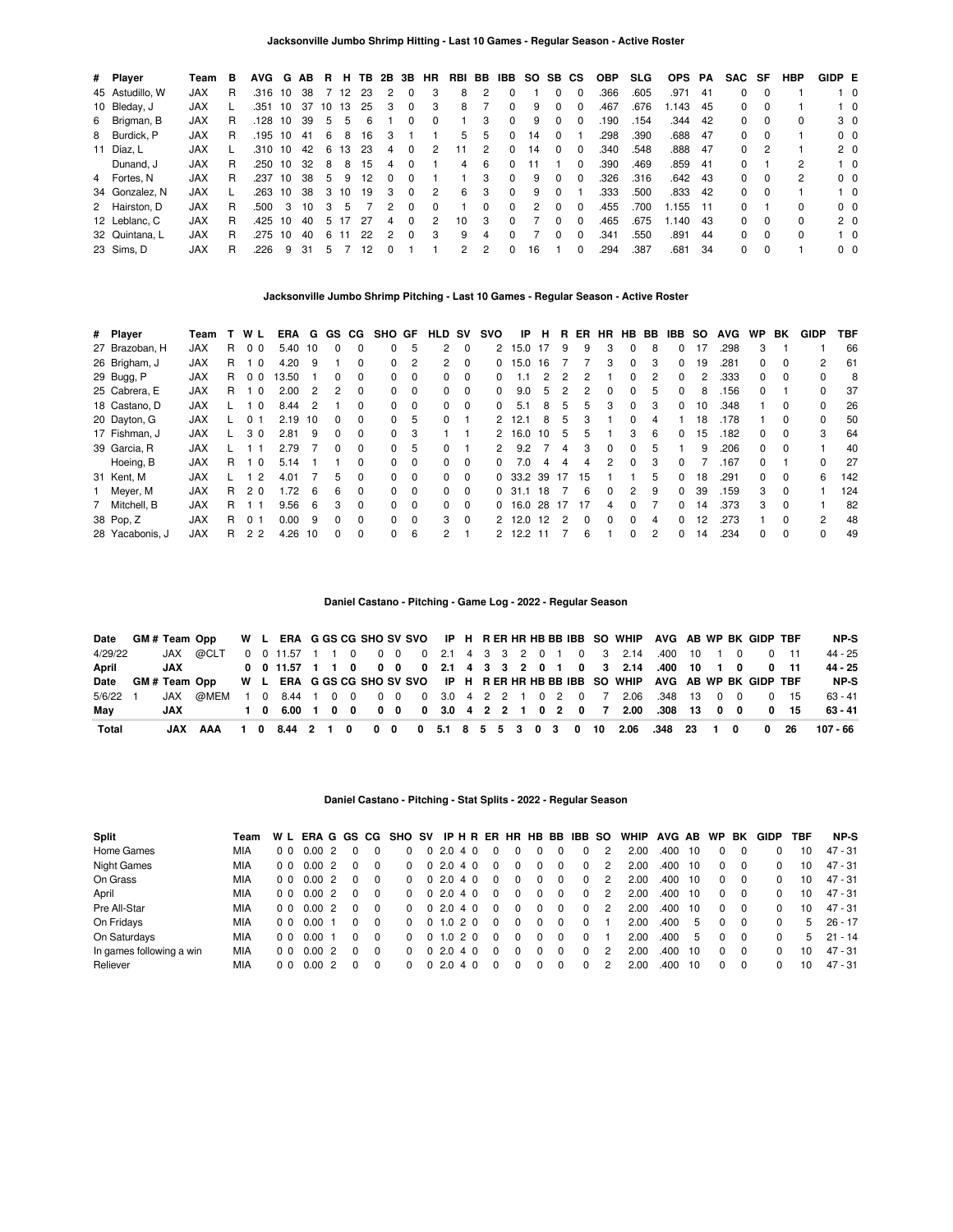# **Daniel Castano - Opposing Hitting - Stat Splits - 2022 - Regular Season**

| <b>Split</b>            | Team       | AVG G |                |                | AB R H              | 2B | 3B       | ΗR       | RBI         | BB          | <b>IBB</b>  | SO.            | <b>SB</b> | CS          | <b>OBP</b> | <b>SLG</b> | <b>OPS</b> | <b>HBP</b>  | <b>SAC</b> | SF       | <b>GIDP</b> |
|-------------------------|------------|-------|----------------|----------------|---------------------|----|----------|----------|-------------|-------------|-------------|----------------|-----------|-------------|------------|------------|------------|-------------|------------|----------|-------------|
| vs Left                 | <b>MIA</b> | .250  | $\overline{c}$ | 4              | 1                   | 0  | $\Omega$ | $\Omega$ | 0           | $\mathbf 0$ | 0           | $\overline{c}$ |           |             | .250       | .250       | .500       | 0           | 0          | $\Omega$ | $\Omega$    |
| vs Right                | <b>MIA</b> | .500  | $\overline{c}$ | 6              | 3                   | 0  | 0        | 0        | $\mathbf 0$ | 0           | 0           | $\mathbf 0$    |           |             | .500       | .500       | 1.000      | 0           | 0          | 0        | 0           |
| Team is ahead           | MIA        | .400  | 1              | 5              | 2                   | 0  | $\Omega$ | $\Omega$ | $\mathbf 0$ | 0           | 0           | 1              |           |             | .400       | .400       | .800       | 0           | 0          | $\Omega$ | 0           |
| Team is behind          | MIA        | .400  | -1             | 5              | 2                   | 0  | $\Omega$ | 0        | 0           | 0           | 0           |                |           |             | .400       | .400       | .800       | 0           | 0          | 0        | 0           |
| <b>Batting First</b>    | MIA        | .000  | -1             |                | 0                   | 0  | 0        | 0        | 0           | 0           | 0           | $\mathbf{1}$   |           |             | .000       | .000       | .000       | 0           | 0          | 0        | 0           |
| <b>Batting Fifth</b>    | MIA        | .000  |                |                | 0                   | 0  | $\Omega$ | 0        | 0           | $\Omega$    | 0           | $\mathbf 0$    |           |             | .000       | .000       | .000       | 0           | 0          | 0        | 0           |
| <b>Batting Sixth</b>    | MIA        | .000  | $\overline{c}$ | 2              | 0                   | 0  | $\Omega$ | 0        | 0           | $\Omega$    | 0           | $\mathbf 0$    |           |             | .000       | .000       | .000       | 0           | 0          | 0        | 0           |
| <b>Batting Seventh</b>  | MIA        | .500  | $\overline{c}$ | 2              | 1                   | 0  | $\Omega$ | $\Omega$ | 0           | 0           | 0           | $\mathbf 0$    |           |             | .500       | .500       | 1.000      | 0           | 0          | 0        | 0           |
| <b>Batting Eighth</b>   | MIA        | 1.000 | $\overline{c}$ | 2              | 2                   | 0  | 0        | 0        | 0           | 0           | 0           | 0              |           |             | 1.000      | 1.000      | 2.000      | 0           | 0          | 0        | 0           |
| <b>Batting Ninth</b>    | MIA        | .500  | $\overline{c}$ | 2              | $\mathbf{1}$        | 0  | $\Omega$ | 0        | $\mathbf 0$ | $\Omega$    | 0           | $\overline{1}$ |           |             | .500       | .500       | 1.000      | $\Omega$    | $\Omega$   | 0        | 0           |
| Leading Off             | <b>MIA</b> | .000  | $\overline{c}$ | 2              | $\Omega$            | 0  | $\Omega$ | 0        | $\mathbf 0$ | $\Omega$    | 0           | 0              |           |             | .000       | .000       | .000       | 0           | 0          | 0        | $\Omega$    |
| Ninth Inning            | <b>MIA</b> | .400  | $\overline{c}$ | 10             | 0<br>$\overline{4}$ | 0  | $\Omega$ | 0        | $\mathbf 0$ | 0           | 0           | $\overline{2}$ | $\Omega$  | $\mathbf 0$ | .400       | .400       | .800       | 0           | 0          | 0        | 0           |
| <b>Bases Empty</b>      | <b>MIA</b> | .333  | $\overline{c}$ | 6              | 2                   | 0  | $\Omega$ | 0        | $\mathbf 0$ | $\Omega$    | 0           | $\Omega$       |           |             | .333       | .333       | .666       | 0           | $\Omega$   | 0        | 0           |
| Runner at 1st           | MIA        | 1.000 | $\overline{c}$ | 2              | 2                   | 0  | $\Omega$ | 0        | $\Omega$    | $\Omega$    | $\Omega$    | $\Omega$       |           |             | 1.000      | 1.000      | 2.000      | $\Omega$    | $\Omega$   | 0        | 0           |
| Runners at 1st & 2nd    | <b>MIA</b> | .000  | $\overline{c}$ | $\overline{2}$ | 0                   | 0  | $\Omega$ | 0        | $\Omega$    | $\Omega$    | $\Omega$    | $\overline{c}$ |           |             | .000       | .000       | .000       | 0           | $\Omega$   | 0        | 0           |
| Runners On              | <b>MIA</b> | .500  | $\overline{c}$ | 4              | 2                   | 0  | 0        | 0        | 0           | 0           | 0           | $\overline{c}$ |           |             | .500       | .500       | 1.000      | 0           | 0          | 0        | 0           |
| <b>Scoring Position</b> | <b>MIA</b> | .000  | $\overline{c}$ | 2              | 0                   | 0  | $\Omega$ | 0        | 0           | 0           | 0           | $\overline{2}$ |           |             | .000       | .000       | .000       | 0           | 0          | 0        | 0           |
| No Outs                 | MIA        | .000  | $\overline{c}$ | 2              | 0                   | 0  | $\Omega$ | 0        | $\mathbf 0$ | $\Omega$    | $\Omega$    | $\mathbf 0$    |           |             | .000       | .000       | .000       | 0           | 0          | 0        | 0           |
| One Out                 | MIA        | .000  | $\overline{c}$ | 2              | 0                   | 0  | 0        | 0        | 0           | $\Omega$    | 0           | $\mathbf 0$    |           |             | .000       | .000       | .000       | 0           | 0          | 0        | 0           |
| Two Outs                | <b>MIA</b> | .667  | $\overline{c}$ | 6              | 4                   | 0  | $\Omega$ | 0        | 0           | $\Omega$    | 0           | $\overline{2}$ |           |             | .667       | .667       | 1.334      | 0           | 0          | 0        | 0           |
| Ahead in Count          | MIA        | .500  |                | 2              | 1                   | 0  | $\Omega$ | 0        | $\mathbf 0$ | $\Omega$    | $\mathbf 0$ | $\mathbf 0$    |           |             | .500       | .500       | 1.000      | 0           | 0          | 0        | 0           |
| Behind in Count         | MIA        | .000  |                |                | 0                   | 0  | $\Omega$ | 0        | $\Omega$    | $\Omega$    | $\Omega$    | 0              |           |             | .000       | .000       | .000       | 0           | $\Omega$   | 0        | 0           |
| 0-0 Count               | <b>MIA</b> | .000  | $\Omega$       | 0              | 0                   | 0  | $\Omega$ | $\Omega$ | $\Omega$    | $\Omega$    | $\Omega$    | 0              |           |             | .000       | .000       | .000       | $\Omega$    | 0          | 0        | 0           |
| 0-1 Count               | MIA        | .000  | 0              | 0              | 0                   | 0  | 0        | 0        | 0           | $\Omega$    | 0           | $\mathbf 0$    |           |             | .000       | .000       | .000       | 0           | 0          | 0        | 0           |
| 0-2 Count               | MIA        | .000  | $\Omega$       | 0              | 0                   | 0  | $\Omega$ | 0        | $\mathbf 0$ | $\Omega$    | $\Omega$    | $\Omega$       |           |             | .000       | .000       | .000       | $\Omega$    | $\Omega$   | 0        | 0           |
| 1-0 Count               | <b>MIA</b> | .000  | $\Omega$       | 0              | 0                   | 0  | $\Omega$ | $\Omega$ | $\Omega$    | $\Omega$    | $\Omega$    | $\mathbf 0$    |           |             | .000       | .000       | .000       | $\Omega$    | $\Omega$   | 0        | 0           |
| 1-1 Count               | MIA        | .667  | $\overline{c}$ | 3              | 2                   | 0  | $\Omega$ | $\Omega$ | 0           | 0           | 0           | $\mathbf 0$    |           |             | .667       | .667       | 1.334      | 0           | 0          | 0        | 0           |
| 1-2 Count               | MIA        | .500  |                | 2              | 1                   | 0  | $\Omega$ | 0        | 0           | $\Omega$    | 0           | $\Omega$       |           |             | .500       | .500       | 1.000      | $\Omega$    | $\Omega$   | 0        | 0           |
| 2-0 Count               | <b>MIA</b> | .000  | $\mathbf 0$    | 0              | 0                   | 0  | $\Omega$ | 0        | 0           | $\Omega$    | 0           | 0              |           |             | .000       | .000       | .000       | 0           | 0          | 0        | 0           |
| 2-1 Count               | <b>MIA</b> | .000  | $\mathbf 0$    | 0              | 0                   | 0  | 0        | 0        | 0           | 0           | 0           | 0              |           |             | .000       | .000       | .000       | 0           | 0          | 0        | 0           |
| 2-2 Count               | MIA        | .250  | $\overline{c}$ | 4              | 1                   | 0  | $\Omega$ | $\Omega$ | $\Omega$    | $\Omega$    | 0           | 2              |           |             | .250       | .250       | .500       | 0           | 0          | 0        | 0           |
| 3-1 Count               | MIA        | .000  | $\mathbf 0$    | 0              | 0                   | 0  | $\Omega$ | 0        | $\mathbf 0$ | $\Omega$    | 0           | $\mathbf 0$    |           |             | .000       | .000       | .000       | $\mathbf 0$ | 0          | 0        | 0           |
| 3-2 Count               | MIA        | .000  |                |                | 0                   | 0  | 0        | 0        | 0           | 0           | 0           | 0              |           |             | .000       | .000       | .000       | 0           | 0          | 0        | 0           |
| Pitcher                 | <b>MIA</b> | .400  | $\overline{c}$ | 10             | 4                   | 0  | $\Omega$ | O        | $\Omega$    | 0           | 0           | $\overline{c}$ |           |             | .400       | .400       | .800       | $\Omega$    | $\Omega$   | O        | 0           |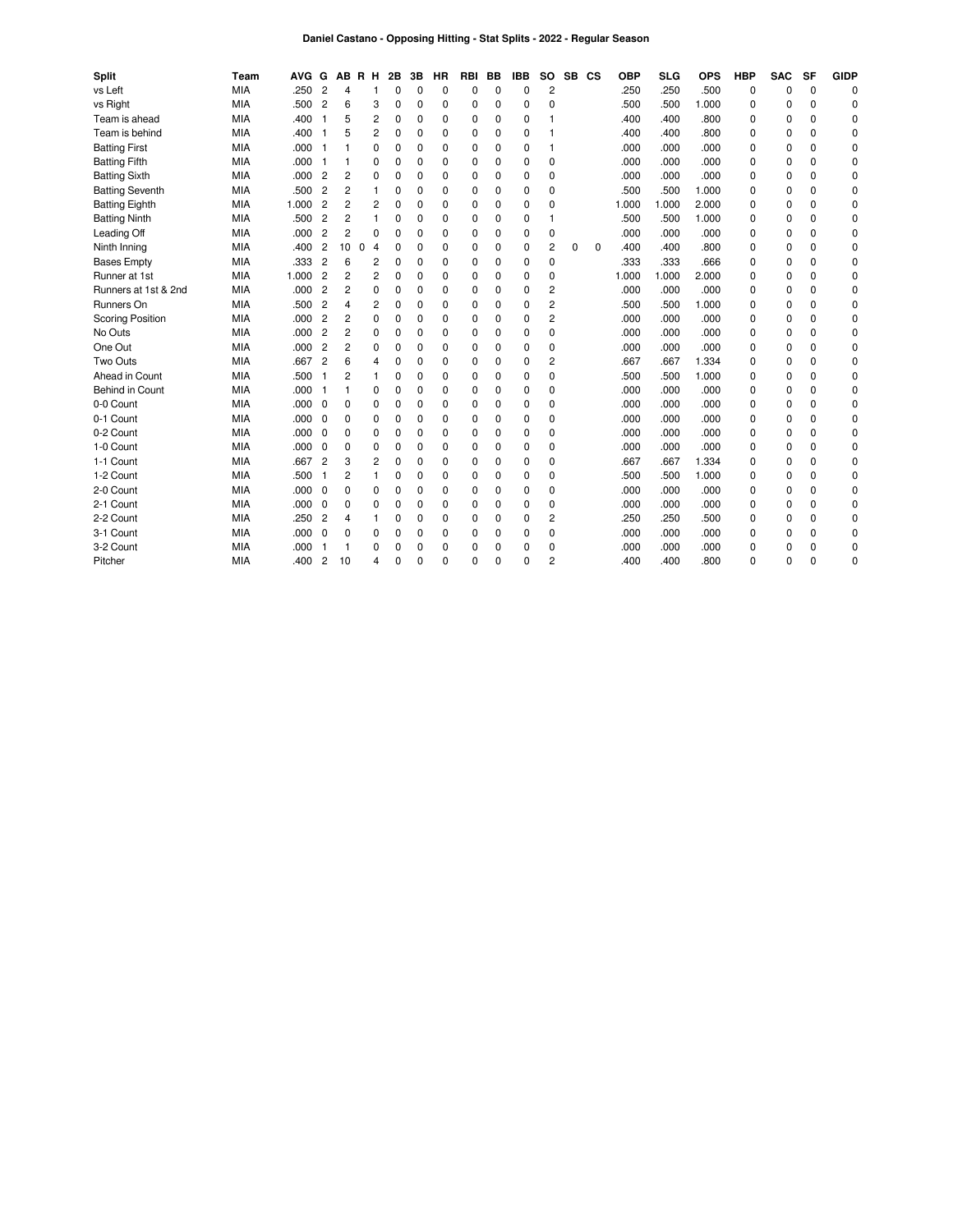| # Player            | Team       | в | <b>AVG</b> | G  | AВ       | R   | н   | ΤВ  |    | 2B 3B    | HR | RBI | <b>BBIBB</b> |   | SO. | SB | <b>CS</b> | <b>OBP</b> | <b>SLG</b> | <b>OPS</b> |      |   |          | <b>PA SAC SF HBP GIDP</b> |    | Е  |
|---------------------|------------|---|------------|----|----------|-----|-----|-----|----|----------|----|-----|--------------|---|-----|----|-----------|------------|------------|------------|------|---|----------|---------------------------|----|----|
| Coca, Y             | <b>NAS</b> | S | .000       |    | $\Omega$ |     | 0   | 0   | 0  | 0        |    | 0   | 0            | 0 | 0   | 0  | C         | .000       | .000       | .000       | 0    |   | 0        | 0                         | 0  |    |
| 3 Dahl, D           | <b>NAS</b> |   | .299       | 21 | 77       | 15  | 23  | 33  | 4  | 0        |    | 10  |              |   | 17  | 0  |           | 386        | .429       | .815       | 88   |   | $\Omega$ | ი                         |    |    |
| 12 Davis, J         | <b>NAS</b> | R | .359       | 11 | 39       | 6   | 14  | 15  |    |          |    | 5   | 10           |   | 8   |    |           | .490       | .385       | .875       | 51   |   |          |                           |    |    |
| 9 Feliciano, M      | <b>NAS</b> | R | .258       | 19 | 66       | 5   | 17  | 22  | 5  | 0        |    | 4   |              |   | 19  |    |           | .319       | .333       | .652       | 73   |   | O        |                           | 3  |    |
| 34 Hiura, K         | <b>NAS</b> | R | .143       | 2  |          |     |     |     |    | $\Omega$ |    |     |              |   | 3   |    |           | 333        | .143       | .476       | 9    |   | $\Omega$ |                           | 0  |    |
| 19 Jackson, A       | <b>JAX</b> | R | .000       |    | 4        |     | 0   |     |    |          |    | O   |              |   |     |    |           | .000       | .000       | .000       | 4    |   | 0        | ŋ                         | ი  |    |
| 19 Jackson, A       | <b>NAS</b> | R | 208        | 15 | 53       | 3   | 11  | 19  | 2  | $\Omega$ |    | 14  | 4            |   | 18  |    |           | 267        | .358       | .625       | 60   |   | 2        |                           |    |    |
| 19 Jackson, A       | 2 Teams R  |   | .193       | 16 | 57       | 3   | 11  | 19  | 2  | 0        |    | 14  | 4            |   | 19  | 0  |           | 250        | .333       | .583       | 64   |   |          |                           |    |    |
| 13 Mathias, M       | <b>NAS</b> | R | .323       | 19 | 65       |     | 21  | 34  | 5  |          |    | 10  |              | 0 | 17  | 2  | 0         | 397        | .523       | .920       | 73   |   | O        |                           |    |    |
| 6 Monasterio, A NAS |            | R | .186       | 19 | 59       | 6   | 11  | 15  | 4  | 0        |    | 5   | 10           |   | 18  | 5  |           | .300       | .254       | .554       | 70   |   |          |                           | 3  |    |
| 11 Navarreto, B     | <b>NAS</b> | R | .286       |    | 21       | 4   | 6   |     |    |          |    | 3   |              |   |     |    |           | .318       | .333       | .651       | 22   |   | $\Omega$ |                           |    |    |
| 26 Reyes, P         | <b>NAS</b> | R | .162       | 18 | 68       | 13  | 11  | 18  |    |          |    |     |              |   | 15  |    |           | 278        | .265       | .543       | 79   |   | $\Omega$ | 2                         | 0  |    |
| 21 Singleton, J     | <b>NAS</b> |   | .207       | 25 | 82       | 15  | 17  | 40  | 3  |          | ี  | 19  | 20           |   | 27  |    |           | 359        | .488       | .847       | 103  |   |          | n                         |    |    |
| 5 Turang, B         | <b>NAS</b> |   | .294       | 26 | 109      | 14  | 32  | 47  |    |          |    | 17  |              |   | 26  |    |           | 355        | .431       | .786       | 121  |   |          |                           | 2  |    |
| 14 White, T         | <b>NAS</b> | R | .237       | 21 | 76       | 12  | 18  | 37  |    |          |    | 12  | 14           |   | 17  |    |           | 359        | .487       | .846       | 92   |   |          |                           |    |    |
| 2 Wilson, W         | <b>NAS</b> | R | .238       | 25 | 80       | 19  | 19  | 31  | 3  | $\Omega$ | 3  | 13  | 12           |   | 27  | з  | O         | .344       | .388       | .732       | 93   |   | 0        |                           | 2  |    |
|                     | <b>NAS</b> |   | .246       | 30 | 974      | 143 | 240 | 375 | 48 | 6        | 25 | 134 | 130          | 0 | 269 | 32 | 5         | .340       | .385       | .725       | 1127 | 0 | 9        | 12                        | 18 | 10 |
|                     | <b>OPP</b> |   | .206       | 30 | 960      | 85  | 198 | 290 | 37 | 5        | 15 | 80  | 116          | 0 | 267 | 25 | 11        | .300       | .302       | .602       | 1099 |   |          | 15                        | 14 |    |

# **Nashville Sounds Pitching - 2022 - Regular Season - Active Roster**

| # Player             | Team T     |   | w  |    | ERA  |    |    | G GS CG SHO |              |    | GF HLD |              | <b>SV SVO</b> | IP    | н   | R        | ER  | <b>HR</b>    | HB           | <b>BB IBB</b> |          | SO. | <b>AVG</b> | WP BK GIDP   |          |               | TBF  |
|----------------------|------------|---|----|----|------|----|----|-------------|--------------|----|--------|--------------|---------------|-------|-----|----------|-----|--------------|--------------|---------------|----------|-----|------------|--------------|----------|---------------|------|
| 51 Alexander, J NAS  |            | R | 4  |    | 2.73 | 6  | 4  | $\Omega$    |              |    |        | 0            | 0             | 29.2  | 28  | 9        | 9   |              |              | 9             | $\Omega$ | 21  | .250       |              |          | 3             | 122  |
| 57 Barker, L         | <b>NAS</b> | R | 2  | 0  | 4.09 | 11 | 0  | $\Omega$    | 0            |    |        |              | 3             | 11.0  | 10  | 5        | 5   | $\Omega$     | $\Omega$     | 6             | 0        | 13  | .244       |              | $\Omega$ | $\Omega$      | 49   |
| 58 Bettinger, A NAS  |            | R |    |    | 0.00 |    |    | 0           | <sup>0</sup> |    |        | 0            | 0             | 3.0   | 2   | $\Omega$ | 0   | <sup>0</sup> | $\Omega$     | 3             | 0        | 3   | .182       |              | $\Omega$ | $\Omega$      | 14   |
| 15 Boushley, C NAS   |            | R | 3  |    | 3.77 | Б. | 6  | 0           | <sup>0</sup> |    |        | 0            | 0             | 28.2  | 27  | 12       | 12  |              |              | 8             |          | 26  | .243       |              |          | 2             | 120  |
| 53 Brown, Z          | <b>NAS</b> | R |    |    | 3.00 | 6  | n  | $\Omega$    | 0            |    |        |              | $\Omega$      | 6.0   | 2   | 2        | 2   |              |              | 4             |          | 5   | .105       |              |          | $\Omega$      | 25   |
| 27 File, D           | <b>NAS</b> | R | 2  | 0  | 3.95 | 6  | 5  | 0           | 0            |    |        | 0            | 0             | 27.1  | 23  | 12       | 12  |              |              | 12            | 0        | 19  | .223       |              |          | $\mathcal{P}$ | 116  |
| 22 Harris, H         | <b>NAS</b> | R |    | 0  | 0.00 | 11 | O. | $\Omega$    | 0            | h  |        | 2            | 2             | 10.2  | 6   | 0        | 0   | $\Omega$     | $\Omega$     | 10            | 0        | 10  | .182       | 0            |          |               | 44   |
| 32 Jankins, T        | <b>NAS</b> | R | 0  | 0  | 3.12 | 8  | 0  | $\Omega$    | 0            |    |        | 0            | <sup>0</sup>  | 8.2   | 9   | 4        | 3   |              | 0            |               | 0        | 10  | .265       | 0            | 0        | $\Omega$      | 35   |
| 43 Kelley, T         | <b>NAS</b> | R |    |    | 0.75 | 12 | 0  | $\Omega$    | $\Omega$     | h  |        | 2            | 2             | 12.0  | 9   | 2        |     |              | <sup>0</sup> | 3             | 0        | 14  | .205       | <sup>o</sup> | $\Omega$ |               | 47   |
| 31 Lindblom, J       | <b>NAS</b> | R |    |    | 2.43 | 6  | 6  | $\Omega$    | 0            |    |        | <sup>0</sup> | $\Omega$      | 33.1  | 24  | 9        | 9   | 2            | 2            | 8             | $\Omega$ | 29  | .194       |              | $\Omega$ |               | 134  |
| 20 Sadzeck, C        | <b>NAS</b> | R | U  |    | 0.96 | 9  | 0  | $\Omega$    | 0            |    |        |              |               | 9.1   | 5   | 3        |     | $\Omega$     |              | 5.            | $\Omega$ |     | .161       |              | $\Omega$ | $\Omega$      | 38   |
| 35 Sánchez, M        | <b>NAS</b> | R | 3  |    | .93  | 12 | n  | $\Omega$    |              |    |        |              | 2             | 14.0  |     | 3        | 3   | $\Omega$     |              | 3             |          | 15  | .216       |              | $\Omega$ | $\Omega$      | 55   |
| 44 Small, E          | <b>NAS</b> |   |    |    | .98  | 6  | 6  | $\Omega$    | $\Omega$     |    |        | <sup>0</sup> | $\Omega$      | 27.1  | 13  | 8        | 6   |              | 3            | 18            | 0        | 37  | .135       |              |          |               | 117  |
| 38 Strzelecki, P NAS |            | R | 2  | 0  | 2.19 | 11 | 0  | 0           | 0            | 3  |        |              |               | 12.1  | 6   | 3        | 3   |              | 2            | 4             | 0        | 17  | .146       |              | $\Omega$ |               | 47   |
|                      | <b>NAS</b> |   | 21 | 9  | 2.66 | 30 | 30 | 0           | 5.           | 30 | 19     | 10           | 13            | 264.0 | 198 | 85       | 78  | 15           | 15           | 116           | 0        | 267 | .206       | 13           | 2        | 14            | 1099 |
|                      | <b>OPP</b> |   | 9. | 21 | 4.72 | 30 | 30 | 0           |              | 30 | 12     | 5            | 11            | 255.1 | 240 | 143      | 134 | 25           | 12           | 130           | 0        | 269 | .246       | 21           |          | 18            | 1127 |

| 19 Jackson, A<br>13 Mathias, M     | 2 Teams<br><b>NAS</b>    | - R<br>R | .200<br>.471 | 11<br>10 | 20<br>17 | 4<br>8 | 10  |    |   |   | 3<br>2 |        | $\Omega$<br>$\Omega$ | 4<br>5  | .227<br>.526 | .200<br>.588 | .427<br>1.114 | 22<br>19 |   | 0 |   | 0            |
|------------------------------------|--------------------------|----------|--------------|----------|----------|--------|-----|----|---|---|--------|--------|----------------------|---------|--------------|--------------|---------------|----------|---|---|---|--------------|
| 6 Monasterio, A<br>11 Navarreto, B | <b>NAS</b><br><b>NAS</b> | R<br>R   | .071<br>.250 | 9<br>3   | 14<br>4  |        |     |    |   | ŋ | O      | 0      | 0<br>0               | 4       | .133<br>.250 | .071<br>.250 | .204<br>.500  | 15<br>4  |   | 0 |   | 0<br>0       |
| 26 Reyes, P                        | <b>NAS</b>               | R        | .200         | 11       | 20       | 4      |     |    |   |   |        | 2      |                      |         | .304         | .450         | .754          | 23       |   |   |   | 0            |
| 21 Singleton, J<br>5 Turang, B     | <b>NAS</b><br><b>NAS</b> |          | .111<br>.179 | 15<br>16 | 18<br>28 | 2<br>5 |     |    |   | ŋ | 3      | 2      | O<br>0               | 8<br>11 | .273<br>.233 | .167<br>.179 | .440<br>.412  | 22<br>30 |   |   |   | 0<br>0       |
| 14 White, T<br>2 Wilson, W         | <b>NAS</b><br><b>NAS</b> | R<br>R   | .313<br>.222 | 11<br>12 | 16<br>18 | 5<br>4 |     |    |   | 2 | 5<br>2 | 3<br>3 | $\Omega$<br>$\Omega$ | 4       | .429<br>.333 | .688<br>.389 | .117<br>.722  | 21<br>21 |   |   |   |              |
|                                    | <b>NAS</b>               |          | .234         | 23       | 248      | 58     | 87  | 10 | 2 | 5 | 28     | 26     | 0                    | 69      | .308         | .351         | .659          | 279      | 0 | 3 | 2 | $\mathbf{2}$ |
|                                    | <b>OPP</b>               |          | .192         | 30       | 428      | 82     | 114 | 15 |   | 5 | 31     | 50     |                      | 118     | .281         | .266         | .547          |          |   | 4 | 5 |              |

### **Nashville Sounds Hitting - 2022 - Regular Season - Active Roster - Vs Left**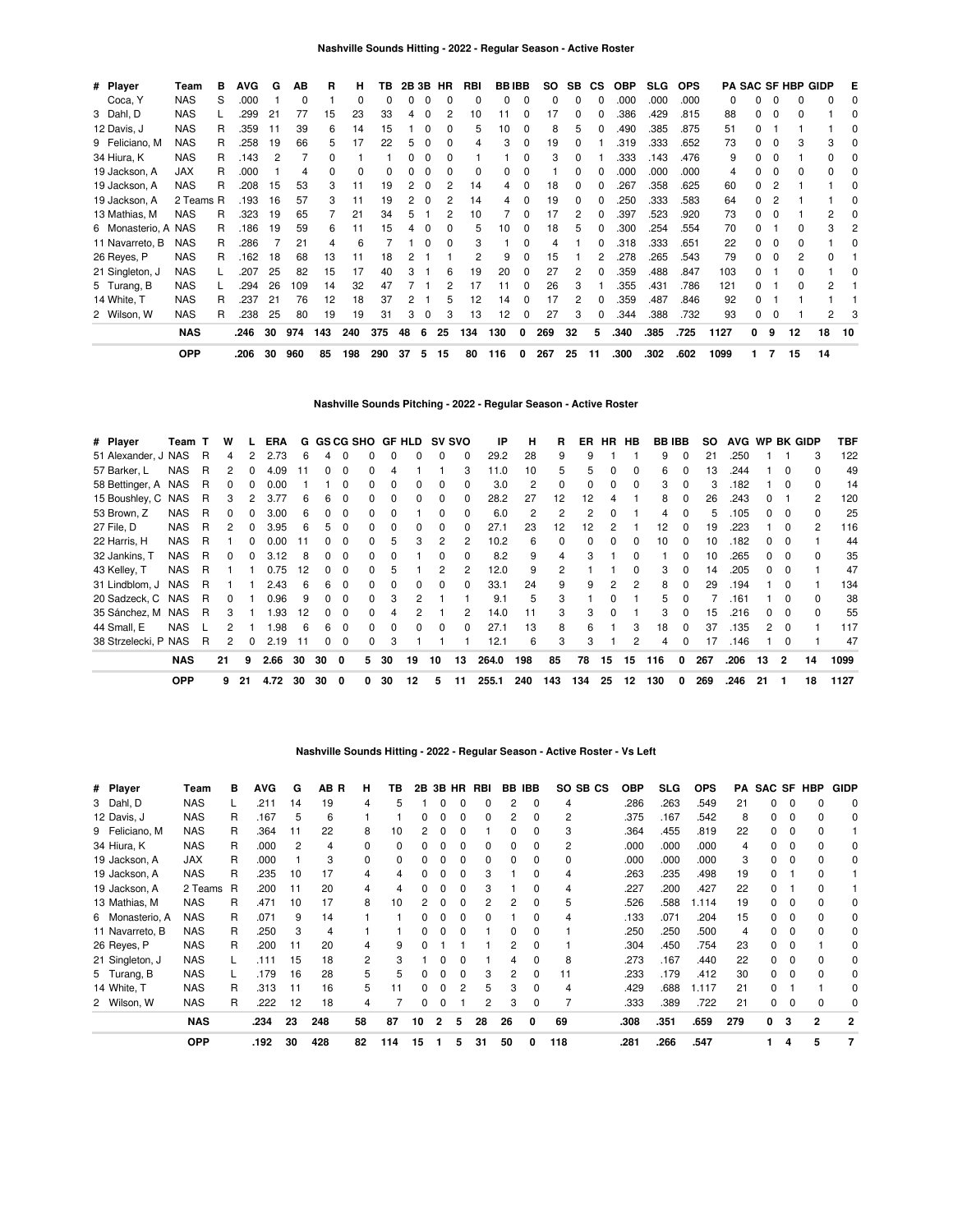| # Player         | Team       | т | <b>AVG</b> | AB<br>B | н  | ΤВ           | 2B           | 3B | HR           | RBI | BB | <b>IBB</b>   | SO.<br>SB CS | <b>OBP</b> | <b>SLG</b> | <b>OPS</b> | PA  | SAC SF |          | <b>HBP</b> | <b>GIDP</b> |
|------------------|------------|---|------------|---------|----|--------------|--------------|----|--------------|-----|----|--------------|--------------|------------|------------|------------|-----|--------|----------|------------|-------------|
| 51 Alexander, J  | <b>NAS</b> | R | .174       | 46      | 8  | 9            |              |    |              | 2   | 6  | 0            | 11           | .269       | .196       | .465       | 52  | 0      | $\Omega$ |            |             |
| 57 Barker, L     | <b>NAS</b> | R | .316       | 19      | 6  | 6            | 0            | 0  | 0            |     |    | 0            | 5            | .318       | .316       | .634       | 22  | 0      |          |            | 0           |
| 58 Bettinger, A  | NAS        | R | .333       | 3       |    |              | 0            | 0  | 0            | 0   | 2  | 0            | 0            | .600       | .333       | .933       | 5   | 0      | $\Omega$ | $\Omega$   | 0           |
| 15 Boushley, C   | NAS        | R | .200       | 50      | 10 | 18           | 2            | O  | 2            | 4   | 3  | 0            | 10           | .245       | .360       | .605       | 53  | O.     | $\Omega$ |            | 2           |
| 53 Brown, Z      | <b>NAS</b> | R | .000       |         |    | <sup>0</sup> |              |    |              | 0   | 2  | 0            | 2            | .222       | .000       | .222       | 9   | 0      |          |            | 0           |
| 27 File, D       | <b>NAS</b> | R | .212       | 52      | 11 | 17           | 6            | 0  | 0            | 2   | 6  | 0            | 11           | .293       | .327       | .620       | 58  | 0      | 0        | $\Omega$   |             |
| 22 Harris, H     | NAS        | R | .125       | 16      | 2  | 2            | <sup>0</sup> | O  | <sup>0</sup> | 0   | 4  | 0            | 6            | .300       | .125       | .425       | 20  | 0      | 0        |            |             |
| 32 Jankins, T    | <b>NAS</b> | R | .235       | 17      | 4  | 10           |              |    |              |     |    | <sup>0</sup> | 4            | .235       | .588       | .823       | 17  | O.     | $\Omega$ |            | 0           |
| 43 Kelley, T     | <b>NAS</b> | R | .048       | 21      |    |              |              |    | 0            | 0   |    | 0            | 6            | .130       | .048       | .178       | 23  | 0      |          |            | 0           |
| 31 Lindblom, J   | NAS        | R | .167       | 54      | 9  | 13           |              | O  |              | 2   | 5  | 0            | 12           | .250       | .241       | .491       | 60  | 0      | 0        |            | 0           |
| 20 Sadzeck, C    | <b>NAS</b> | R | .286       | 14      | 4  | 5            |              | O  | <sup>0</sup> | 0   | 2  | <sup>0</sup> | 5            | .412       | .357       | .769       | 17  | 0      |          |            | $\Omega$    |
| 35 Sánchez, M    | <b>NAS</b> | R | .182       | 22      | 4  |              |              |    |              |     | 0  | O            | 5            | .182       | .182       | .364       | 22  | O.     |          |            | 0           |
| 44 Small, E      | <b>NAS</b> |   | .161       | 31      | 5  | 6            |              | 0  | 0            | 2   |    | 0            | 14           | .278       | .194       | .472       | 36  | 0      | $\Omega$ |            | 0           |
| 38 Strzelecki, P | NAS        | R | .235       | 17      | 4  | 5            |              | ŋ  | 0            | 2   | 2  | 0            | 6            | .350       | .294       | .644       | 20  | 0      | 0        |            | $\Omega$    |
|                  | <b>NAS</b> |   | .192       | 428     | 82 | 114          | 15           |    | 5            | 31  | 50 | 0            | 118          | .281       | .266       | .547       | 488 |        | 4        | 5          | 7           |

# **Nashville Sounds Hitting - 2022 - Regular Season - Active Roster - Vs Right**

| # Player        | Team       | в | <b>AVG</b> | G  | AB R | н   | ΤВ  |    | 2B 3B    | HR | <b>RBI</b> | <b>BB IBB</b> |          | SO SB CS | <b>OBP</b> | SLG. | <b>OPS</b> | PA  | SAC SF HBP |          |    | <b>GIDP</b>    |
|-----------------|------------|---|------------|----|------|-----|-----|----|----------|----|------------|---------------|----------|----------|------------|------|------------|-----|------------|----------|----|----------------|
| 3 Dahl, D       | <b>NAS</b> |   | .328       | 21 | 58   | 19  | 28  | 3  | 0        | 2  | 10         | 9             | 0        | 13       | .418       | .483 | .901       | 67  | 0          | 0        | 0  |                |
| 12 Davis, J     | <b>NAS</b> | R | .394       | 11 | 33   | 13  | 14  |    | 0        | 0  | 5          | 8             | $\Omega$ | 6        | .512       | .424 | .936       | 43  | 0          |          |    |                |
| 9 Feliciano, M  | NAS        | R | .205       | 18 | 44   | 9   | 12  | 3  | 0        | 0  | 3          | 3             | 0        | 16       | .300       | .273 | .573       | 51  | 0          | $\Omega$ | 3  | 2              |
| 34 Hiura, K     | <b>NAS</b> | R | .333       | 2  | 3    |     |     | 0  | $\Omega$ | 0  |            |               | 0        |          | .600       | .333 | .933       | 5   | 0          | $\Omega$ |    | 0              |
| 19 Jackson, A   | JAX        | R | .000       |    |      | 0   | 0   | 0  | 0        | 0  | 0          | 0             | 0        |          | .000       | .000 | .000       |     | 0          | $\Omega$ | 0  | 0              |
| 19 Jackson, A   | <b>NAS</b> | R | .194       | 14 | 36   |     | 15  | 2  | $\Omega$ | 2  | 11         | 3             | $\Omega$ | 14       | .268       | .417 | .685       | 41  | 0          |          |    | $\Omega$       |
| 19 Jackson, A   | 2 Teams R  |   | .189       | 15 | 37   |     | 15  | 2  | $\Omega$ | 2  | 11         | 3             | 0        | 15       | .262       | .405 | .667       | 42  | 0          |          |    | 0              |
| 13 Mathias, M   | <b>NAS</b> | R | .271       | 18 | 48   | 13  | 24  | 3  |          |    | 8          | 5             | 0        | 12       | .352       | .500 | .852       | 54  | 0          | n        |    | 2              |
| 6 Monasterio, A | <b>NAS</b> | R | .222       | 19 | 45   | 10  | 14  | 4  | $\Omega$ | 0  | 5          | 9             | 0        | 14       | .345       | .311 | .656       | 55  | 0          |          | 0  | 3              |
| 11 Navarreto, B | <b>NAS</b> | R | .294       | 6  | 17   | 5   | 6   |    | 0        | 0  | 2          |               |          | 3        | .333       | .353 | .686       | 18  | 0          | $\Omega$ | ŋ  |                |
| 26 Reyes, P     | <b>NAS</b> | R | .146       | 17 | 48   | 7   | 9   | 2  | 0        | 0  |            |               | 0        | 14       | .268       | .188 | .456       | 56  | 0          | $\Omega$ |    | 0              |
| 21 Singleton, J | <b>NAS</b> |   | .234       | 25 | 64   | 15  | 37  | 2  |          | 6  | 18         | 16            | 0        | 19       | .383       | .578 | .961       | 81  | 0          |          | 0  |                |
| 5 Turang, B     | <b>NAS</b> |   | .333       | 25 | 81   | 27  | 42  |    |          | 2  | 14         | 9             | 0        | 15       | .396       | .519 | .915       | 91  | 0          |          | ŋ  | 2              |
| 14 White, T     | <b>NAS</b> | R | .217       | 20 | 60   | 13  | 26  | 2  |          | 3  |            | 11            | 0        | 13       | .338       | .433 | .771       | 71  | 0          | $\Omega$ | ŋ  |                |
| 2 Wilson, W     | <b>NAS</b> | R | .242       | 24 | 62   | 15  | 24  | 3  | 0        | 2  | 11         | 9             | 0        | 20       | .347       | .387 | .734       | 72  | 0          | $\Omega$ |    | 2              |
|                 | <b>NAS</b> |   | .251       | 30 | 726  | 182 | 288 | 38 | 4        | 20 | 106        | 104           | 0        | 200      | .350       | .397 | .747       | 848 | 0          | 6        | 10 | 16             |
|                 | <b>OPP</b> |   | .218       | 30 | 532  | 116 | 176 | 22 | 4        | 10 | 49         | 66            | 0        | 149      | .314       | .331 | .645       |     | 0          | 3        | 10 | $\overline{7}$ |

### **Nashville Sounds Opposing Hitting - 2022 - Regular Season - Active Roster - Vs Right**

| # Player         | Team       | т | <b>AVG</b> | AB R | н   | ΤВ  | 2В           | 3В       | <b>HR</b>    | <b>RBI</b> | BB | <b>IBB</b>   | SO SB CS | <b>OBP</b> | SLG  | <b>OPS</b> | PA  | SAC SF |          | <b>HBP</b> | <b>GIDP</b> |
|------------------|------------|---|------------|------|-----|-----|--------------|----------|--------------|------------|----|--------------|----------|------------|------|------------|-----|--------|----------|------------|-------------|
| 51 Alexander, J  | NAS        | R | .303       | 66   | 20  | 26  | 3            | 0        |              | 5          | 3  | 0            | 10       | .343       | .394 | .737       | 70  | 0      |          |            | 2           |
| 57 Barker, L     | <b>NAS</b> | R | .182       | 22   | 4   | 5   |              | 0        | 0            | 3          | 5  | 0            | 8        | .333       | .227 | .560       | 27  | 0      |          |            | 0           |
| 58 Bettinger, A  | NAS        | R | .125       | 8    |     |     | 0            | 0        | <sup>0</sup> | 0          |    | <sup>0</sup> | 3        | .222       | .125 | .347       | 9   | 0      |          |            | $\Omega$    |
| 15 Boushley, C   | NAS        | R | .279       | 61   | 17  | 27  |              |          | 2            | 5          | 5  | <sup>0</sup> | 16       | .343       | .443 | .786       | 67  | 0      |          |            | 0           |
| 53 Brown, Z      | <b>NAS</b> | R | .167       | 12   | 2   | 3   |              | 0        |              |            | 2  | 0            | 3        | .313       | .250 | .563       | 16  | 0      |          |            | 0           |
| 27 File, D       | <b>NAS</b> | R | .235       | 51   | 12  | 21  | 3            | 0        | 2            | 8          | 6  | 0            | 8        | .328       | .412 | .740       | 58  | 0      |          |            |             |
| 22 Harris, H     | NAS        | R | .235       | 17   | 4   | 5   |              | 0        | <sup>0</sup> |            | 6  | $\Omega$     | 4        | .417       | .294 | .711       | 24  | 0      |          |            | 0           |
| 32 Jankins, T    | <b>NAS</b> | R | .294       | 17   | 5   | 5   |              | 0        | <sup>0</sup> |            |    |              | 6        | .333       | .294 | .627       | 18  | 0      |          |            | 0           |
| 43 Kelley, T     | <b>NAS</b> | R | .348       | 23   | 8   | 11  | <sup>0</sup> | $\Omega$ |              | з          |    | O.           | 8        | .375       | .478 | .853       | 24  | 0      | $\Omega$ |            |             |
| 31 Lindblom, J   | NAS        | R | .214       | 70   | 15  | 26  | 6            |          |              | 5          | 3  | <sup>0</sup> | 17       | 257        | .371 | .628       | 74  | 0      |          |            |             |
| 20 Sadzeck, C    | <b>NAS</b> | R | .059       | 17   |     | 2   |              | ი        | <sup>0</sup> | 2          | з  | 0            | 2        | .190       | .118 | .308       | 21  | 0      |          |            | 0           |
| 35 Sánchez, M    | <b>NAS</b> | R | .241       | 29   |     | 9   | 2            | 0        | <sup>0</sup> | 2          | 3  | $\Omega$     | 10       | .333       | .310 | .643       | 33  | 0      | $\Omega$ |            | $\Omega$    |
| 44 Small, E      | <b>NAS</b> |   | .123       | 65   | 8   | 16  |              |          |              | 5          | 14 | <sup>0</sup> | 23       | .296       | .246 | .542       | 81  | O.     |          |            |             |
| 38 Strzelecki, P | <b>NAS</b> | R | .083       | 24   | 2   | 5   |              | ი        |              | 2          | 2  | 0            | 11       | .185       | .208 | .393       | 27  | 0      |          |            |             |
|                  | <b>NAS</b> |   | .218       | 532  | 116 | 176 | 22           |          | 10           | 49         | 66 | 0            | 149      | .314       | .331 | .645       | 611 | 0      | 3        | 10         |             |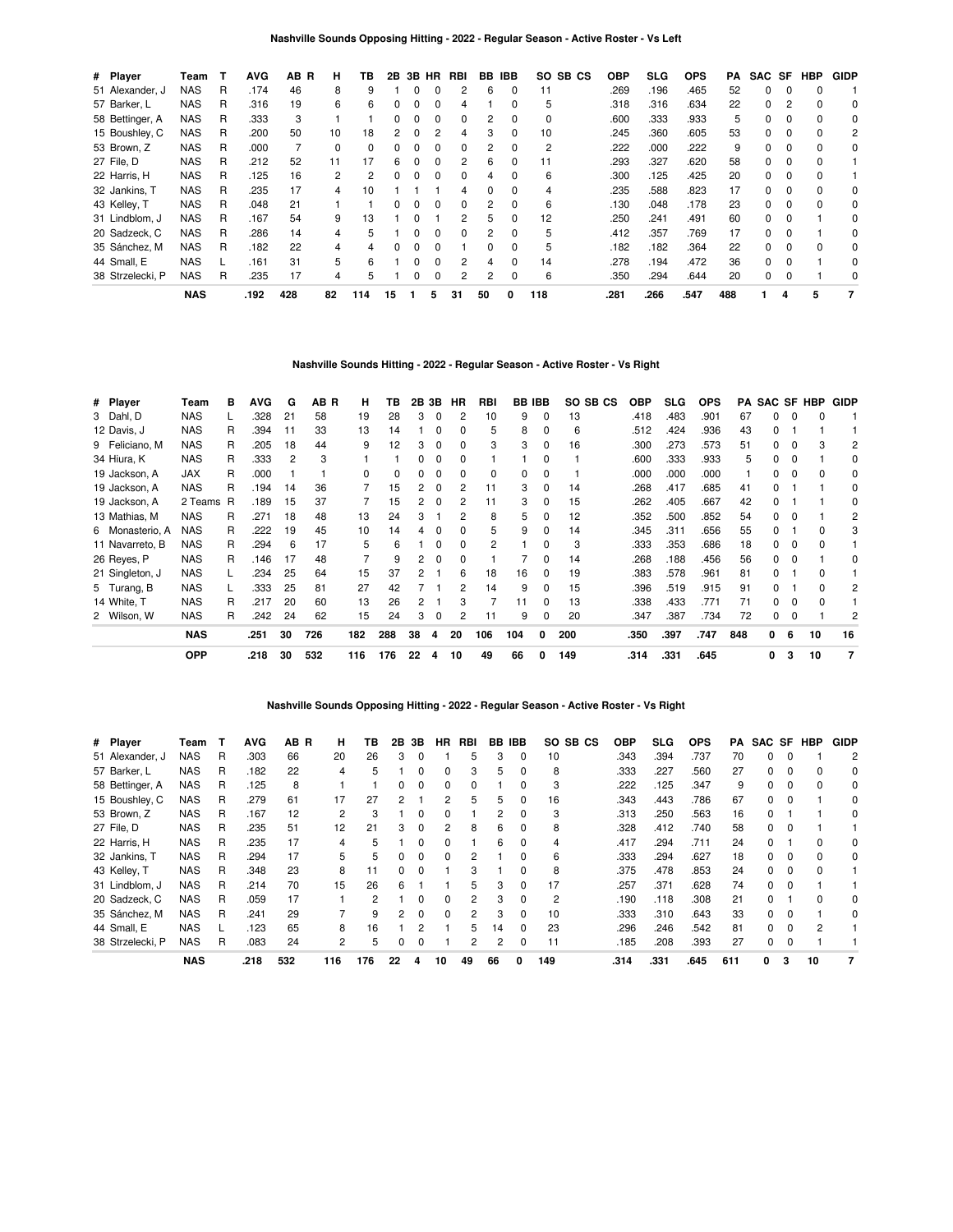### **Nashville Sounds Hitting - 2022 - Regular Season - Active Roster - Vs. Jacksonville**

| # Player        | Team       | в | <b>AVG</b> | G | ΑВ | R        | н            | ΤВ | 2B           | 3В           | <b>HR</b>    |   |   | RBI BB IBB   | SO. |              | SB CS        | <b>OBP</b> | <b>SLG</b> | <b>OPS</b> | PA       | SAC SF |          | HBP      | <b>GIDP</b> |
|-----------------|------------|---|------------|---|----|----------|--------------|----|--------------|--------------|--------------|---|---|--------------|-----|--------------|--------------|------------|------------|------------|----------|--------|----------|----------|-------------|
| Coca, Y         | <b>NAS</b> | S | .000       |   |    |          | $\Omega$     |    |              |              |              | 0 | 0 |              | 0   |              | $\Omega$     | .000       | .000       | .000       | 0        | 0      |          | $\Omega$ | 0           |
| 3 Dahl, D       | <b>NAS</b> |   | .500       |   | 4  | 2        | 2            | 3  |              |              | 0            | 0 | 0 |              |     | <sup>0</sup> | $\Omega$     | .500       | 750        | .250       | 4        | 0      | $\Omega$ | $\Omega$ | 0           |
| 12 Davis, J     | <b>NAS</b> | R | .200       |   | 5  | 0        |              |    |              |              |              |   | 0 |              |     |              | $\Omega$     | .200       | .200       | .400       | 5        | 0      | 0        | 0        | 0           |
| 9 Feliciano, M  | <b>NAS</b> | R | 000.       |   | 4  | $\Omega$ | 4            | 5  |              |              | <sup>0</sup> | 0 | 0 | 0            | 0   |              |              | .000       | .250       | 2.250      | 4        | 0      | $\Omega$ | $\Omega$ | 0           |
| 34 Hiura, K     | <b>NAS</b> | R | .000       |   | 3  | 0        | 0            |    |              |              | 0            | 0 |   |              |     | 0            |              | .250       | .000       | .250       | 4        | 0      | 0        | $\Omega$ | 0           |
| 19 Jackson, A   | <b>NAS</b> | R | .000       |   | 3  | $\Omega$ | <sup>0</sup> |    |              |              | <sup>0</sup> | 2 | 0 | <sup>0</sup> | 0   | <sup>0</sup> | $\Omega$     | .000       | .000       | .000       | 4        | 0      |          | $\Omega$ | 0           |
| 13 Mathias, M   | <b>NAS</b> | R | .500       |   | 4  | $\Omega$ | 2            | 2  |              |              | 0            | 0 | 0 | 0            | 0   | 0            | $\Omega$     | .500       | .500       | .000       | 4        | 0      | $\Omega$ | $\Omega$ | 0           |
| 11 Navarreto, B | <b>NAS</b> | R | .000       |   | 0  | $\Omega$ | 0            |    | <sup>n</sup> |              | <sup>0</sup> | 0 | 0 | <sup>0</sup> | 0   | <sup>0</sup> | $\Omega$     | .000       | .000       | .000       | $\Omega$ | 0      | $\Omega$ | $\Omega$ | 0           |
| 26 Reyes, P     | <b>NAS</b> | R | .000       |   | 4  | $\Omega$ | <sup>0</sup> |    |              |              | 0            | 0 | 0 | 0            | 0   | <sup>0</sup> | $\Omega$     | .000       | .000       | .000       | 4        | 0      | $\Omega$ | $\Omega$ | 0           |
| 5 Turang, B     | <b>NAS</b> |   | .400       |   | 5  | $\Omega$ | 2            | 2  | $\Omega$     |              | <sup>0</sup> | 0 | 0 |              |     |              | $\Omega$     | .400       | .400       | .800       | 5        | 0      | $\Omega$ | $\Omega$ | 0           |
| 2 Wilson, W     | <b>NAS</b> | R | .000       |   | 4  | $\Omega$ | 0            |    | 0            | <sup>0</sup> | 0            | 0 | 0 | 0            |     | 0            | $\Omega$     | .000       | .000       | .000       | 4        | 0      | $\Omega$ | 0        | 0           |
|                 | <b>NAS</b> |   | .306       |   | 36 | 3        | 11           | 13 | 2            | <sup>0</sup> | O            | з |   | 0            | 6   | $\mathbf{2}$ | $\mathbf{c}$ | .316       | .361       | .677       | 38       | 0      |          | 0        | $\mathbf 0$ |
|                 | <b>OPP</b> |   | .156       |   | 32 | 2        | 5            | 9  | 2            |              | 0            | 2 | з | 0            | 6   | 0            | 0            | .250       | .281       | .531       | 36       | 0      | 0        |          | 0           |

### **Nashville Sounds Pitching - 2022 - Regular Season - Active Roster - Vs. Jacksonville**

| # Player         | Team T     | W L   |          |                |          |            |                |            |                |                         | ERA G GS CG SHO GF HLD SV SVO IP |                           | H RER HR HB BB IBB SO |     |                                                                      |   |              |            |          |     |            |   |            | AVG WP BK GIDP TBF |                |
|------------------|------------|-------|----------|----------------|----------|------------|----------------|------------|----------------|-------------------------|----------------------------------|---------------------------|-----------------------|-----|----------------------------------------------------------------------|---|--------------|------------|----------|-----|------------|---|------------|--------------------|----------------|
| 22 Harris, H     | NAS        | R 0 0 |          | 0.00           |          | $\Omega$   | $\Omega$       |            | $\mathbf 0$    |                         |                                  | 1.0                       |                       |     | 1000                                                                 |   |              | $0\quad 0$ | $\Omega$ | - 2 | .250       |   | $0\quad 0$ |                    | $\overline{4}$ |
| 43 Kelley, T     | NAS R 0 0  |       |          | 0.00           | $\Omega$ | $\Omega$   |                | $0\quad 0$ | $\overline{0}$ | $\overline{\mathbf{0}}$ | $^{\circ}$                       | 0.2                       |                       |     | $\begin{array}{ccccccccccccccccc} 0 & 0 & 0 & 0 & 0 \end{array}$     |   | $\mathbf{0}$ | $\Omega$   | $\Omega$ | - 1 | .000       |   | $0\quad 0$ |                    | 2              |
| 31 Lindblom, J   | NAS        | R 0   | $\Omega$ | 2.84           |          | $^{\circ}$ |                | $0\quad 0$ |                | $0\quad 0$              | $\mathbf 0$                      | 6.1                       | 4 2 2 0               |     |                                                                      |   |              | $1\quad 2$ | $\Omega$ | - 2 | .174       |   | 1 0        | $\Omega$           | - 26           |
| 38 Strzelecki, P | NAS R 1    |       | $\Omega$ | $0.00 \quad 1$ |          | $0\quad 0$ |                | $0\quad 0$ |                | $0\quad 0$              | $\mathbf 0$                      | 1.0                       |                       |     | $\begin{array}{ccccccccccccccccc} 0 & 0 & 0 & 0 & 0 & 0 \end{array}$ |   |              |            | $\Omega$ |     | .000       |   | 1 0        |                    | $\overline{4}$ |
|                  | <b>NAS</b> | 10    |          | 2.00           | 1 1      | 0          | 0 <sub>1</sub> |            |                | $0 \quad 1$             | $\blacksquare$                   | $9.0 \t 5 \t 2 \t 2 \t 0$ |                       |     |                                                                      |   | 1 3          |            | 06       |     | $.156$ 2 0 |   |            | 0                  | - 36           |
|                  | <b>OPP</b> |       |          | 3.00           |          |            |                |            |                | $\mathbf{0}$            |                                  | 9.0                       | $-11$                 | - 3 | -3                                                                   | 0 | 0            |            |          | 06  | .306       | 0 | 0          | 0                  | 38             |

**Nashville Sounds Hitting - 2022 - Regular Season - Active Roster - Home Games**

| # Player        | Team       | в | <b>AVG</b> | G  | AВ  | R  | н            | тв  |    | 2B 3B | HR.      | RBI | <b>BB IBB</b> |              | SO. | SB CS |              | <b>OBP</b> | SLG. | <b>OPS</b> | PA  |    |   | SAC SF HBP | GIDP         |
|-----------------|------------|---|------------|----|-----|----|--------------|-----|----|-------|----------|-----|---------------|--------------|-----|-------|--------------|------------|------|------------|-----|----|---|------------|--------------|
| 3 Dahl, D       | <b>NAS</b> |   | 238        | 12 | 42  |    | 10           | 12  |    | 0     |          | 3   | 8             | $\Omega$     | 11  | 0     | $\Omega$     | .360       | .286 | .646       | 50  | ŋ  |   |            |              |
| 12 Davis, J     | <b>NAS</b> | R | .423       | 8  | 26  | 6  | 11           | 12  |    | O     |          | 3   | 10            |              | 2   | 4     | 0            | .579       | .462 | .041       | 38  | 0  |   |            |              |
| 9 Feliciano, M  | <b>NAS</b> | R | .216       | 11 | 37  | 4  | 8            | 10  |    | O     |          | 3   | 2             | <sup>0</sup> | 12  | 0     | <sup>0</sup> | .310       | .270 | .580       | 42  | n  |   |            | 2            |
| 34 Hiura, K     | <b>NAS</b> | R | .250       |    | 4   |    |              |     |    |       |          |     |               |              | 2   | 0     | <sup>0</sup> | .400       | .250 | .650       | 5   | 0  |   |            | O            |
| 19 Jackson, A   | JAX        | R | .000       |    | 4   | O  | <sup>0</sup> |     |    |       |          | O   | U             |              |     | 0     | $\Omega$     | .000       | .000 | .000       | 4   |    |   |            | <sup>0</sup> |
| 19 Jackson, A   | <b>NAS</b> | R | .265       | 10 | 34  | з  | 9            | 17  |    |       |          | 9   | 3             |              | 12  | 0     | 0            | .342       | .500 | .842       | 38  | 0  |   |            |              |
| 19 Jackson, A   | 2 Teams R  |   | .237       | 11 | 38  | з  | 9            | 17  |    |       |          | 9   | 3             | <sup>0</sup> | 13  | O.    | $\Omega$     | .310       | .447 | .757       | 42  | 0  |   |            |              |
| 13 Mathias, M   | <b>NAS</b> | R | .390       | 11 | 41  | 5  | 16           | 25  |    |       |          | 6   |               |              | 8   |       | <sup>0</sup> | .419       | .610 | 1.029      | 43  | n. |   |            | <sup>0</sup> |
| 6 Monasterio, A | <b>NAS</b> | R | .176       | 11 | 34  | 3  | 6            | 8   |    |       |          |     |               |              | 11  | 0     | 0            | .256       | .235 | .491       | 39  | o  |   |            | 2            |
| 11 Navarreto, B | <b>NAS</b> | R | .231       | 4  | 13  | 4  | 3            | 3   |    | 0     |          |     |               |              | 4   |       | 0            | .286       | .231 | .517       | 14  | 0  |   |            |              |
| 26 Reyes, P     | <b>NAS</b> | R | .167       | 9  | 30  | 8  | 5            |     |    |       |          |     |               | O            | 6   | 0     |              | .342       | .233 | .575       | 38  | 0  |   |            | <sup>0</sup> |
| 21 Singleton, J | <b>NAS</b> |   | .178       | 15 | 45  |    | 8            | 21  |    | 0     |          | 12  | 14            | $\Omega$     | 18  |       | $\Omega$     | .367       | .467 | .834       | 60  | 0  |   |            | 0            |
| 5 Turang, B     | <b>NAS</b> |   | .311       | 15 | 61  | 5  | 19           | 26  | 5  |       | $^{(1)}$ | 12  |               | <sup>0</sup> | 14  | 0     |              | .377       | .426 | .803       | 69  | 0  |   | n          | 2            |
| 14 White, T     | <b>NAS</b> | R | .244       | 12 | 45  | 6  | 11           | 20  |    |       |          | 8   |               | O            |     |       | <sup>0</sup> | .340       | .444 | .784       | 53  | 0  |   |            |              |
| 2 Wilson, W     | <b>NAS</b> | R | .163       | 14 | 49  |    | 8            | 9   |    | n     |          | 5   | 5             | <sup>0</sup> | 19  |       | $\Omega$     | .255       | .184 | .439       | 55  | 0  | 0 |            |              |
|                 | <b>NAS</b> |   | .247       | 18 | 572 | 83 | 141          | 208 | 27 | 5     | 10       | 78  | 84            | 0            | 157 | 16    | $\mathbf{2}$ | .349       | .364 | .713       | 672 | n. | 6 | 9          | 12           |
|                 | <b>OPP</b> |   | .205       | 18 | 596 | 53 | 122          | 169 | 17 | 3     | 8        | 50  | 75            | 0            | 177 | 16    | 8            | .302       | .284 | .586       |     |    | 5 | 10         |              |

**Nashville Sounds Pitching - 2022 - Regular Season - Active Roster - Home Games**

| # Player         | Team       |   | W              |              | ERA  | G  |              |          | <b>GS CG SHO</b> |          | <b>GF HLD SV SVO</b> |          |                | ΙP    | н   | R  |    | ER HR        | HB           | <b>BB IBB</b> |          | SO. | <b>AVG WP</b> |              |          | <b>BK GIDP</b> | TBF |
|------------------|------------|---|----------------|--------------|------|----|--------------|----------|------------------|----------|----------------------|----------|----------------|-------|-----|----|----|--------------|--------------|---------------|----------|-----|---------------|--------------|----------|----------------|-----|
| 51 Alexander, J  | <b>NAS</b> | R | 3              |              | .83  | 4  | 2            | $\Omega$ |                  | 0        | 0                    | 0        | 0              | 19.2  | 13  | 4  | 4  |              |              | 5             | 0        | 16  | .186          | 0            | 0        | 2              | 76  |
| 57 Barker, L     | <b>NAS</b> | R | $\overline{2}$ | $\Omega$     | 3.52 |    |              | $\Omega$ | <sup>0</sup>     | 2        | 0                    |          | 2              | 7.2   |     | 3  | 3  | $\Omega$     | 0            | 4             | 0        | 8   | .241          |              | 0        | $\Omega$       | 34  |
| 58 Bettinger, A  | <b>NAS</b> | R | 0              |              | 0.00 |    |              |          |                  | $\Omega$ | 0                    | $\Omega$ | 0              | 3.0   | 2   |    | 0  |              | 0            | 3             |          | 3   | .182          |              | O        | <sup>0</sup>   | 14  |
| 15 Boushley, C   | <b>NAS</b> | R |                |              | 5.14 | 3  | з            | 0        | 0                | $\Omega$ | 0                    | $\Omega$ | 0              | 14.0  | 14  | 8  | 8  |              |              | 5             | 0        | 13  | 255           | 0            | 0        |                | 61  |
| 53 Brown, Z      | NAS        | R | 0              | <sup>0</sup> | 4.50 | 4  | <sup>n</sup> | $\Omega$ | <sup>0</sup>     | $\Omega$ | 0                    | $\Omega$ | $\Omega$       | 4.0   | 2   | 2  | 2  | $\Omega$     |              | 4             | 0        | 3   | .154          | 0            | 0        | $\Omega$       | 19  |
| 27 File, D       | <b>NAS</b> | R |                |              | .89  | 4  | з            | $\Omega$ | <sup>0</sup>     |          | 0                    | $\Omega$ | 0              | 19.0  | 15  |    |    |              |              |               |          | 14  | .211          |              | 0        |                | 78  |
| 22 Harris, H     | <b>NAS</b> | R |                |              | 0.00 | 6  |              | $\Omega$ | 0                | 3        | 2                    |          |                | 6.1   | 5   |    | 0  |              | ŋ            | 4             | 0        | 6   | .238          | 0            | 0        | <sup>0</sup>   | 25  |
| 32 Jankins, T    | <b>NAS</b> | R | 0              | <sup>0</sup> | 2.70 | 6  |              | $\Omega$ | 0                | $\Omega$ | $\Omega$             | $\Omega$ | 0              | 6.2   | 6   | з  | 2  |              | 0            |               | $\Omega$ | 9   | .231          | 0            | $\Omega$ | 0              | 27  |
| 43 Kelley, T     | <b>NAS</b> | R |                | $\Omega$     | .08  |    | <sup>n</sup> | $\Omega$ | <sup>0</sup>     | 3        |                      | 2        | $\overline{2}$ | 8.1   | 4   |    |    |              | <sup>0</sup> | 3             | $\Omega$ | 11  | .138          | 0            | $\Omega$ | $\Omega$       | 32  |
| 31 Lindblom, J   | <b>NAS</b> | R |                |              | 2.87 | 3  | з            | $\Omega$ |                  |          | 0                    | $\Omega$ | 0              | 15.2  | 13  |    | 5  |              |              | 2             |          | 15  | .217          |              | 0        | $\Omega$       | 63  |
| 20 Sadzeck, C    | <b>NAS</b> | R | 0              |              | .80  | 5  |              | $\Omega$ | $\Omega$         | 2        | 0                    |          |                | 5.0   | 4   | 3  |    | <sup>0</sup> | 0            | 4             | $\Omega$ | 2   | .235          |              | 0        | 0              | 22  |
| 35 Sánchez, M    | NAS        | R |                | n            | 1.13 |    | n.           | $\Omega$ | <sup>0</sup>     | 2        | 2                    | $\Omega$ | $\Omega$       | 8.0   | 6   |    |    |              |              | 2             | $\Omega$ | 9   | .214          | <sup>0</sup> | 0        | $\Omega$       | 31  |
| 44 Small, E      | <b>NAS</b> |   |                |              | 2.76 | 4  | 4            | $\Omega$ | $\Omega$         |          | 0                    | $\Omega$ | $\Omega$       | 16.1  | 9   |    | 5  |              | 2            |               |          | 23  | .148          |              | $\Omega$ | U              | 74  |
| 38 Strzelecki, P | <b>NAS</b> | R |                |              | 2.25 |    |              | $\Omega$ | <sup>0</sup>     | 2        |                      | 0        | 0              | 8.0   | 4   |    | 2  |              | 2            | 2             | 0        | 13  | .148          | 0            | 0        | $\Omega$       | 31  |
|                  | <b>NAS</b> |   | 13             | 5            | 2.60 | 18 | 18           | 0        | 3                | 18       | 10                   | 6        |                | 163.0 | 122 | 53 | 47 | 8            | 10           | 75            | 0        | 177 | .205          |              | 0        | 4              | 687 |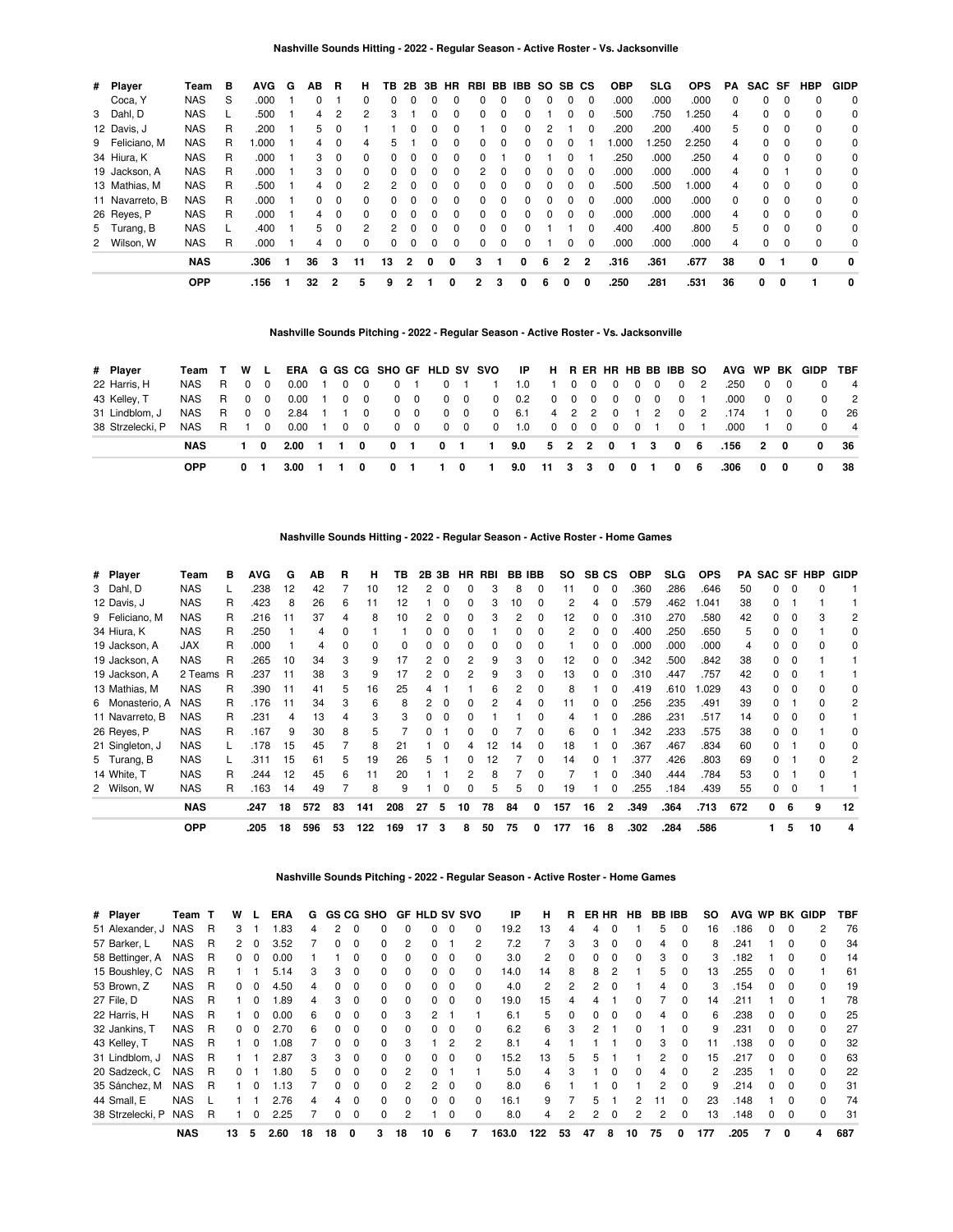| # Player        | Team       | в | <b>AVG</b> | G  | ΑВ  | R  | н        | тв  | 2В | 3Β | HR | RBI | BB | IBB | SO. | SB. | CS       | <b>OBP</b> | <b>SLG</b> | <b>OPS</b> | PA  | <b>SAC SF</b> |          | HBP | <b>GIDP</b> |
|-----------------|------------|---|------------|----|-----|----|----------|-----|----|----|----|-----|----|-----|-----|-----|----------|------------|------------|------------|-----|---------------|----------|-----|-------------|
| Coca, Y         | <b>NAS</b> | S | .000       |    | 0   |    | $\Omega$ |     |    | O  | 0  |     |    | 0   | 0   | ი   |          | .000       | .000       | .000       | 0   |               |          |     | 0           |
| 3 Dahl, D       | <b>NAS</b> |   | .371       | 9  | 35  | 8  | 13       | 21  | 2  |    | 2  |     | 3  | 0   | 6   |     |          | .421       | .600       | 1.021      | 38  |               | 0        |     | 0           |
| 12 Davis, J     | <b>NAS</b> | R | .231       | 3  | 13  | 0  |          |     |    |    |    |     |    | 0   | 6   |     |          | .231       | .231       | .462       | 13  |               |          |     | 0           |
| 9 Feliciano, M  | <b>NAS</b> | R | .310       | 8  | 29  |    | 9        | 12  |    |    |    |     |    |     |     |     |          | .333       | .414       | .747       | 31  |               |          |     |             |
| 34 Hiura, K     | <b>NAS</b> | R | .000       |    | 3   | n  |          |     |    |    |    |     |    |     |     |     |          | .250       | .000       | .250       | 4   |               |          |     | 0           |
| 19 Jackson, A   | <b>NAS</b> | R | .105       | 5  | 19  | 0  |          |     |    |    |    | 5   |    | n   | 6   |     | 0        | .136       | .105       | .241       | 22  |               |          |     | 0           |
| 13 Mathias, M   | <b>NAS</b> | R | .208       | 8  | 24  | 2  |          |     |    |    |    |     |    | 0   | 9   |     | 0        | .367       | .375       | .742       | 30  |               |          |     | 2           |
| 6 Monasterio, A | <b>NAS</b> | R | .200       | 8  | 25  | 3  |          |     |    |    |    | 3   | 6  | 0   |     | 5   |          | .355       | .280       | .635       | 31  |               |          |     |             |
| 11 Navarreto, B | <b>NAS</b> | R | .375       | 3  | 8   | 0  |          |     |    |    |    | 2   |    | 0   | 0   |     | 0        | .375       | .500       | .875       | 8   |               |          |     | 0           |
| 26 Reyes, P     | <b>NAS</b> | R | .158       | 9  | 38  | 5  | 6        | 11  |    | 0  |    |     |    | 0   | 9   |     |          | .220       | .289       | .509       | 41  | 0             |          |     | 0           |
| 21 Singleton, J | <b>NAS</b> |   | .243       | 10 | 37  | 8  | 9        | 19  |    |    |    |     | 6  | 0   | 9   |     | 0        | .349       | .514       | .863       | 43  | 0             | 0        |     |             |
| 5 Turang, B     | <b>NAS</b> |   | .271       | 11 | 48  | 9  | 13       | 21  |    | O  | 2  | 5   | 4  | 0   | 12  | 3   | $\Omega$ | .327       | .438       | .765       | 52  | 0             | 0        |     | 0           |
| 14 White, T     | <b>NAS</b> | R | .226       | 9  | 31  | 6  |          | 17  |    | O  | 3  | 4   |    | 0   | 10  |     | $\Omega$ | .385       | .548       | .933       | 39  | 0             | $\Omega$ |     | 0           |
| 2 Wilson, W     | <b>NAS</b> | R | .355       | 11 | 31  | 12 | 11       | 22  | 2  | 0  | 3  | 8   |    | 0   | 8   | 2   | $\Omega$ | .474       | .710       | 1.184      | 38  | 0             | $\Omega$ |     |             |
|                 | <b>NAS</b> |   | .246       | 12 | 402 | 60 | 99       | 167 | 21 |    | 15 | 56  | 46 | 0   | 112 | 16  | 3        | .326       | .415       | .741       | 455 | 0             |          | 3   | 6           |
|                 | <b>OPP</b> |   | .209       | 12 | 364 | 32 | 76       | 121 | 20 | 2  | 7  | 30  | 41 | 0   | 90  | 9   | 3        | .296       | .332       | .628       |     | 0             | 2        | 5   | 10          |

**Nashville Sounds Pitching - 2022 - Regular Season - Active Roster - Away Games**

| # Player         | Team       |   | w |              | ERA  | G  | GS. |          | CG SHO       | GF.          | <b>HLD</b>     | <b>SV</b> | svo      | ΙP    | н        | R             | ER           | HR.          | HB       | BB.          | IBB        | so | <b>AVG</b> | <b>WP</b> |              | <b>BK GIDP</b> | TBF |
|------------------|------------|---|---|--------------|------|----|-----|----------|--------------|--------------|----------------|-----------|----------|-------|----------|---------------|--------------|--------------|----------|--------------|------------|----|------------|-----------|--------------|----------------|-----|
| 51 Alexander, J  | <b>NAS</b> | R |   |              | 4.50 | 2  | 2   |          |              |              | 0              | 0         | 0        | 10.0  | 15       | 5             | 'n.          |              | 0        | 4            | 0          | 5  | 357        |           |              |                | 46  |
| 57 Barker, L     | <b>NAS</b> | R | 0 |              | 5.40 | 4  | 0   | $\Omega$ | <sup>0</sup> | 2            |                | 0         |          | 3.1   | 3        | $\mathcal{P}$ |              |              | $\Omega$ | 2            | $\Omega$   | 5  | .250       | 0         | $\Omega$     | 0              | 15  |
| 15 Boushley, C   | <b>NAS</b> | R |   |              | 2.45 | 3  | 3   | $\Omega$ | 0            | 0            | 0              | 0         | 0        | 14.2  | 13       |               |              |              | $\Omega$ | 3            | 0          | 13 | .232       |           |              |                | 59  |
| 53 Brown, Z      | <b>NAS</b> | R | 0 | <sup>0</sup> | 0.00 | 2  | 0   | $\Omega$ | <sup>0</sup> | 0            |                | $\Omega$  | $\Omega$ | 2.0   | $\Omega$ | <sup>0</sup>  | <sup>0</sup> | $\Omega$     | $\Omega$ | 0            | $\Omega$   | 2  | .000       | 0         | - 0          | 0              | 6   |
| 27 File, D       | <b>NAS</b> | R |   | 0            | 8.64 | 2  | 2   | $\Omega$ | <sup>0</sup> | 0            | 0              | 0         | $\Omega$ | 8.1   | 8        | 8             | 8            |              |          | 5            |            | 5  | .250       | 0         |              |                | 38  |
| 22 Harris, H     | <b>NAS</b> | R | 0 | <sup>0</sup> | 0.00 | 5  | 0   | $\Omega$ | <sup>0</sup> | 2            |                |           |          | 4.1   |          | <sup>0</sup>  | <sup>n</sup> | $\Omega$     | $\Omega$ | 6            | $\Omega$   | 4  | .083       | 0         | $\Omega$     |                | 19  |
| 32 Jankins, T    | <b>NAS</b> | R | 0 |              | 4.50 | 2  | O   | $\Omega$ | <sup>0</sup> | <sup>0</sup> |                | 0         | 0        | 2.0   | 3        |               |              | <sup>0</sup> | $\Omega$ | <sup>0</sup> | $\Omega$   |    | .375       | 0         | $\Omega$     | $\Omega$       | 8   |
| 43 Kelley, T     | <b>NAS</b> | R | 0 |              | 0.00 | 5  | 0   | $\Omega$ | $\Omega$     | 2            | 0              | 0         | $\Omega$ | 3.2   | 5        |               |              | $\Omega$     | $\Omega$ | 0            | $\Omega$   | 3  | .333       | 0         | - 0          |                | 15  |
| 31 Lindblom, J   | <b>NAS</b> | R | 0 | <sup>n</sup> | 2.04 | 3  | 3   | $\Omega$ | $\Omega$     | 0            | 0              | $\Omega$  | 0        | 17.2  | 11       | 4             | 4            |              |          | 6            | $\Omega$   | 14 | 172        |           | $\Omega$     |                | 71  |
| 20 Sadzeck, C    | <b>NAS</b> | R | 0 | 0            | 0.00 | 4  | 0   | $\Omega$ | 0            |              | $\overline{2}$ | $\Omega$  | $\Omega$ | 4.1   |          | <sup>0</sup>  |              | <sup>0</sup> |          |              | 0          | 5  | .071       | 0         |              | 0              | 16  |
| 35 Sánchez, M    | <b>NAS</b> | R | 2 |              | 3.00 | 5  | 0   | $\Omega$ | $\Omega$     | 2            | $\Omega$       |           | 2        | 6.0   | 5        | 2             | 2            | $\Omega$     | $\Omega$ |              | $\Omega$   | 6  | .217       | O.        | - 0          | $\Omega$       | 24  |
| 44 Small, E      | <b>NAS</b> |   |   |              | 0.82 | 2  | 2   | $\Omega$ | <sup>0</sup> | $\Omega$     | 0              | 0         | 0        | 11.0  | 4        |               |              |              |          |              | $^{\circ}$ | 14 | .114       |           |              |                | 43  |
| 38 Strzelecki, P | <b>NAS</b> | R |   |              | 2.08 | 4  | 0   | $\Omega$ | $\Omega$     |              |                |           |          | 4.1   | 2        |               |              |              | $\Omega$ | 2            | $\Omega$   | 4  | .143       |           | <sup>0</sup> |                | 16  |
|                  | <b>NAS</b> |   | 8 | 4            | 2.76 | 12 | 12  | 0        | $\mathbf{2}$ | 12           | 9              | 4         | 6        | 101.0 | 76       | 32            | 31           |              | 5        | 41           | 0          | 90 | .209       | 6         | 2            | 10             | 412 |

# **Nashville Sounds Hitting - Last 5 Games - Regular Season - All Players**

| # Player        | Team       | в  | AVG G |    | ABRH TB 2B      |                |   |    |   | 3B | HR.          | RBI BB |   | IBB | SO. | SB.          | СS       | <b>OBP</b> | <b>SLG</b> | <b>OPS</b> | PA       | <b>SAC</b> | SF       | HBP | GIDP E            |            |
|-----------------|------------|----|-------|----|-----------------|----------------|---|----|---|----|--------------|--------|---|-----|-----|--------------|----------|------------|------------|------------|----------|------------|----------|-----|-------------------|------------|
| 7 Almonte, A    | <b>NAS</b> | S  | .333  | 5  | 21              | -6<br>-7       |   | 13 | 3 | 0  |              |        |   |     | 5   | $\Omega$     | $\Omega$ | .348       | .619       | .967       | 23       | 0          |          | 0   | 0 <sub>0</sub>    |            |
| 8 Brosseau, M   | <b>NAS</b> | R  | .333  | 2  | 9               |                | 3 |    |   |    | <sup>0</sup> | 0      | 0 |     | 2   | <sup>0</sup> | 0        | 333        | .444       | .777       | 9        | 0          | $\Omega$ | 0   | $0\quad 0$        |            |
| Coca, Y         | <b>NAS</b> | S  | .000  |    | 0               | $\Omega$       |   |    |   |    | 0            | 0      | 0 |     | 0   | 0            | 0        | .000       | .000       | .000       | $\Omega$ | 0          | $\Omega$ | 0   | 00                |            |
| 3 Dahl, D       | <b>NAS</b> |    | .353  | 5  | 17              | 46             |   | 8  |   | 0  | $\Omega$     | 2      | 4 |     | 2   | 0            | 0        | .476       | .471       | .947       | 21       | 0          | $\Omega$ | 0   |                   | $1\quad$ 0 |
| 12 Davis, J     | <b>NAS</b> | R. | .429  | 5  | 21              | 39             |   | 9  |   |    | 0            | 2      | 3 |     |     |              | 0        | 500        | .429       | .929       | 24       | 0          | $\Omega$ | 0   |                   | $0\quad 0$ |
| 9 Feliciano, M  | <b>NAS</b> | R. | .438  | 5  | 16              |                |   | 9  |   | 0  | 0            |        |   |     | 3   | 0            |          | .500       | .563       | .063       | 18       | 0          | $\Omega$ |     | 00                |            |
| 34 Hiura, K     | <b>NAS</b> | R. | .143  | 2  |                 | $\overline{0}$ |   |    |   |    | 0            |        |   |     | 3   |              |          | .333       | .143       | .476       | 9        | 0          | $\Omega$ |     | 00                |            |
| 19 Jackson, A   | <b>NAS</b> | R. | .167  | 5  |                 | 18 0 3         |   |    |   |    | <sup>0</sup> | 4      |   |     | 8   | <sup>0</sup> | 0        | 200        | .222       | .422       | 20       | 0          |          | 0   | 0 <sub>0</sub>    |            |
| 13 Mathias, M   | <b>NAS</b> | R  | .263  | 5  |                 | 19 3 5         |   | 9  |   |    |              | 2      |   |     | 3   | 0            | $\Omega$ | 300        | .474       | .774       | 20       | 0          | 0        | 0   | $0\quad 0$        |            |
| 6 Monasterio, A | <b>NAS</b> | R. | .357  | 5  |                 | 14 3 5         |   |    |   | 0  | 0            | 3      | 4 |     | 3   |              | 0        | .500       | .500       | .000       | -18      | 0          | $\Omega$ | 0   | 00                |            |
| 11 Navarreto, B | <b>NAS</b> | R  | .313  | -5 | 16              | 25             |   | 6  |   |    | 0            | 3      | 0 |     | 2   |              | 0        | .313       | .375       | .688       | 16       | 0          | $\Omega$ | 0   |                   | $1\quad$ 0 |
| 1 Ray, C        | <b>NAS</b> |    | .111  | 5  | 18              | 1 <sub>2</sub> |   | 5  |   | 0  |              | 2      |   |     | 9   |              | 0        | .158       | .278       | .436       | 19       | 0          | $\Omega$ | 0   | $0\quad 0$        |            |
| 26 Reyes, P     | <b>NAS</b> | R  | .063  | 5  | 16              | 2 <sub>1</sub> |   |    |   |    | <sup>0</sup> | 0      | 3 |     | 3   | 0            |          | 250        | .063       | .313       | 20       | 0          | $\Omega$ |     | $0\quad 0$        |            |
| 21 Singleton, J | <b>NAS</b> |    | .250  | 5  | $12\ 2\ 3$      |                |   | 6  |   |    |              | 4      | 6 |     | 5   | 0            | $\Omega$ | 500        | .500       | .000       | -18      | 0          | $\Omega$ | 0   | 0 <sub>0</sub>    |            |
| 5 Turang, B     | <b>NAS</b> |    | .238  | 5  | 21              | - 5            |   | 5  |   |    | 0            | 3      | 2 |     | 5   |              | 0        | 292        | .238       | .530       | 24       | 0          |          | 0   | $0\quad 0$        |            |
| 14 White, T     | <b>NAS</b> | R  | .150  | 5  | 20              | 2 3            |   |    |   | 0  | $\Omega$     | 0      |   |     |     |              | 0        | 292        | .150       | .442       | 24       | 0          | $\Omega$ | 0   | $1\quad$ $\Omega$ |            |
| 29 Whitley, G   | <b>NAS</b> | R  | .333  | 5  | 12              | 5<br>4         |   |    |   |    | <sup>0</sup> |        |   |     | 5   | O            | 0        | .429       | .500       | .929       | -14      | 0          | $\Omega$ | 0   | n n               |            |
| 2 Wilson, W     | <b>NAS</b> | R  | .167  | 5  | 18 <sub>1</sub> | 3              |   |    |   | 0  | <sup>0</sup> | 0      |   |     | 9   | $\Omega$     | 0        | 250        | .167       | .417       | 20       | 0          |          | 0   | $0\quad 0$        |            |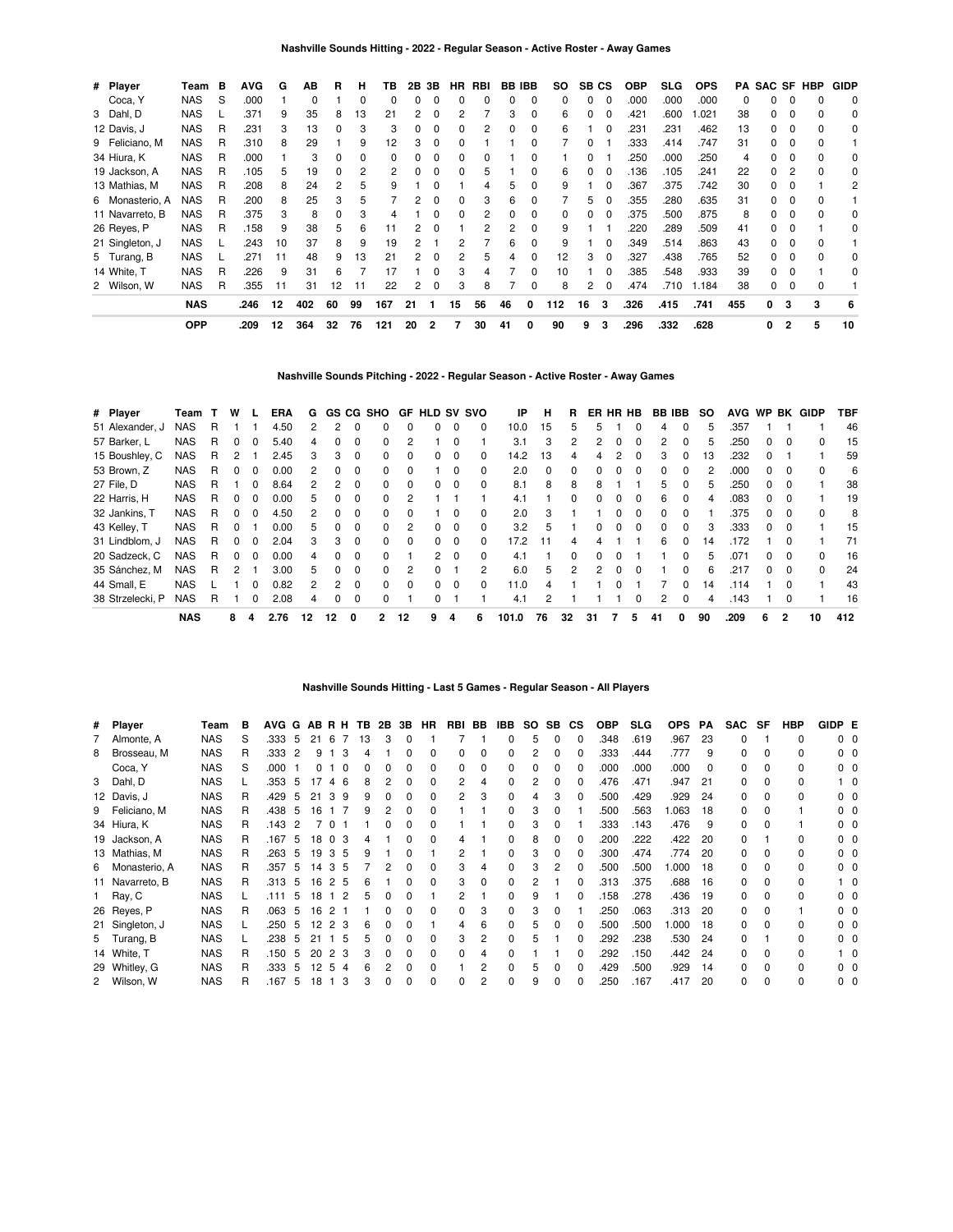| # Player         | Team       |   | W L            | ERA G GS |     |   | CG.      | SHO          | GF           | HLD      | <b>SV</b>    | svo          | IP       | н  | B.  |   | ER HR HB | BB | IBB | SO. | <b>AVG</b> | <b>WP</b> | BK           | <b>GIDP</b> | TBF |
|------------------|------------|---|----------------|----------|-----|---|----------|--------------|--------------|----------|--------------|--------------|----------|----|-----|---|----------|----|-----|-----|------------|-----------|--------------|-------------|-----|
| 51 Alexander, J  | <b>NAS</b> | R | 3 <sub>2</sub> | 3.28     | -5  | 3 | $\Omega$ | 0            | n            | 0        | <sup>0</sup> | 0            | 24.2     | 26 | -9  | 9 |          | 8  | 0   | 17  | .274       |           |              | 2           | 104 |
| 57 Barker, L     | <b>NAS</b> | R | 0 <sub>0</sub> | 3.60     | -5  | 0 | $\Omega$ | <sup>0</sup> |              | 0        |              |              | 5.0      |    |     |   | 0        |    | 0   | 5   | .222       | n         |              |             | 22  |
| 58 Bettinger, A  | <b>NAS</b> | R | 0 <sub>0</sub> | 0.00     | - 1 |   | n        | <sup>0</sup> |              |          |              |              | 3.0      | 2  | - 0 |   |          |    |     | 3   | .182       |           |              |             | 14  |
| 15 Boushley, C   | <b>NAS</b> | R | 3              | 2.96     | 5   | 5 | 0        | 0            | n            | $\Omega$ | U            | 0            | 24.1     | 22 | -8  |   |          | 6  | O.  | 22  | .237       | O.        |              | 2           | 100 |
| 48 Brothers, R   | <b>NAS</b> |   | 0 <sub>0</sub> | 15.00    | -5  |   | ŋ        | 0            |              |          | O            |              | 3.0      | 5  | 5   |   |          | 5  | U   |     | .417       | 2         |              |             | 18  |
| 53 Brown, Z      | <b>NAS</b> | R | 0 <sub>0</sub> | 1.80     | -5  |   | 0        | 0            |              |          | O            |              | 5.0      |    |     |   |          |    | 0   | 5   | .000       | n         |              |             | 20  |
| 27 File, D       | <b>NAS</b> | R | 2 <sub>0</sub> | 3.47     | -5  |   | ŋ        | 0            |              | $\Omega$ | <sup>0</sup> | 0            | 23.1     | 18 | -9  |   |          |    | O.  | 14  | .209       |           |              | 2           | 98  |
| 58 Hardy, M      | <b>NAS</b> | R | 0 <sub>0</sub> | 0.00     |     | 0 | 0        | <sup>n</sup> |              | 0        | <sup>0</sup> | 0            | $\Omega$ |    |     |   | O.       | ŋ  | O.  | 2   | .400       | 0         | <sup>0</sup> |             | 5   |
| 22 Harris, H     | <b>NAS</b> | R | 1 <sub>0</sub> | 0.00     | -5  | 0 | 0        | 0            | 3            | 0        |              |              | 4.2      | 2  | - 0 |   | ი        |    | 0   | 3   | .133       | 0         |              | ŋ           | 20  |
| 32 Jankins, T    | <b>NAS</b> | R | 0 <sub>0</sub> | 3.60     | -5  | 0 | ŋ        | <sup>0</sup> |              | 0        |              | 0            | 5.0      |    | 3   |   | ი        |    |     | 5   | .333       | 0         |              |             | 21  |
| 43 Kelley, T     | <b>NAS</b> | R | 11             | 0.00     | -5  | 0 | 0        | 0            | 4            |          |              |              | 4.2      |    |     |   |          |    | n   | 5   | .222       | n         |              |             | 20  |
| 31 Lindblom, J   | <b>NAS</b> | R | $\Omega$       | 2.86     | -5  | 5 | 0        | 0            | n            | 0        |              |              | 28.1     | 22 | -9  |   | 2        | հ  | O.  | 25  | .206       |           |              |             | 115 |
| 33 Mejía, J      | <b>NAS</b> | R | 0 <sub>0</sub> | 0.00     | -5  |   | ŋ        |              |              | 0        | O            |              |          |    |     |   |          |    | O.  | 10  | .160       | n         |              |             | 28  |
| 47 Perdomo, A    | <b>NAS</b> |   | 0 <sub>0</sub> | 0.00     | 3   | 0 | ŋ        | U            |              |          | O            | <sup>0</sup> | 2.1      |    |     |   |          |    | O.  | 5   | .000       |           |              |             | 14  |
| 40 Perdomo, L    | <b>NAS</b> | R | 0 <sub>0</sub> | 3.52     | 5   | 2 | 0        | 0            | 2            | $\Omega$ | <sup>0</sup> | <sup>0</sup> | 7.2      | 6  | 3   |   | 0        |    | 0   | 8   | .214       | O.        |              | ŋ           | 30  |
| 20 Sadzeck, C    | <b>NAS</b> | R | 0 <sub>0</sub> | 1.80     | -5  | 0 | 0        | <sup>0</sup> |              |          |              |              | 5.0      |    |     |   | 0        |    | O.  | 4   | .133       | O.        |              |             | 19  |
| 35 Sánchez, M    | <b>NAS</b> | R | 2 <sub>0</sub> | 1.42     | -5  | 0 | 0        | 0            | <sup>0</sup> | 0        |              |              | 6.1      |    |     |   | n        |    | O.  | 8   | .261       | n         |              |             | 25  |
| 44 Small, E      | <b>NAS</b> |   | 2              | 2.35     | -5  | 5 | 0        | 0            |              | 0        |              | 0            | 23.0     |    | -6  |   |          | 16 | O.  | 31  | .139       |           |              |             | 97  |
| 38 Strzelecki, P | <b>NAS</b> | R | 2 <sub>0</sub> | 3.18     | -5  | 0 | 0        | <sup>0</sup> |              | 0        | <sup>0</sup> | 0            | 5.2      | З  | 2   |   | 0        | 2  | O.  |     | .158       |           |              | 0           | 23  |

**Nashville Sounds Hitting - Last 10 Games - Regular Season - Active Roster**

| # Player        | Team       | в | <b>AVG</b> | G  |      |    | н                 | ΤВ                     | 2B           | 3В       | HR             |    |    | IBB       |    |              |              | <b>OBP</b> | <b>SLG</b> | <b>OPS</b> | PA  | <b>SAC</b> | SF       | <b>HBP</b>   |                                                                                                                    |
|-----------------|------------|---|------------|----|------|----|-------------------|------------------------|--------------|----------|----------------|----|----|-----------|----|--------------|--------------|------------|------------|------------|-----|------------|----------|--------------|--------------------------------------------------------------------------------------------------------------------|
| Coca, Y         | NAS.       | S | .000       |    | 0    |    |                   |                        |              |          |                | 0  |    | 0         | 0  |              |              | .000       | .000       | .000       | 0   | 0          |          | 0            |                                                                                                                    |
| 3 Dahl, D       | NAS        |   |            | 10 | 35   | 6  |                   | 13                     | 2            | 0        | $\Omega$       | 2  | 6  | 0         | 6  | $\Omega$     | <sup>0</sup> | .415       | .371       | 786        | -41 | 0          | $\Omega$ | 0            | $1\quad 0$                                                                                                         |
| 12 Davis, J     | NAS.       | R | .343       | 10 |      |    |                   | 12                     |              | 0        | $\Omega$       | 4  | 9  | 0         | 8  | 5            |              | .478       | .343       | .821       | 46  | 0          |          |              | $1\quad 0$                                                                                                         |
| 9 Feliciano, M  | <b>NAS</b> | R | .306       | 10 | 36   |    |                   | 16                     | 5            | 0        | $\Omega$       | 2  |    | $\Omega$  | 8  | <sup>0</sup> |              | 359        | .444       | .803       | 40  | 0          | 0        | 2            |                                                                                                                    |
| 34 Hiura, K     | <b>NAS</b> | R | .143       | 2  |      |    |                   |                        |              | 0        | $\Omega$       |    |    | 0         | з  |              |              | .333       | .143       | .476       | 9   | 0          | $\Omega$ |              | $0\quad 0$                                                                                                         |
| 19 Jackson, A   | <b>NAS</b> | R | .257       | 10 | 35   | 3  | 9                 |                        | 2            | $\Omega$ | 2              | 11 | 3  | 0         | 12 | <sup>0</sup> | <sup>0</sup> | 308        | .486       | .794       | 39  | 0          |          | 0            | $1\quad 0$                                                                                                         |
| 13 Mathias, M   | <b>NAS</b> | R | .294       | 10 | 34   | 6  | 10                | 19                     | з            | $\Omega$ |                |    | 5  | 0         | 5  | 2            |              | .385       | .559       | .944       | 39  | 0          | $\Omega$ |              |                                                                                                                    |
| 6 Monasterio, A | NAS        | R | .200       | 10 | 30   | 4  | 6                 | 8                      | 2            | $\Omega$ | $\Omega$       | 3  | 6  | $\Omega$  | 10 | 2            | $\Omega$     | .333       | .267       | .600       | 36  | 0          | $\Omega$ | <sup>0</sup> |                                                                                                                    |
| 11 Navarreto, B | <b>NAS</b> | R | .286       |    | 21   | Δ  | 6                 |                        |              | $\Omega$ | $\Omega$       | 3  |    | $\Omega$  | 4  |              | <sup>0</sup> | .318       | .333       | .651       | -22 | 0          | $\Omega$ | <sup>0</sup> | $1\quad 0$                                                                                                         |
| 26 Reyes, P     | NAS        | R | .147       | 10 | 34   | 5  | 5                 | 5                      | <sup>0</sup> | $\Omega$ | $\Omega$       |    | 6  | 0         |    |              |              | .293       | .147       | .440       | -41 | 0          | $\Omega$ |              |                                                                                                                    |
| 21 Singleton, J | <b>NAS</b> |   | .250       | 10 | 28   |    |                   |                        |              | 0        | 3              | 9  | 12 | 0         | 10 | 0            |              | .475       | .607       | .082       | 40  | 0          | $\Omega$ |              | $1\quad 0$                                                                                                         |
| 5 Turang, B     | <b>NAS</b> |   | 262        | 10 | 42   | -6 |                   | 18                     |              | $\Omega$ | $\mathcal{P}$  | 6  | 5  | $\Omega$  | 11 | 2            | $\Omega$     | .333       | .429       | .762       | -48 | 0          |          |              | $1\quad 0$                                                                                                         |
| 14 White, T     | <b>NAS</b> | R | .154       | 10 | 39   | .5 | 6                 | 9                      | <sup>0</sup> | $\Omega$ |                |    |    | $\Omega$  | 8  |              |              | 283        | .231       | .514       | 46  | 0          | $\Omega$ | <sup>0</sup> | $1\quad 0$                                                                                                         |
| 2 Wilson, W     | <b>NAS</b> | R | .200       | 10 | 35   | 6  |                   | 13                     | <sup>0</sup> | 0        | $\overline{2}$ | 5  | 3  | 0         | 15 | 0            | $\Omega$     | .282       | .371       | .653       | 39  | 0          | $\Omega$ |              |                                                                                                                    |
|                 |            |   |            |    | .314 |    | AB R<br>35 5<br>2 | -11<br>12<br>-11<br>11 |              |          |                |    |    | BB<br>RBI |    |              | SO.          | SB CS      |            |            |     |            |          |              | GIDP E<br>0 <sub>0</sub><br>2 <sub>0</sub><br>2 <sub>0</sub><br>0 <sub>0</sub><br>0 <sub>0</sub><br>0 <sub>0</sub> |

# **Nashville Sounds Pitching - Last 10 Games - Regular Season - Active Roster**

| # Player         | Team       |    | W L            | ERA  | G  |          | GS CG    | SHO GF   |                | <b>HLD</b> | <b>SV</b> | svo           | IP      | н  | R             | ER           | <b>HR</b>     | HB           | BB | IBB          | <b>SO</b> | <b>AVG</b> | WP.          | BK           | <b>GIDP</b>   | <b>TBF</b> |
|------------------|------------|----|----------------|------|----|----------|----------|----------|----------------|------------|-----------|---------------|---------|----|---------------|--------------|---------------|--------------|----|--------------|-----------|------------|--------------|--------------|---------------|------------|
| 51 Alexander, J  | <b>NAS</b> | R  | 4 2            | 2.73 | 6  | 4        | $\Omega$ | 0        | $\Omega$       | 0          | $\Omega$  | $\Omega$      | 29.2 28 |    | - 9           | 9            |               |              | 9  | 0            | 21        | .250       |              |              | 3             | 122        |
| 57 Barker, L     | <b>NAS</b> | R  | $\Omega$       | 2.70 | 10 | 0        | $\Omega$ | $\Omega$ | 3              |            |           | $\mathcal{P}$ | 10.0    |    | 3             | 3            | $\Omega$      | 0            | 5  | 0            | 13        | .194       | 0            | 0            | O.            | 42         |
| 58 Bettinger, A  | <b>NAS</b> | R  | 0 <sub>0</sub> | 0.00 |    |          | $\Omega$ | $\Omega$ | 0              | 0          | $\Omega$  | 0             | 3.0     | 2  |               | 0            | $\Omega$      | $\Omega$     | з  | 0            | 3         | .182       |              | 0            | 0             | 14         |
| 15 Boushley, C   | <b>NAS</b> | R. | 3 2            | 3.77 | 6  | 6        | $\Omega$ | $\Omega$ | $\Omega$       | 0          | $\Omega$  | <sup>0</sup>  | 28.2 27 |    | 12            | 12           | 4             |              | 8  | 0            | 26        | .243       | 0            |              | 2             | 120        |
| 53 Brown, Z      | <b>NAS</b> | R  | 0 <sub>0</sub> | 3.00 | 6  | 0        | $\Omega$ | $\Omega$ | $\Omega$       |            | $\Omega$  | 0             | 6.0     | 2  | $\mathcal{P}$ | 2            | $\Omega$      |              | 4  | 0            | 5         | .105       | 0            | 0            | 0             | 25         |
| 27 File, D       | <b>NAS</b> | R  | 20             | 3.95 | 6  | 5        | $\Omega$ | 0        | $\Omega$       | 0          | $\Omega$  | <sup>0</sup>  | 271     | 23 | 12            | 12           | 2             |              | 12 | 0            | 19        | .223       |              | $\Omega$     | $\mathcal{P}$ | 116        |
| 22 Harris, H     | <b>NAS</b> | R  | $\Omega$       | 0.00 | 10 | 0        | $\Omega$ | $\Omega$ | 5              | 2          | 2         | $\mathcal{P}$ | 9.2     | 3  | $\Omega$      | $\Omega$     | $\Omega$      | 0            | 10 | 0            | 9         | .107       | <sup>o</sup> | 0            |               | 39         |
| 32 Jankins, T    | <b>NAS</b> | R  | 0 <sub>0</sub> | 3.12 | 8  | 0        | $\Omega$ | 0        | $\Omega$       |            | $\Omega$  | <sup>n</sup>  | 8.2     | 9  | 4             | 3            |               | <sup>0</sup> |    | 0            | 10        | .265       | 0            | $\Omega$     | 0             | 35         |
| 43 Kelley, T     | <b>NAS</b> | R  |                | 0.00 | 10 | 0        | $\Omega$ | $\Omega$ | 5              | $\Omega$   | 2         | 2             | 9.2     |    |               | <sup>0</sup> | $\Omega$      | $\Omega$     | 2  | 0            | 11        | .200       | <sup>o</sup> | $\Omega$     |               | 37         |
| 31 Lindblom, J   | <b>NAS</b> | R  |                | 2.43 | 6  | 6        | $\Omega$ | $\Omega$ | $\Omega$       | 0          | $\Omega$  | <sup>0</sup>  | 33.1    | 24 | -9            | 9            | $\mathcal{P}$ | 2            | 8  | 0            | 29        | .194       |              | <sup>0</sup> |               | 134        |
| 20 Sadzeck, C    | <b>NAS</b> | R  | 0 <sub>1</sub> | 0.96 | 9  | 0        | $\Omega$ | $\Omega$ | 3              | 2          |           |               | 9.1     | 5. | 3             |              | $\Omega$      |              | 5  | <sup>0</sup> |           | .161       |              | $\Omega$     | 0             | 38         |
| 35 Sánchez, M    | <b>NAS</b> | R  | 3 1            | .50  | 10 | 0        | $\Omega$ | 0        | 4              | 0          |           | 2             | 12.0    | 9  |               | 2            | $\Omega$      |              | 2  | 0            | 12        | .209       | <sup>o</sup> | $\Omega$     | 0             | 46         |
| 44 Small, E      | <b>NAS</b> |    | 2              | .98  | 6  | 6        | $\Omega$ | 0        | $\Omega$       | $\Omega$   | $\Omega$  | <sup>0</sup>  | 271     | 13 | 8             | 6            |               | 3            | 18 | 0            | 37        | .135       | 2            | $\Omega$     |               | 117        |
| 38 Strzelecki, P | <b>NAS</b> | R  | 20             | 2.38 | 10 | $\Omega$ | $\Omega$ | 0        | $\overline{c}$ |            |           |               | 11.1    | 6  | 3             | 3            |               | 2            | 4  | 0            | 15        | .158       |              | $\Omega$     |               | 44         |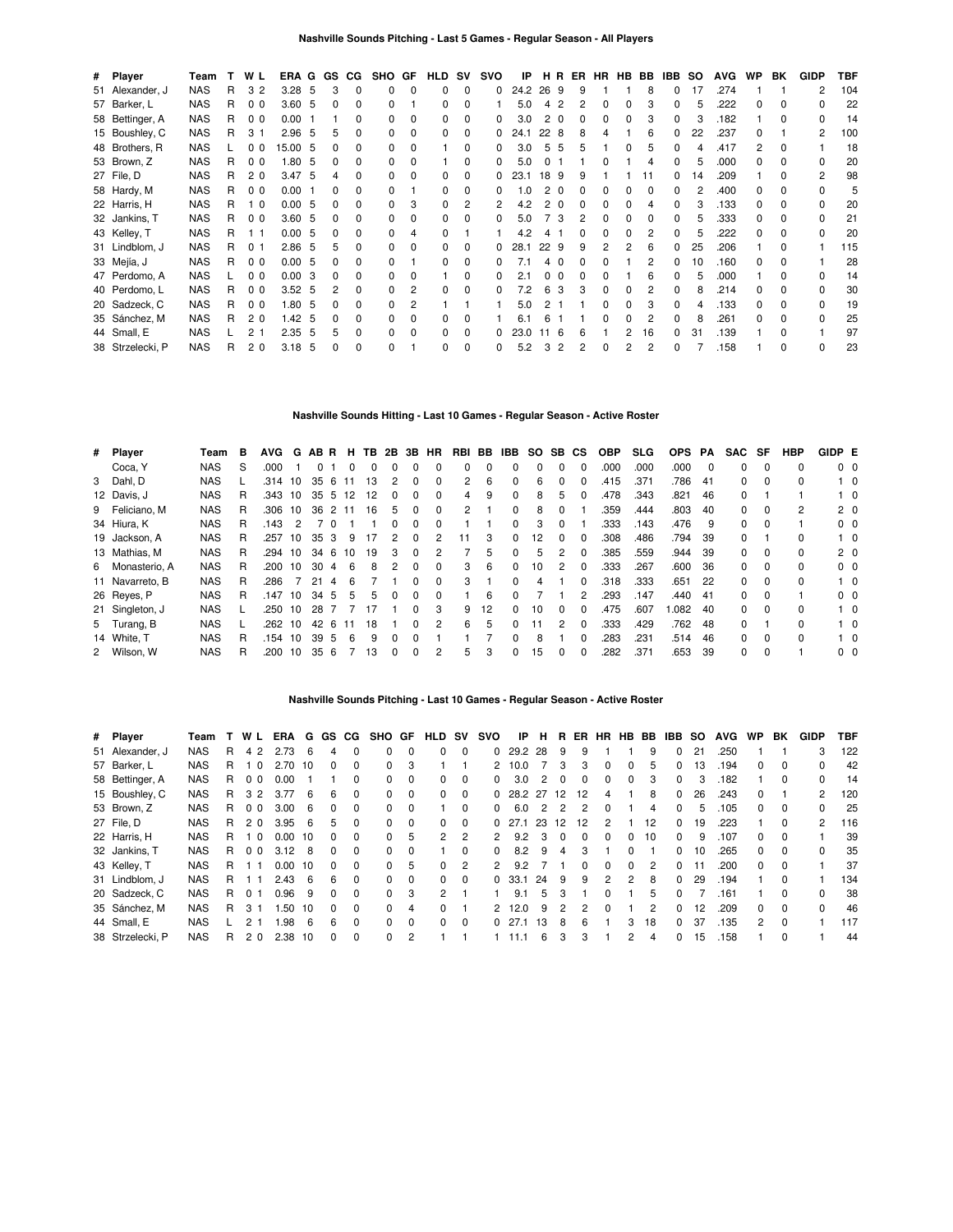| Date    | GM#Team Opp |              |                | W L         |                                           |  |            |                |                         |                         |                |                |             |         |                   |                | ERA GGS CG SHO SV SVO IP H R ER HR HB BB IBB SO WHIP AVG AB WP BK GIDP TBF      |      |       |                |            |              |     | NP-S      |
|---------|-------------|--------------|----------------|-------------|-------------------------------------------|--|------------|----------------|-------------------------|-------------------------|----------------|----------------|-------------|---------|-------------------|----------------|---------------------------------------------------------------------------------|------|-------|----------------|------------|--------------|-----|-----------|
| 4/6/22  | NAS         | DUR          | 0 <sub>1</sub> |             | 8.31 1 1 0                                |  |            | $0\quad 0$     | $\mathbf 0$             | 4.1                     | 5              | $\overline{4}$ | 4 0         |         | $0\quad 2\quad 0$ | 4 <sup>1</sup> | 1.62                                                                            | .278 | 18    |                | $0\quad 0$ | $\Omega$     | -20 | $76 - 46$ |
| 4/12/22 | NAS         | @GWN 0 1     |                |             | 7.00 1 1 0                                |  |            | $0\quad 0$     | $\overline{\mathbf{0}}$ |                         | 4.2 7          | 3              |             |         | 3 2 0 1 0         | 4              | 1.67                                                                            | .316 | 20    | $0\quad 0$     |            |              | 21  | $89 - 61$ |
| 4/17/22 |             | NAS @GWN 1 0 |                |             | 4.50 1 1 0                                |  | $0\quad 0$ |                | $\overline{\mathbf{0}}$ |                         | 5.0 2          | $\overline{0}$ |             | 0 0 0 1 |                   | 0 <sub>6</sub> | 1.29                                                                            | .255 | 17    |                | $0\quad 0$ | $\Omega$     | -18 | 73 - 42   |
| 4/23/22 | NAS CIT     |              |                | $1 \quad 0$ | 3.79 1 1 0                                |  |            | 0 <sub>0</sub> | $\overline{0}$          |                         | 5.0 2          |                |             |         |                   |                | 1 1 1 0 2 0 6 1.16                                                              | .222 | 17    |                | $0\quad 0$ | $\Omega$     | -19 | $84 - 51$ |
| 4/28/22 |             | NAS @STP     |                |             | 1 0 3.38 1 1 0                            |  | $0\quad 0$ |                | $\overline{0}$          |                         | 5.0 4          |                | 1 0         |         |                   |                | 0 1 0 3 1 1 3                                                                   | .220 | 19    | $0 \quad 1$    |            | $^{\circ}$   | 20  | $85 - 50$ |
| April   | <b>NAS</b>  |              |                |             | $3\quad 2\quad 3.38\quad 5\quad 5\quad 0$ |  | $0\quad 0$ |                | $\Omega$                |                         |                |                |             |         |                   |                | 24.0 20 9 9 3 0 7 0 23 1.13                                                     | .220 | 91    | 0 <sub>1</sub> |            | $\mathbf{1}$ | 98  | 407 - 250 |
| Date    | GM#Team Opp |              |                |             |                                           |  |            |                |                         |                         |                |                |             |         |                   |                | W L ERA G GS CG SHO SV SVO IP H R ER HR HB BB IBB SO WHIP AVG AB WP BK GIDP TBF |      |       |                |            |              |     | NP-S      |
| 5/5/22  | NAS         | NOR.         |                |             | 0 0 3.77 1 1 0                            |  |            | 0 <sub>0</sub> | $\Omega$                | 4.2                     | $\overline{7}$ | 3              | $3 \quad 1$ |         | $\Omega$          | - 3 -          | 1.22                                                                            | .243 | 20    | $0\quad 0$     |            |              | 22  | $82 - 50$ |
| Mav     | NAS         |              |                |             | 0 0 5.79 1 1 0                            |  | $0\quad 0$ |                | 0                       |                         | 4.2 7          |                |             |         |                   |                |                                                                                 |      | 20    | 00             |            |              | 22  | $82 - 50$ |
| Total   | NAS         | AAA          |                |             | 3 2 3.77 6 6 0                            |  | $0\quad 0$ |                |                         | 0 28.2 27 12 12 4 1 8 0 |                |                |             |         |                   |                | 26 1.22                                                                         | .243 | - 111 | 0              |            | 2            | 120 | 489 - 300 |

### **Caleb Boushley - Pitching - Stat Splits - 2022 - Regular Season**

| <b>Split</b>              | Team       | W L            |          |     |    |          | ERA G GS CG SHO SV |              | IP         | н             | В.           |    |                |          | ER HR HB BB | IBB      | <b>SO</b>  | <b>WHIP</b> | <b>AVG</b> | AB  | <b>WP</b>    | BK       | <b>GIDP</b> | TBF | NP-S        |
|---------------------------|------------|----------------|----------|-----|----|----------|--------------------|--------------|------------|---------------|--------------|----|----------------|----------|-------------|----------|------------|-------------|------------|-----|--------------|----------|-------------|-----|-------------|
| Home Games                | <b>NAS</b> | 11             | 5.14     | 3   | 3  |          | 0                  | 0            | 14.0 14    |               | 8            | 8  |                |          | 5           |          | 13         | .36         | .255       | 55  | 0            | $\Omega$ |             | 61  | 242 - 147   |
| Away Games                | <b>NAS</b> | 2 <sub>1</sub> | 2.45     | -3  | 3  | $\Omega$ | 0                  | 0            | 14.2       | 13            | 4            | 4  | $\overline{2}$ | $\Omega$ | 3           | 0        | 13         | .09         | .232       | 56  | $\Omega$     |          |             | 59  | $247 - 153$ |
| Day Games                 | <b>NAS</b> | 1 <sub>0</sub> | 0.00     |     |    | $\Omega$ | 0                  | 0            | 5.0        | 2             | <sup>0</sup> | 0  | $\Omega$       | $\Omega$ |             | 0        | 6          | 0.60        | .118       | 17  | $\Omega$     | $\Omega$ | 0           | 18  | $73 - 42$   |
| <b>Night Games</b>        | <b>NAS</b> | 22             | 4.56 5   |     | 5  | $\Omega$ | <sup>0</sup>       | O.           | 23.2 25 12 |               |              | 12 | 4              |          |             | 0        | 20         | .35         | .266       | 94  | $\Omega$     |          | 2           | 102 | $416 - 258$ |
| On Grass                  | <b>NAS</b> |                | 3 2 3.77 | - 6 | 6  | $\Omega$ | 0                  | 0            | 28.2 27 12 |               |              | 12 | 4              |          | 8           | 0        | 26         | .22         | .243       | 111 | $\Omega$     |          |             | 120 | 489 - 300   |
| April                     | <b>NAS</b> |                | 3 2 3.38 | -5  | 5  | $\Omega$ | 0                  |              | 24.0 20    |               | 9            | 9  | 3              | $\Omega$ |             | 0        | 23         | 1.13        | 220        | 91  | $\Omega$     |          |             | 98  | $407 - 250$ |
| May                       | <b>NAS</b> | 0 <sub>0</sub> | 5.79     |     |    | $\Omega$ | 0                  | <sup>0</sup> | 4.2        |               | 3            | 3  |                |          |             | 0        | 3          | l.71        | .350       | 20  | $\Omega$     | $\Omega$ |             | 22  | $82 - 50$   |
| On Tuesdays               | <b>NAS</b> | 0 <sub>1</sub> | 5.79     |     |    | $\Omega$ | <sup>0</sup>       | 0            | 4.2        |               | 3            | 3  | 2              | $\Omega$ |             | 0        | 4          | .71         | .350       | 20  | $\Omega$     | $\Omega$ |             | 21  | $89 - 61$   |
| On Wednesdays             | <b>NAS</b> | 0 <sub>1</sub> | 8.31     |     |    | $\Omega$ | 0                  | <sup>0</sup> | 4.1        | 5             |              | 4  | $\Omega$       | $\Omega$ | 2           | 0        | 4          | .62         | .278       | 18  | <sup>0</sup> | $\Omega$ | 0           | 20  | $76 - 46$   |
| On Thursdays              | <b>NAS</b> | 10             | $3.72$ 2 |     | 2  | $\Omega$ |                    | <sup>0</sup> | 9.2        |               | 4            | Δ  |                |          | 2           | $\Omega$ | 6          | - 34        | .282       | 39  | $\Omega$     |          |             | 42  | $167 - 100$ |
| On Saturdays              | NAS        | 1 <sub>0</sub> | .80      |     |    | $\Omega$ | 0                  | 0            | 5.0        | 2             |              |    |                | $\Omega$ | 2           | 0        | 6          | 0.80        | .118       | 17  | $\Omega$     | $\Omega$ | 0           | 19  | $84 - 51$   |
| On Sundays                | <b>NAS</b> | 1 <sub>0</sub> | 0.00     |     |    | $\Omega$ | <sup>0</sup>       | U            | 5.0        | $\mathcal{P}$ | $\Omega$     | 0  | 0              | $\Omega$ |             | 0        | $\epsilon$ | 0.60        | .118       | 17  | 0            | $\Omega$ | 0           | 18  | $73 - 42$   |
| In games following a win  | <b>NAS</b> | 22             | 4.18     | -5  | 5  | $\Omega$ | 0                  | 0            | 23.2 23 11 |               |              | 11 | 4              |          |             | 0        | 23         | 1.27        | .250       | 92  | $\Omega$     | $\Omega$ | 2           | 100 | $404 - 250$ |
| In games following a loss | <b>NAS</b> | 1 <sub>0</sub> | .80      |     |    | $\Omega$ | 0                  | U            | 5.0        | Δ             |              |    | 0              | $\Omega$ |             | 0        | 3          | .00         | .211       | 19  | $\Omega$     |          | 0           | 20  | $85 - 50$   |
| Starter                   | <b>NAS</b> |                | 3 2 3.77 | -6  | -6 | 0        | <sup>0</sup>       |              | 28.2 27 12 |               |              | 12 | 4              |          | 8           | 0        | 26         | .22         | .243       | 111 | 0            |          | 2           | 120 | 489 - 300   |